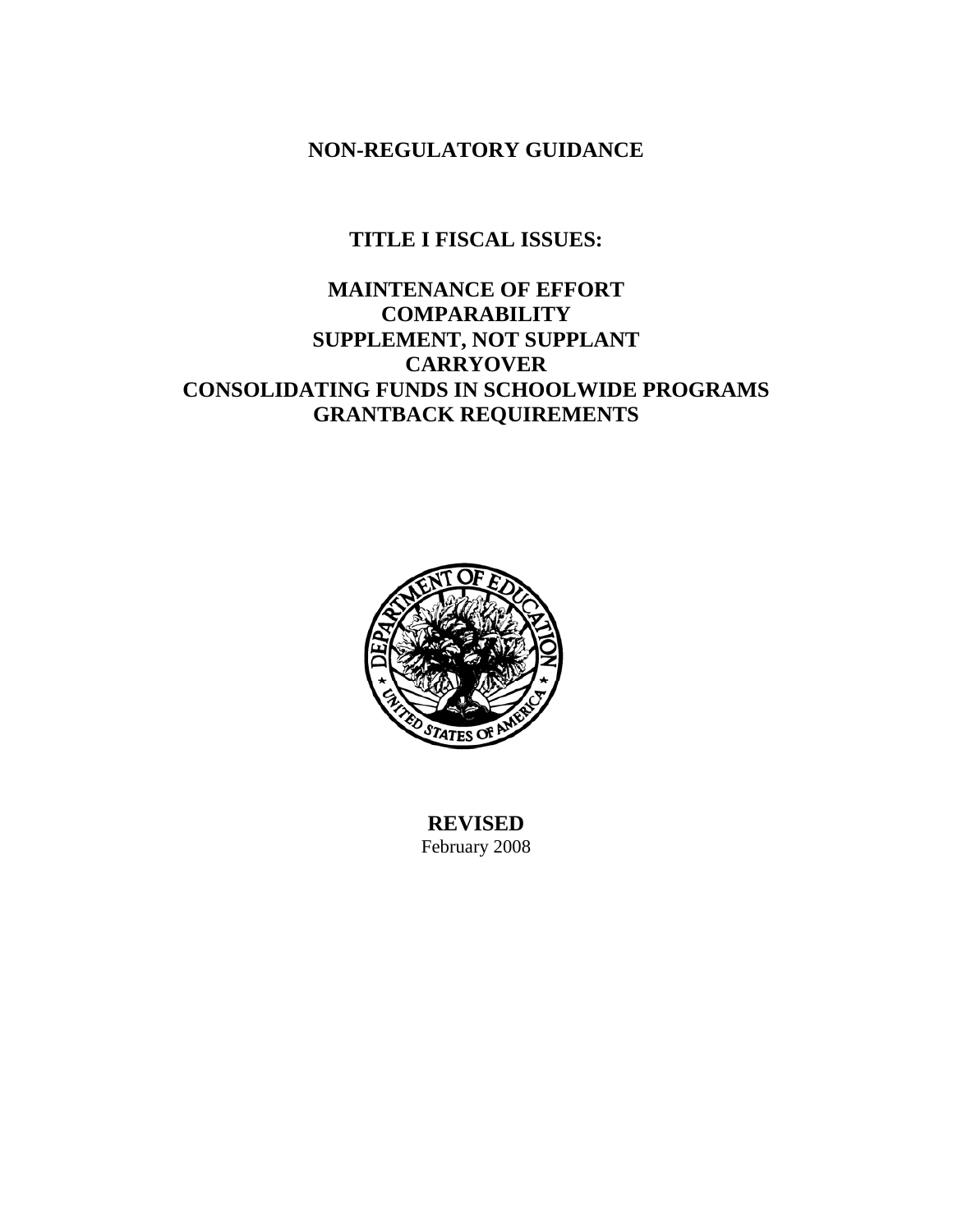#### **PURPOSE OF THIS GUIDANCE**

This non-regulatory guidance updates section E of the Title I fiscal issues guidance released in May 2006 and addresses consolidating funds in schoolwide programs. In addition to revising the introduction to section E, this guidance adds several new questions that clarify the purpose for consolidating funds in a schoolwide program, provides more detail on what it means to consolidate funds in a schoolwide setting, and describes how an LEA might account for State, local, and Federal funds that are consolidated in a schoolwide program. This guidance does not impose any requirements beyond those that the law specifies. Any requirements referred to in this guidance are taken directly from the statute and the Title I regulations, with citations provided throughout. The examples shown in this revised guidance illustrate possible ways to account for Federal funds in a schoolwide setting and do not constitute endorsement of the processes shown or imply that there is a requirement to use those processes. The guidance in this document supersedes all prior non-regulatory guidance issued by the Department concerning Title I fiscal issues

#### **Summary of New and Revised Items**

The following are new questions that were not in the May 2006 guidance: E-1, E-2, E-3, E-4, E-5, E-6, E-7, E-8, E-11, E-16, E-19, and E-25. Additionally, E-3 provides three examples of procedures to account for funds that have been consolidated. The remaining questions have not changed but have a new numbers: E-9, E-10, E-12, E13, E-14, E-15, E-17, E-18, E-20, E-21, E-22, E-23, E-24.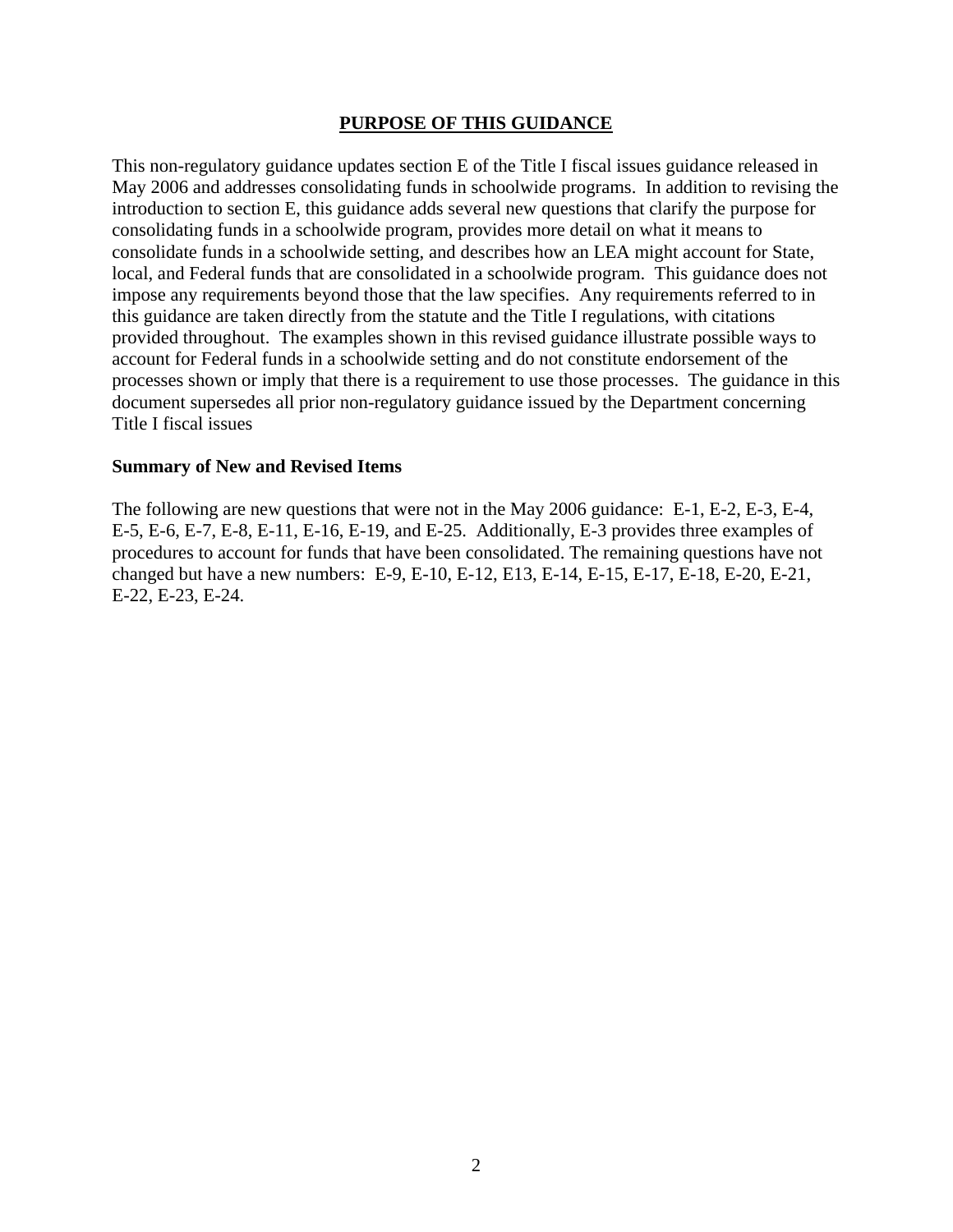# **MAINTENANCE OF EFFORT; COMPARABILITY; SUPPLEMENT, NOT SUPPLANT; CARRYOVER; CONSOLIDATING FUNDS IN SCHOOLWIDE PROGRAMS; AND GRANTBACK REQUIREMENTS**

# **CONTENTS**

|                              |                                                                                                                                                                                                                                                                                                                          | Page           |
|------------------------------|--------------------------------------------------------------------------------------------------------------------------------------------------------------------------------------------------------------------------------------------------------------------------------------------------------------------------|----------------|
|                              |                                                                                                                                                                                                                                                                                                                          | 9              |
|                              |                                                                                                                                                                                                                                                                                                                          | 10             |
| $A-1.$                       | When an SEA determines maintenance of effort for its LEAs, must the<br>SEA use the same measure for all its LEAs?                                                                                                                                                                                                        | 15             |
|                              |                                                                                                                                                                                                                                                                                                                          | 16             |
| $B-1.$<br>$B-2$ .<br>$B-3$ . | Must an LEA determine comparability every year?<br>When should comparability be determined?<br>May an SEA determine the method that LEAs will use to determine                                                                                                                                                           | 30<br>30<br>32 |
| $B-4.$                       | comparability?<br>If an LEA elects to skip an eligible school when allocating Title I funds<br>because that school is receiving supplemental funds from other State or<br>local resources that are spent according to the requirements of section 1114<br>or 1115 of Title I, must that school be comparable?            | 32             |
| $B-5.$                       | If an LEA chooses to measure compliance with the comparability<br>requirement by comparing student/instructional staff ratios or<br>student/instructional staff salary ratios, which staff members should be<br>included as "instructional staff"? Which staff members should be<br>excluded?                            | 32             |
| $B-6.$                       | If an LEA uses student/instructional staff ratios or instructional staff<br>salaries/pupil ratios to measure comparability, how can the LEA determine<br>which staff are paid with State and local funds in a schoolwide program in<br>which there is no requirement to track Federal funds to particular<br>activities? | 33             |
| $B-7.$                       | Must an LEA include charter schools that are schools within the LEA<br>when determining whether its Title I and non-Title I schools are<br>comparable?                                                                                                                                                                   | 33             |
| $B-8.$                       | May an LEA use a different method for determining comparability to<br>account for differences between its charter schools and "regular" schools?                                                                                                                                                                         | 34             |
| $B-9.$                       | If an LEA is using the student/instructional staff ratio method to<br>demonstrate comparability, should all figures used (enrollment and<br>instructional staff FTE) reflect data from the same day in the school year?                                                                                                  | 34             |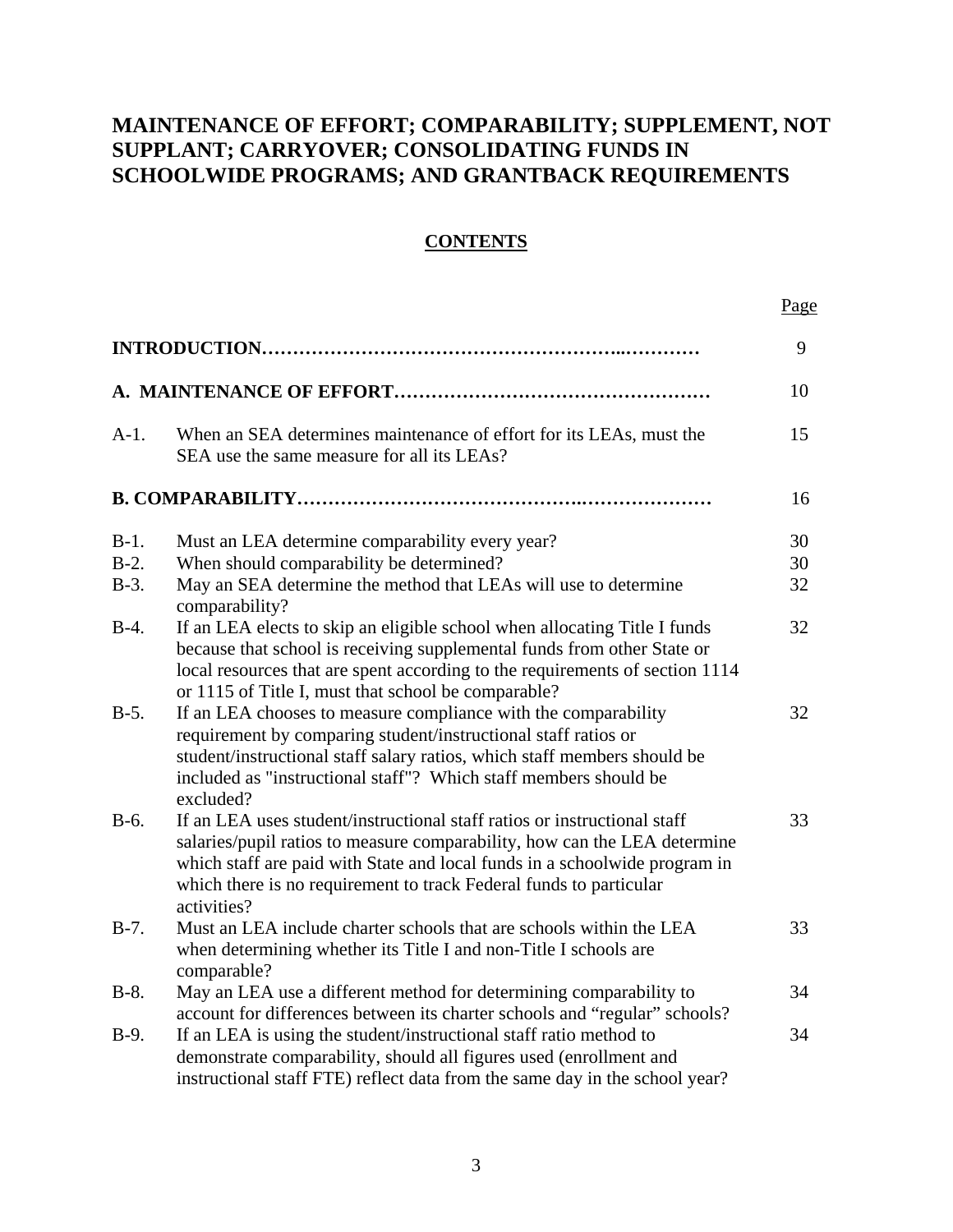| $B-10.$            | If all schools in an LEA or in a grade span grouping receive Title I funds,<br>must the LEA demonstrate that these schools are providing comparable<br>services?                                                                                                                                  | 34       |
|--------------------|---------------------------------------------------------------------------------------------------------------------------------------------------------------------------------------------------------------------------------------------------------------------------------------------------|----------|
| $B-11.$            | The Title I statute provides that comparability may be determined on a<br>district-wide or grade span basis. Are there limitations on the number of<br>grade spans an LEA may use?                                                                                                                | 34       |
| $B-12.$            | In addition to grade span groupings, does the LEA have the option to<br>divide grade spans into a large school group and a small school group?                                                                                                                                                    | 34       |
| $B-13.$            | Are there any circumstances in which the comparability requirement might<br>not apply?                                                                                                                                                                                                            | 35       |
| $B-14.$            | If an LEA files a written assurance with the SEA that it has established and<br>implemented a district-wide salary schedule and policies to ensure<br>equivalence among schools in staffing and in the provision of materials and<br>supplies, is that sufficient to demonstrate comparability?   | 35       |
| $B-15.$            | What are an SEA's responsibilities for monitoring the comparability<br>requirement?                                                                                                                                                                                                               | 35       |
| $B-16.$            | Is an SEA required to collect LEA comparability information each year? If<br>an LEA submits a yearly written assurance that it has met comparability, is<br>that sufficient?                                                                                                                      | 35       |
| $B-17.$<br>$B-18.$ | May an SEA use the single audit process to monitor comparability?<br>Are preschool staff and student enrollment included when determining a<br>school's student-to-instructional-staff ratios?                                                                                                    | 36<br>36 |
|                    |                                                                                                                                                                                                                                                                                                   | 37       |
| $C-1$ .            | An LEA has hired a Director of Literacy as a K-12 administrative position.<br>All the Title I schools in the LEA are K-5 targeted assistance schools.<br>Thirty percent of the students in the LEA receive Title I services. May<br>Title I pay for 30 percent of the Literacy Director's salary? | 40       |
| $C-2$ .            | May Title I funds be used in a targeted assistance program to pay for Title I<br>students' participation in an extended- day kindergarten program?                                                                                                                                                | 40       |
| $C-3$ .            | May an LEA use State and local funds to pay for non-Title I students'<br>participation in an extended-day kindergarten?                                                                                                                                                                           | 41       |
| $C-4.$             | May an LEA use State and local funds to pay for non-Title I students'<br>participation in an extended-day kindergarten?                                                                                                                                                                           | 41       |
| $C-5$ .            | Does the supplement, not supplant requirement apply to indirect costs?                                                                                                                                                                                                                            | 41       |
|                    |                                                                                                                                                                                                                                                                                                   | 42       |
| $D-1$ .            | What actions must an SEA take with respect to an LEA that exceeds the 15<br>percent carryover limitation?                                                                                                                                                                                         | 43       |
| $D-2$ .            | On what amount is the 15 percent limitation on carryover based?                                                                                                                                                                                                                                   | 43       |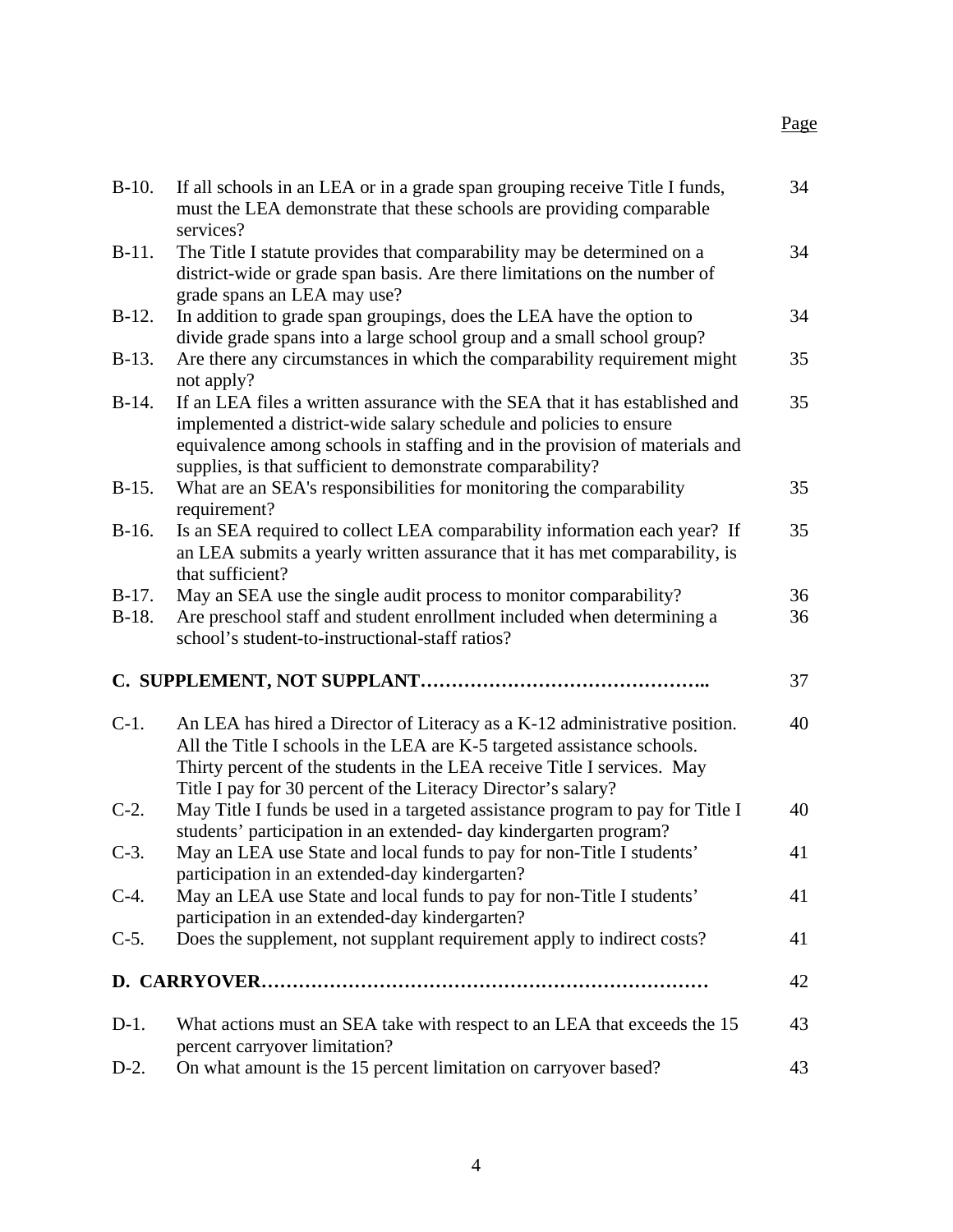| $D-3$ .  | Does an LEA include funds carried over from the previous fiscal year in<br>the current year's allocation base to determine statutory reservations?                                                                                                                                                                      | 43 |
|----------|-------------------------------------------------------------------------------------------------------------------------------------------------------------------------------------------------------------------------------------------------------------------------------------------------------------------------|----|
| $D-4.$   | Do funds an LEA transfers into its Title I, Part A program from other<br>ESEA programs under the transferability authority in Title VI, Part A,<br>Subpart 2 of the ESEA affect the base on which the 15 percent carryover<br>limitation is calculated?                                                                 | 44 |
| $D-5.$   | If a State's fiscal year is not the same as the Federal fiscal year and ends<br>June 30 rather than September 30, may the SEA apply the percentage<br>limitations on carryover funds as of June 30?                                                                                                                     | 44 |
| D-6.     | May an SEA waive the 15 percent limitation on carryover funds?                                                                                                                                                                                                                                                          | 45 |
| $D-7.$   | Does the percentage limitation on carryover funds apply to all LEAs?                                                                                                                                                                                                                                                    | 45 |
| $D-8.$   | What happens to excess funds carried over by an LEA?                                                                                                                                                                                                                                                                    | 45 |
| $D-9.$   | Does the carryover limitation apply to school improvement funds an LEA<br>may receive from the four percent an SEA reserves under section 1003 of<br>Title I?                                                                                                                                                           | 45 |
| $D-10$ . | Does the carryover limitation apply to funds an LEA may receive under the<br>State Academic Achievement Awards program under section 1117(b)?                                                                                                                                                                           | 45 |
| $D-11.$  | May an SEA carry over State administration funds authorized in section<br>1004?                                                                                                                                                                                                                                         | 45 |
| $D-12.$  | How does an LEA handle Title I, Part A funds that are carried over when<br>allocating funds to school attendance areas?                                                                                                                                                                                                 | 46 |
| $D-13.$  | If an LEA is required in a given year to reserve a specific amount of funds<br>for a particular purpose but does not spend all of those funds in that year,<br>may the LEA carry over those unspent funds and spend them in accordance<br>with the flexibility noted in D-12?                                           | 46 |
| $D-14.$  | If an LEA reserves 20 percent of its Title I, Part A allocation for<br>supplemental educational services (SES) and choice-related transportation,<br>but spends less than that amount, is the LEA required to carry over the<br>unspent funds for SES and choice-related transportation costs in the<br>following year? | 47 |
| $D-15.$  | Are unspent funds from required reservations included in the carryover<br>limitation?                                                                                                                                                                                                                                   | 47 |
| D-16.    | Do funds carried over from reserves affect the amount of money an LEA<br>must reserve in the following year?                                                                                                                                                                                                            | 48 |
| $D-17.$  | How does the carryover provision apply to equitable services to private<br>school children?                                                                                                                                                                                                                             | 48 |
|          | E. CONSOLIDATING FUNDS IN SCHOOLWIDE PROGRAMS                                                                                                                                                                                                                                                                           | 49 |
|          | <b>Consolidating Funds</b>                                                                                                                                                                                                                                                                                              |    |
| $E-1$ .  | What are the purpose and benefits of consolidating Federal, State, and local                                                                                                                                                                                                                                            | 50 |
|          | funds in a schoolwide program? (New question)                                                                                                                                                                                                                                                                           |    |
| $E-2$ .  | What does it mean to consolidate funds, including Title I, Part A funds, in<br>a schoolwide program? (New question)                                                                                                                                                                                                     | 50 |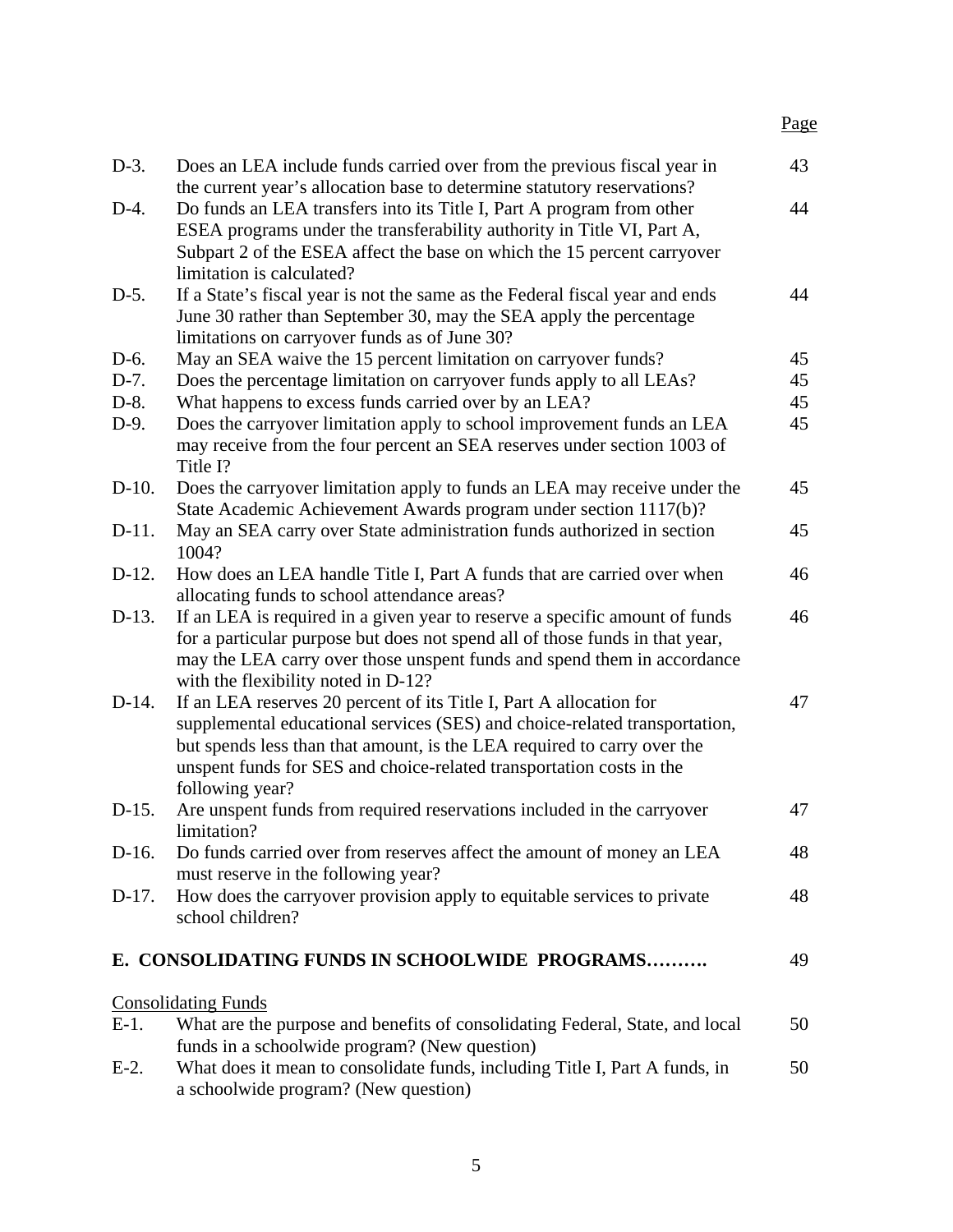| $E-3$ .  | Are there examples of procedures SEAs can establish that enable an LEA<br>with schools operating schoolwide programs to account for funds that have                                                                                                                                                                                                                                                                                                                                                                                                                   | 51 |
|----------|-----------------------------------------------------------------------------------------------------------------------------------------------------------------------------------------------------------------------------------------------------------------------------------------------------------------------------------------------------------------------------------------------------------------------------------------------------------------------------------------------------------------------------------------------------------------------|----|
| $E-4$ .  | been consolidated? (New question)<br>May a schoolwide program school consolidate only its Federal funds?<br>(New question)                                                                                                                                                                                                                                                                                                                                                                                                                                            | 57 |
| $E-5$ .  | On what activities in a schoolwide program may consolidated Federal<br>funds, including Title I, Part A funds, be used? (New question)                                                                                                                                                                                                                                                                                                                                                                                                                                | 57 |
| $E-6$ .  | If all the Title I, Part A schools in an LEA operate schoolwide programs,<br>may the LEA consolidate funds it is required to reserve under Title I, Part<br>A and other Federal programs into one districtwide pool? (New question)                                                                                                                                                                                                                                                                                                                                   | 57 |
| $E-7$ .  | If a school operating a schoolwide program does not consolidate its Title I,<br>Part A funds with other Federal, State, and local funds, what activities may<br>Part A funds support? (New question)                                                                                                                                                                                                                                                                                                                                                                  | 58 |
| $E-8$ .  | May Title I, Part A funds in a schoolwide program school be used for basic<br>operational expenses such as building maintenance and repairs,<br>landscaping, and custodial services? (New question)                                                                                                                                                                                                                                                                                                                                                                   | 58 |
| $E-9$ .  | Which Federal education program funds may be consolidated in a<br>schoolwide program?                                                                                                                                                                                                                                                                                                                                                                                                                                                                                 | 59 |
| $E-10$ . | May a schoolwide program school consolidate funds it receives under the<br>Individuals with Disabilities Education Act (IDEA)?                                                                                                                                                                                                                                                                                                                                                                                                                                        | 59 |
| $E-11.$  | May individual schools operating schoolwide programs in an LEA include<br>different programs in their schoolwide consolidations? (New question)                                                                                                                                                                                                                                                                                                                                                                                                                       | 60 |
| $E-12$ . | May a schoolwide program school consolidate funds it receives from<br>discretionary grant programs?                                                                                                                                                                                                                                                                                                                                                                                                                                                                   | 60 |
| $E-13$ . | The July 2, 2004 Federal Register notice states that it is permissible for a<br>schoolwide program school to consolidate the Title I, Part D (prevention<br>and intervention programs for children and youth who are neglected,<br>delinquent, or at-risk) funds it receives. Part D consists of two programs.<br>Subpart 1 authorizes the State Agency Neglected and Delinquent program,<br>and Subpart 2 authorizes the Local Agency program. Which of these<br>programs may a schoolwide program school consolidate with other<br>Federal, State, and local funds? | 61 |
|          | Meeting Intent and Purposes                                                                                                                                                                                                                                                                                                                                                                                                                                                                                                                                           |    |
| $E-14.$  | How may a school that is operating a schoolwide program meet the intent<br>and purposes of the programs for which it consolidates funds?                                                                                                                                                                                                                                                                                                                                                                                                                              | 61 |
|          | Record Keeping                                                                                                                                                                                                                                                                                                                                                                                                                                                                                                                                                        |    |
| $E-15.$  | What fiscal record-keeping requirements apply to an LEA or a school with<br>respect to Federal funds that are consolidated in a schoolwide program?                                                                                                                                                                                                                                                                                                                                                                                                                   | 62 |
| $E-16$ . | If an LEA consolidates Federal, State, and local funds into a consolidated<br>schoolwide pool, and the LEA, for example, must return unspent State<br>funds, how would the LEA distinguish unspent State funds that remain at<br>the end of the year from Federal funds that have been combined in a<br>consolidated schoolwide pool? (New question)                                                                                                                                                                                                                  | 63 |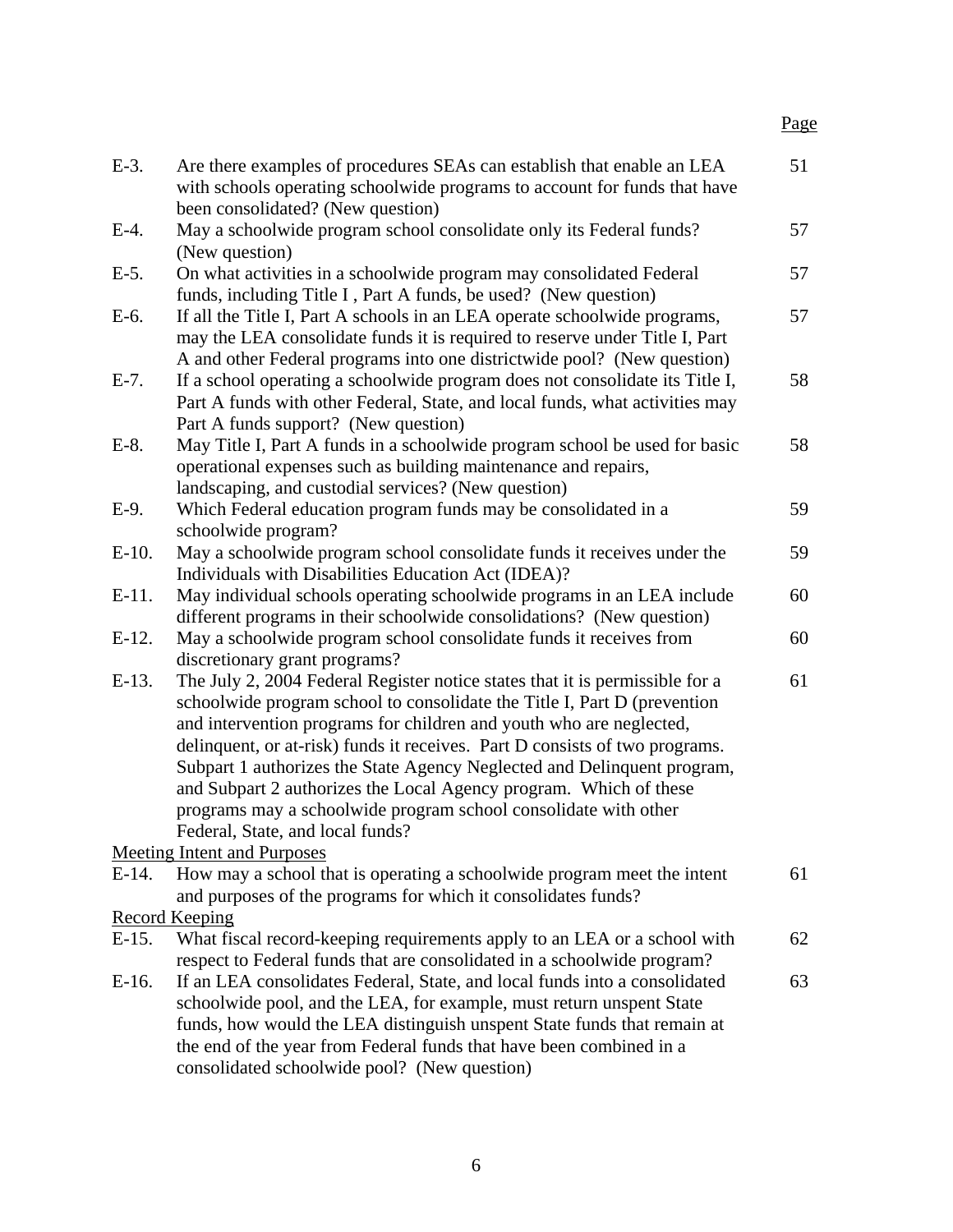| $E-17$ . | How does an LEA document employee time and effort in schools that<br>operate schoolwide programs?                                                                                                                                                                                                                                                                                                                                                                                                                                                                                                                                                                                 | 63 |
|----------|-----------------------------------------------------------------------------------------------------------------------------------------------------------------------------------------------------------------------------------------------------------------------------------------------------------------------------------------------------------------------------------------------------------------------------------------------------------------------------------------------------------------------------------------------------------------------------------------------------------------------------------------------------------------------------------|----|
|          | <b>General Fiscal Questions</b>                                                                                                                                                                                                                                                                                                                                                                                                                                                                                                                                                                                                                                                   |    |
| $E-18$   | How can a schoolwide program demonstrate that it supplements, and does                                                                                                                                                                                                                                                                                                                                                                                                                                                                                                                                                                                                            | 64 |
|          | not supplant, State and local funds?                                                                                                                                                                                                                                                                                                                                                                                                                                                                                                                                                                                                                                              |    |
| $E-19$ . | How can an LEA determine whether a school operating a schoolwide<br>program is comparable with non-Title I schools when staff and funding<br>resources from State and local sources are combined with Federal<br>resources and there is no requirement to track Federal funds separately?<br>(New question)                                                                                                                                                                                                                                                                                                                                                                       | 65 |
| $E-20$ . | When an LEA calculates whether it has maintained fiscal effort, it excludes<br>expenditures from Federal funds. If a schoolwide program can consolidate<br>Federal education funds, and those funds "lose their program identity,"<br>how can the LEA determine the amount of Federal expenditures to exclude<br>in calculating maintenance of effort?                                                                                                                                                                                                                                                                                                                            | 65 |
| $E-21$ . | Some programs have limitations on the use of funds for certain activities<br>within the program. For example, section $4115(c)(1)$ of Title IV (Safe and<br>Drug-Free Schools) limits expenditures for certain activities (supporting<br>"safe zones of passage," acquiring and installing metal detectors, and hiring<br>security personnel) to not more than 40 percent of the funds made available<br>to an LEA under Part A, Subpart 1 of Title IV. How does this limitation<br>apply in the following scenarios?                                                                                                                                                             | 65 |
| $E-22$ . | At least two Federal education programs limit the amount of funds that<br>may be carried over to the subsequent fiscal year. Section 1127(a) of<br>Title I prohibits an LEA from carrying over more than 15 percent of the<br>amount of funds allocated to it for any fiscal year under Part A. Similarly,<br>section $4114(a)(3)(B)$ of Title IV (Safe and Drug-Free Schools) prohibits<br>an LEA from carrying over more than 25 percent of the allocation it<br>receives under Title IV for that fiscal year unless approval to carry over a<br>greater amount is given by the SEA. How are the amounts of these caps<br>calculated in the following scenarios? (New question) | 66 |
| $E-23$ . | An SEA must exclude expenditures by its LEAs of Federal funds under<br>Title I and Title V, Part A of the ESEA in calculating "current"<br>expenditures" for the purpose of determining the State per pupil<br>expenditure (SPPE). If a schoolwide program school consolidates Title I<br>and Title V, Part A funds and they thus lose their specific program identity,<br>how can the LEA determine its expenditures of those funds so that the SEA<br>may exclude them in calculating SPPE?                                                                                                                                                                                     | 66 |
| $E-24$ . | What is an SEA's responsibility regarding the consolidation of funds at the<br>school level for schools operating schoolwide programs?                                                                                                                                                                                                                                                                                                                                                                                                                                                                                                                                            | 67 |
| $E-25$ . | What are an SEA's and LEA's responsibilities to ensure that schoolwide<br>plans are administered in accordance with the statute?                                                                                                                                                                                                                                                                                                                                                                                                                                                                                                                                                  | 67 |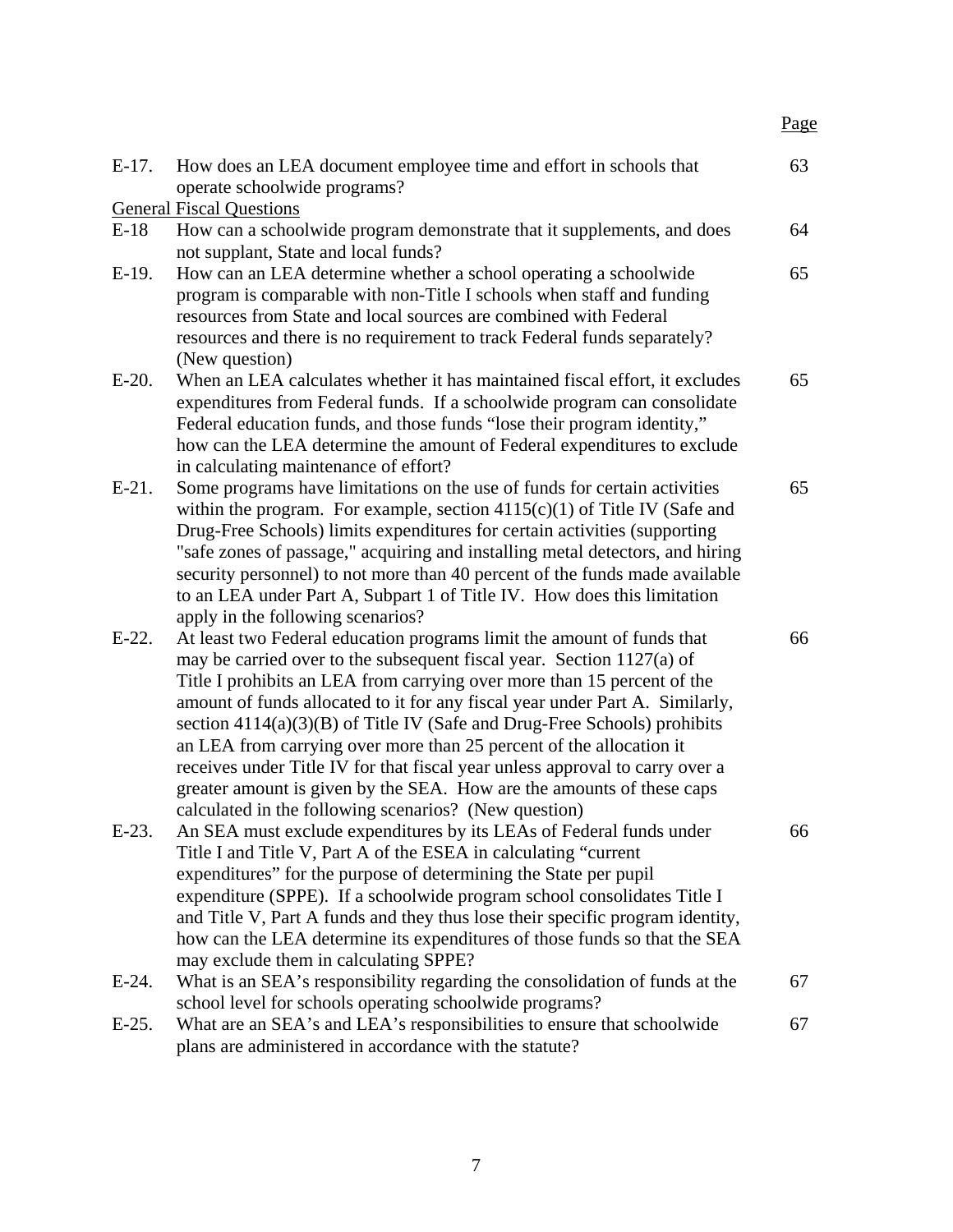|         |                                                                                                                   | 68 |
|---------|-------------------------------------------------------------------------------------------------------------------|----|
| $F-1$ . | What requirements must be met for the Secretary to award a grantback?                                             | 68 |
| $F-2$ . | What is the period of availability for the use of grantback funds?                                                | 69 |
| $F-3$ . | Will the Department consider approving grantbacks on all misused Federal<br>education funds?                      | 69 |
| $F-4.$  | What are the terms and conditions to which a grantback payment is subject<br>during and after the project period? | 70 |
| $F-5$ . | What public notification is made that the Secretary intends to award a<br>grantback?                              | 70 |

# **ACRONYMS**

| <b>ESEA</b> | Elementary and Secondary Education Act of 1965, as amended by the No Child |
|-------------|----------------------------------------------------------------------------|
|             | Left Behind Act                                                            |
| <b>FY</b>   | Fiscal year                                                                |
| <b>GEPA</b> | <b>General Education Provisions Act</b>                                    |
| <b>IDEA</b> | Individuals with Disabilities Education Act                                |
| LEA         | Local educational agency                                                   |
| <b>MOE</b>  | Maintenance of effort                                                      |
| <b>SEA</b>  | State educational agency                                                   |
| <b>SY</b>   | School year                                                                |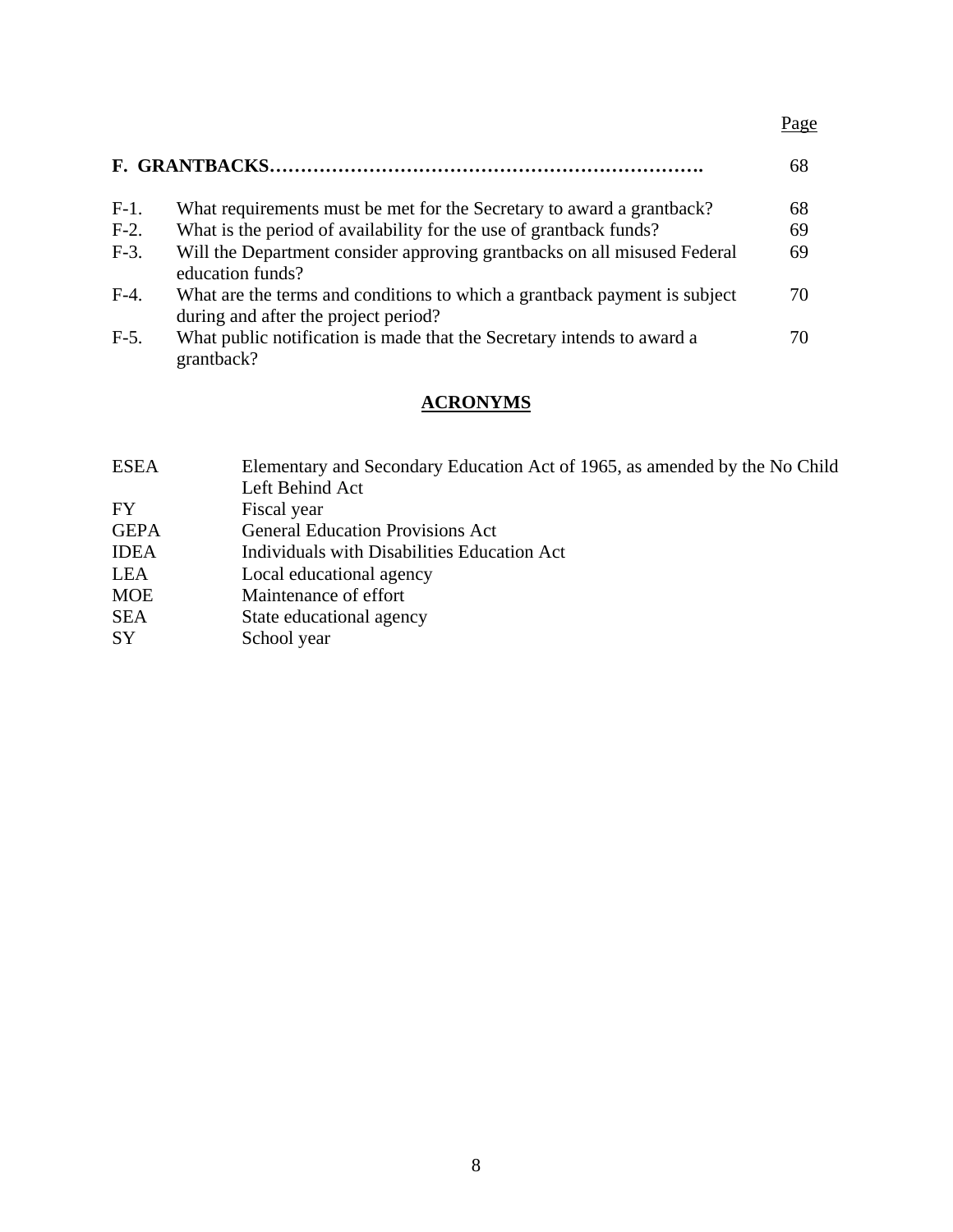# **MAINTENANCE OF EFFORT; COMPARABILITY; SUPPLEMENT, NOT SUPPLANT; CARRYOVER; CONSOLIDATING FUNDS IN SCHOOLWIDE PROGRAMS; AND GRANTBACK REQUIREMENTS**

# **INTRODUCTION**

<u>.</u>

To ensure that funds made available under Title I, Part A of the Elementary and Secondary Education Act of 1965 (ESEA) are used to provide services that are in addition to the regular services normally provided by a local educational agency (LEA) for participating children, three fiscal requirements related to the expenditure of regular State and local funds must be met by the LEA. The LEA must—

- 1. Maintain fiscal effort with State and local funds;
- 2. Provide services in its Title I schools with State and local funds that are at least comparable to services provided in its non-Title I schools; and
- 3. Use Part A funds to supplement, not supplant regular non-Federal funds.

These requirements are critical to the success of Title I, Part A because they ensure that the Federal investment has an impact on at-risk students the program is designed to serve something that would not occur if Federal dollars replaced State and local resources that would otherwise be made available to these at-risk students. At the school district level, the maintenance-of-effort provision requires that an LEA maintain its expenditures for public education from State and local funds from one year to the next. Thus, an LEA cannot reduce its own spending for public education and replace those funds with Federal funds. At the school building level, comparability requires an LEA to ensure that each Title I school receives its fair share of resources from State and local funds. In other words, an LEA may not "discriminate" (either intentionally or unintentionally) against its Title I schools when distributing resources funded from State and local sources simply because these schools receive Federal funds. At the individual student level, an LEA must, under the supplement, not supplant requirement, ensure that services to students participating in Title I receive from Part A funds are additional to the regular services an LEA would otherwise provide to those students with funds from non-Federal sources. That is, services from Title I resources cannot replace or supplant services that an LEA would ordinarily provide to all its students. $<sup>1</sup>$  $<sup>1</sup>$  $<sup>1</sup>$ </sup>

In addition to these three requirements, this guidance addresses fiscal issues concerning the carryover of Title I, Part A funds, consolidating Federal funds in schoolwide programs, and the grantback process.

<span id="page-8-0"></span><sup>1</sup> The supplement, not supplant requirement operates differently in a school that operates a schoolwide program because Title I funds may be combined with other Federal, State and local funds to improve the academic performance of all students in the school. See the discussion of schoolwide programs in the Supplement, not Supplant and Consolidating Funds in Schoolwide Programs sections.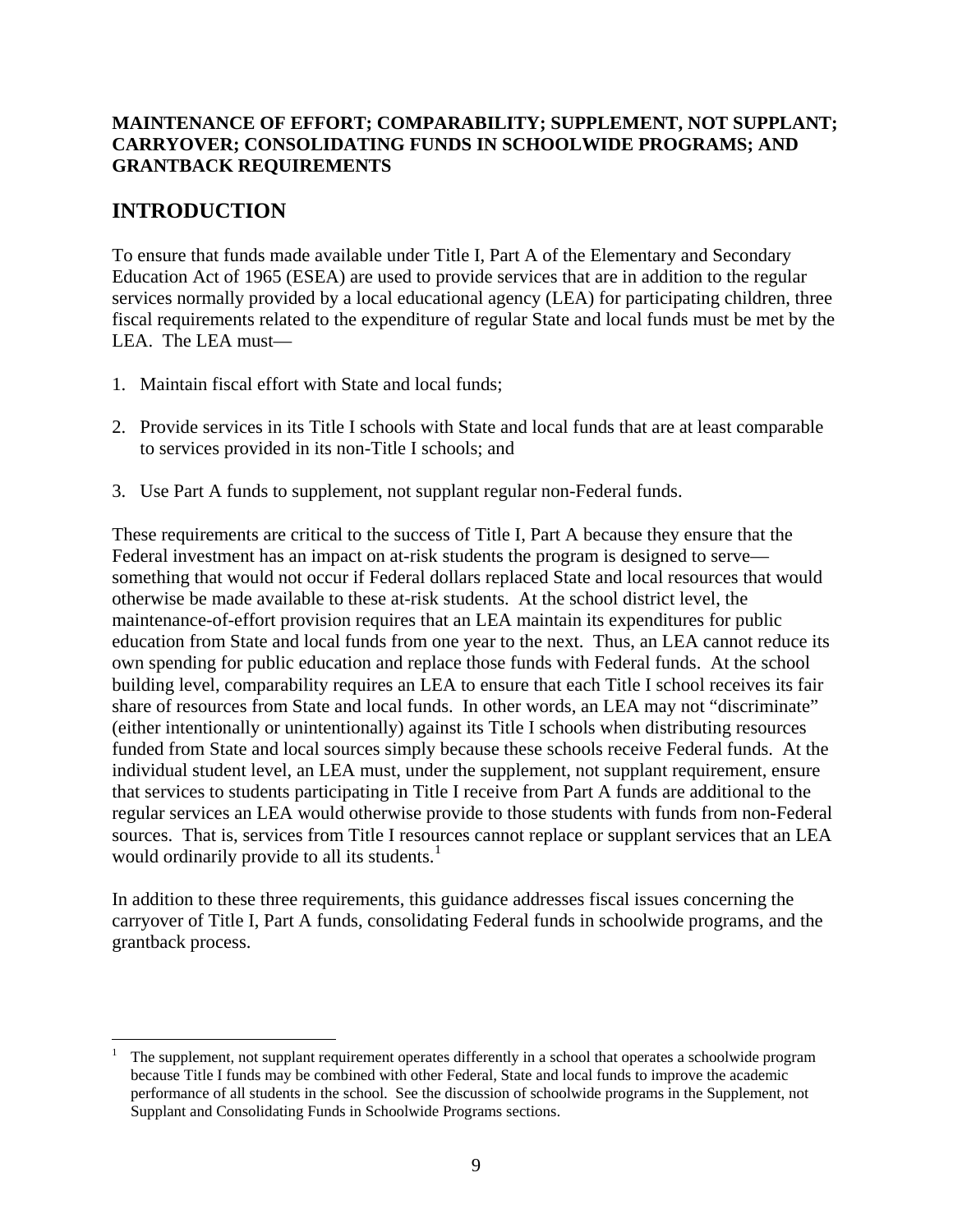# **A. MAINTENANCE OF EFFORT**

An LEA may receive its full allocation of Title I, Part A funds for any fiscal year only if the State educational agency (SEA) determines that the LEA has maintained its fiscal effort in accordance with section 9521 of ESEA.

# **Requirement**

Section 9521 provides that an LEA may receive funds under Title I, Part A for any fiscal year only if the SEA finds that either the combined fiscal effort per student or the aggregate expenditures of the LEA and the State with respect to the provision of free public education by the LEA for the preceding fiscal year was not less than 90 percent of the combined fiscal effort or aggregate expenditures for the second preceding fiscal year.

In addition to Title I, Part A, the maintenance of effort (MOE) requirement of section 9521 apply to the following ESEA programs—

- Title I, Part B, Subpart 3, Even Start;
- Title I, Part D, Prevention and Intervention Programs for Children and Youth who are Neglected, Delinquent, or At-Risk;
- Title I, Part F, Comprehensive School Reform;
- Title II, Part A, Improving Teacher Quality State Grants;
- Title II, Part D, Educational Technology State Grants;
- Title III, Part A, English Acquisition State Grants;
- Title IV, Part A, Safe and Drug-Free Schools and Communities;
- Title IV, Part B, 21st Century Learning Centers; and
- Title VI, Part B, Subpart 2, Rural Education.

# **Failure to Meet the Requirement**

If an LEA fails to meet the MOE requirement, the SEA must reduce the amount of funds allocated under the programs covered by the MOE requirement in any fiscal year in the exact proportion by which the LEA fails to maintain effort by falling below 90 percent of either the combined fiscal effort per student or aggregate expenditures. In reducing an LEA's allocation because it failed to meet the MOE requirement, the SEA uses the measure most favorable to the LEA. *[Section 9521(b)(1)] [2](#page-9-0)*

For a year in which an LEA failed to maintain effort, the expenditure amount an SEA uses for computing maintenance of effort in subsequent years will be 90 percent of the prior year amount rather than the actual expenditure amount. (See Example 1 on page 13.) *[Section 9521(b)(2)]*

<span id="page-9-0"></span><sup>&</sup>lt;u>.</u>  $2$  Unless otherwise noted citations with four digits reference the Elementary and Secondary Education Act of 1965, as reauthorized by the No Child Left Behind Act of 2001 (NCLB). Three-digits citations (beginning with 34 CFR) reference applicable regulations located in Title 34, Part 200 of the Code of Federal Regulations (CFR).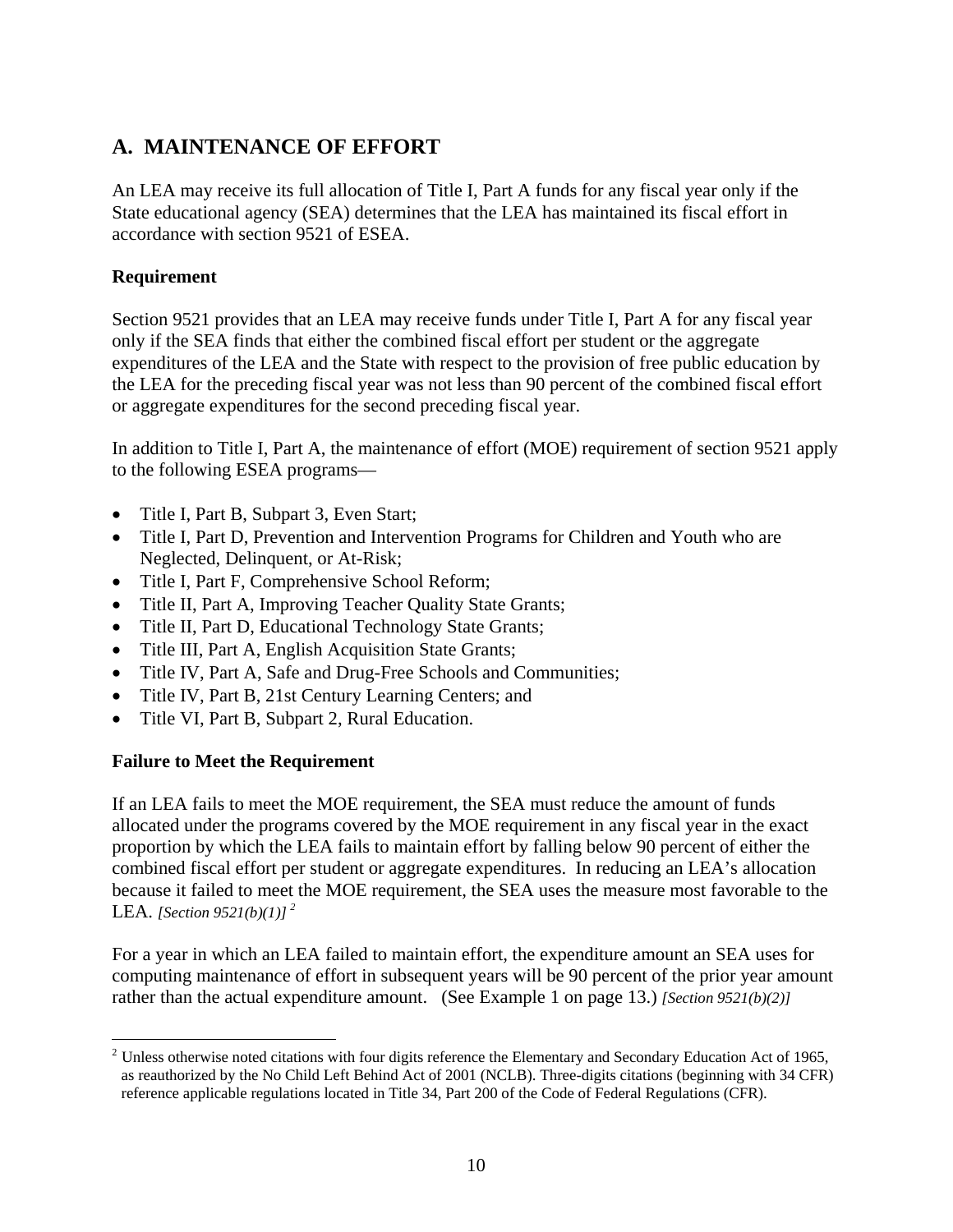# **Waiver**

The Secretary may waive the MOE requirement if it is determined that such a waiver would be equitable due to—

- Exceptional or uncontrollable circumstances such as a natural disaster; or
- A precipitous decline in the financial resources of the LEA. *[Section 9521(c)]*

# **Expenditures to be included**

In determining whether an LEA has maintained fiscal effort, an SEA must consider the LEA's expenditures from State and local funds for free public education. These include expenditures for administration, instruction, attendance and health services, pupil transportation services, operation and maintenance of plant, fixed charges, and net expenditures to cover deficits for food services and student body activities. *[34 CFR 299.5(d)(1)]* 

# **Expenditures to be excluded**

Expenditures for community services, capital outlay, debt service, or supplemental expenses made as a result of a Presidentially declared disaster are not to be included in the determination. In addition, any expenditures made from funds provided by the Federal government are excluded from the determination. *[34 CFR 299.5(d)(2)]*

# **"Preceding fiscal year"**

For purposes of determining maintenance of effort, the "preceding fiscal year" is the Federal fiscal year, or the 12-month fiscal period most commonly used in a State for official reporting purposes, prior to the beginning of the Federal fiscal year in which funds are available. *[34 CFR 299.5(c)]*

# **EXAMPLE:**

For funds first made available on July 1, 2005, if a State is using the Federal fiscal year, the current fiscal year is Federal fiscal year 2005 (which began on October 1, 2004), the "preceding fiscal year" is Federal fiscal year 2004 (which began on October 1, 2003), and the "second preceding fiscal year" is Federal fiscal year 2003 (which began on October 1, 2002).

If a State is using a fiscal year that begins on July 1 and fiscal year 2005 Federal funds are first made available on July 1, 2005, the current State fiscal year is the 12-month period that begins on July 1, 2004 and ends on June 30, 2005. The "preceding fiscal year" is the 12-month period that begins on July 1, 2003 and ends on June 30, 2004. The "second preceding fiscal year" is the period that begins on July 1, 2002 and ends on June 30, 2003. The following table illustrates this concept for a State that uses a July 1 – June 30 fiscal year.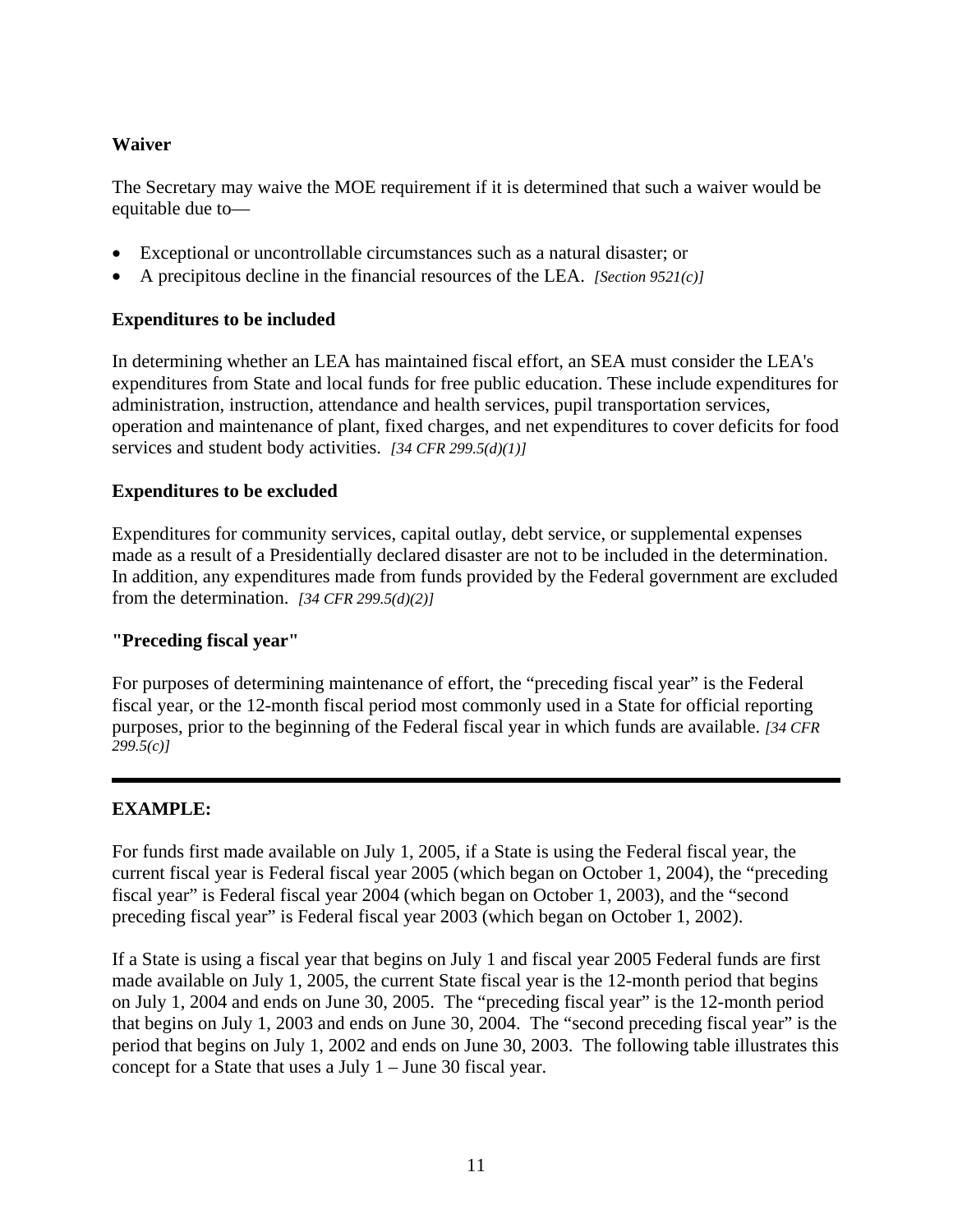| <b>Federal Funds First</b> | <b>Current State Fiscal</b> | Preceding State Fiscal | <b>Second Preceding</b>  |
|----------------------------|-----------------------------|------------------------|--------------------------|
| Available                  | Year                        | Year                   | <b>State Fiscal Year</b> |
| July 1, 2005               | 2005 (begins on             | 2004 (begins on        | 2003 (begins on          |
| (Federal fiscal year)      | July 1, 2004)               | July 1, 2003)          | July 1, 2002)            |
| 2005 that begins on        |                             |                        |                          |
| October 1, 2004)           |                             |                        |                          |
| July 1, 2006               | 2006 (begins on             | 2005 (begins on        | 2004 (begins on          |
| (Federal fiscal year       | July 1, 2005)               | July 1, 2004)          | July 1, 2003)            |
| 2006 that begins on        |                             |                        |                          |
| October 1, 2005)           |                             |                        |                          |
| July 1, 2007               | 2007 (begins on             | 2006 (begins on        | 2005 (begins on          |
| (Federal fiscal year       | July 1, 2006)               | July 1, 2005)          | July 1, 2004)            |
| 2007 that begins on        |                             |                        |                          |
| October 1, 2006)           |                             |                        |                          |
| July 1, 2008               | 2008 (begins on             | 2007 (begins on        | 2006 (begins on          |
| (Federal fiscal year       | July 1, 2007)               | July 1, 2006)          | July 1, 2005)            |
| 2008 that begins on        |                             |                        |                          |
| October 1, 2007)           |                             |                        |                          |
| July 1, 2009               | 2009 (begins on             | 2008 (begins on        | 2007 (begins on          |
| (Federal fiscal year       | July 1, 2008)               | July 1, 2007)          | July 1, 2006)            |
| 2009 that begins on        |                             |                        |                          |
| October 1, 2008)           |                             |                        |                          |
| July 1, 2010               | 2010 (begins on             | 2009 (begins on        | 2008 (begins on          |
| (Federal fiscal year)      | July 1, 2009)               | July 1, 2008)          | July 1, 2007)            |
| 20010 that begins          |                             |                        |                          |
| on October 1, 2009)        |                             |                        |                          |

# **Determining whether an LEA has maintained fiscal effort**

The following examples illustrate the calculations used to determine whether an LEA has maintained fiscal effort and how much the SEA should deduct from an LEA's allocation if in the preceding year the LEA failed to spend either in the aggregate or on a per-student basis at least 90 percent of what it spent in the second preceding year.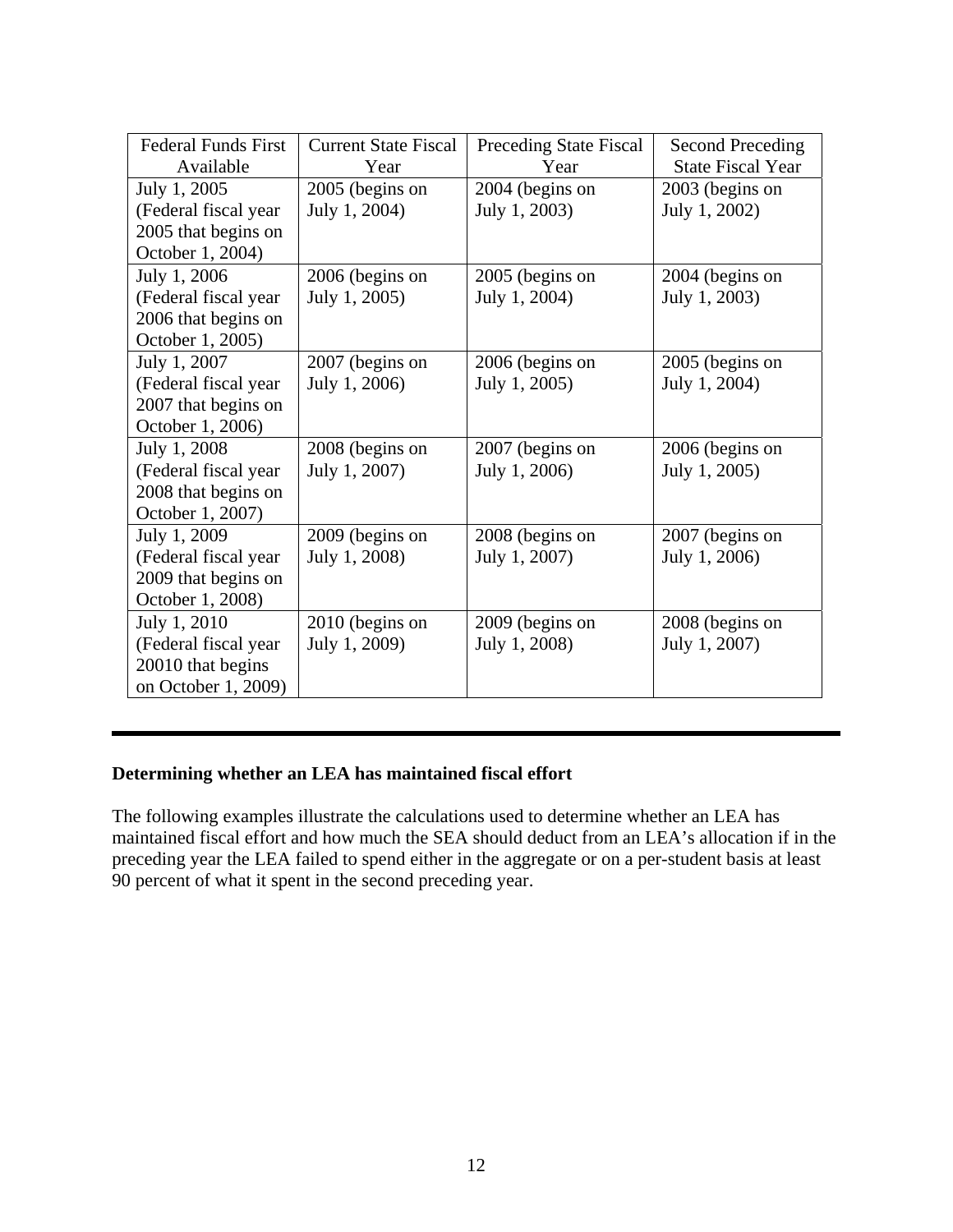# **EXAMPLE 1:**

In this example, which uses State fiscal year (FY) 2002 and FY 2003 as the comparison years, the LEA needed to spend \$900,000 in the aggregate during the preceding fiscal year (FY 2003) to meet the 90 percent level, but spent only \$850,000. As a result, the LEA failed to meet the 90 percent level by \$50,000 or 5.6 percent (\$50,000  $\div$  \$900,000). Similarly, on a per student basis, the LEA needed to spend \$5,490 per student during the preceding fiscal year, but spent only \$5,200 per student. The LEA failed to maintain effort on a per student basis by \$290 or 5.3 percent ( $$290 \div $5,490$ ). Therefore, unless the Secretary grants a waiver, the SEA must reduce the LEA's school year (SY) 2004-05 allocation by 5.3 percent (the reduction most favorable to the LEA).

|                |                                                                        | Aggregate<br>Expenditures | <b>Amount Per</b><br>Student |
|----------------|------------------------------------------------------------------------|---------------------------|------------------------------|
| 1              | Amount LEA spent in 2nd preceding fiscal year (State)                  |                           |                              |
|                | FY 2003, which began July 1, 2002)                                     | \$1,000,000               | \$6,100                      |
| $\overline{2}$ | Amount LEA had to spend in the preceding fiscal year                   |                           |                              |
|                | (State FY 2004, which began July 1, 2003) in order to                  |                           |                              |
|                | maintain effort (90% of 2nd preceding year's                           |                           |                              |
|                | expenditure)                                                           | 900,000                   | 5,490                        |
| 3              | Actual amount LEA spent in the preceding fiscal year                   |                           |                              |
|                | (State FY 2004)                                                        | 850,000                   | 5,200                        |
| $\overline{4}$ | Amount by which the LEA failed to maintain effort                      |                           |                              |
|                | $(Line 2-Line 3)$                                                      | $-50,000$                 | $-290$                       |
| 5              | Percent the SEA must reduce the LEA's allocation                       |                           |                              |
|                | (Line 4÷Line 2) $**$                                                   | $-5.6%$                   | $-5.3\%$                     |
|                | $ **$ The SEA uses the percentage that is most advantageous to the LEA |                           |                              |

MOE Determination Used for School Year (SY) 2005-06 Allocation Purposes \*

\* These are funds that became available on July 1, 2005 under the Federal FY 2005 appropriation.

# **EXAMPLE 2:**

In determining maintenance of effort for the fiscal year immediately following the fiscal year in which an LEA failed to maintain effort, an SEA must consider an LEA's expenditures in the year the failure occurred to be no less than 90 percent of the expenditures for the third preceding year. The following table illustrates how an SEA determines the base for its MOE calculations in the year after an LEA has failed to maintain effort.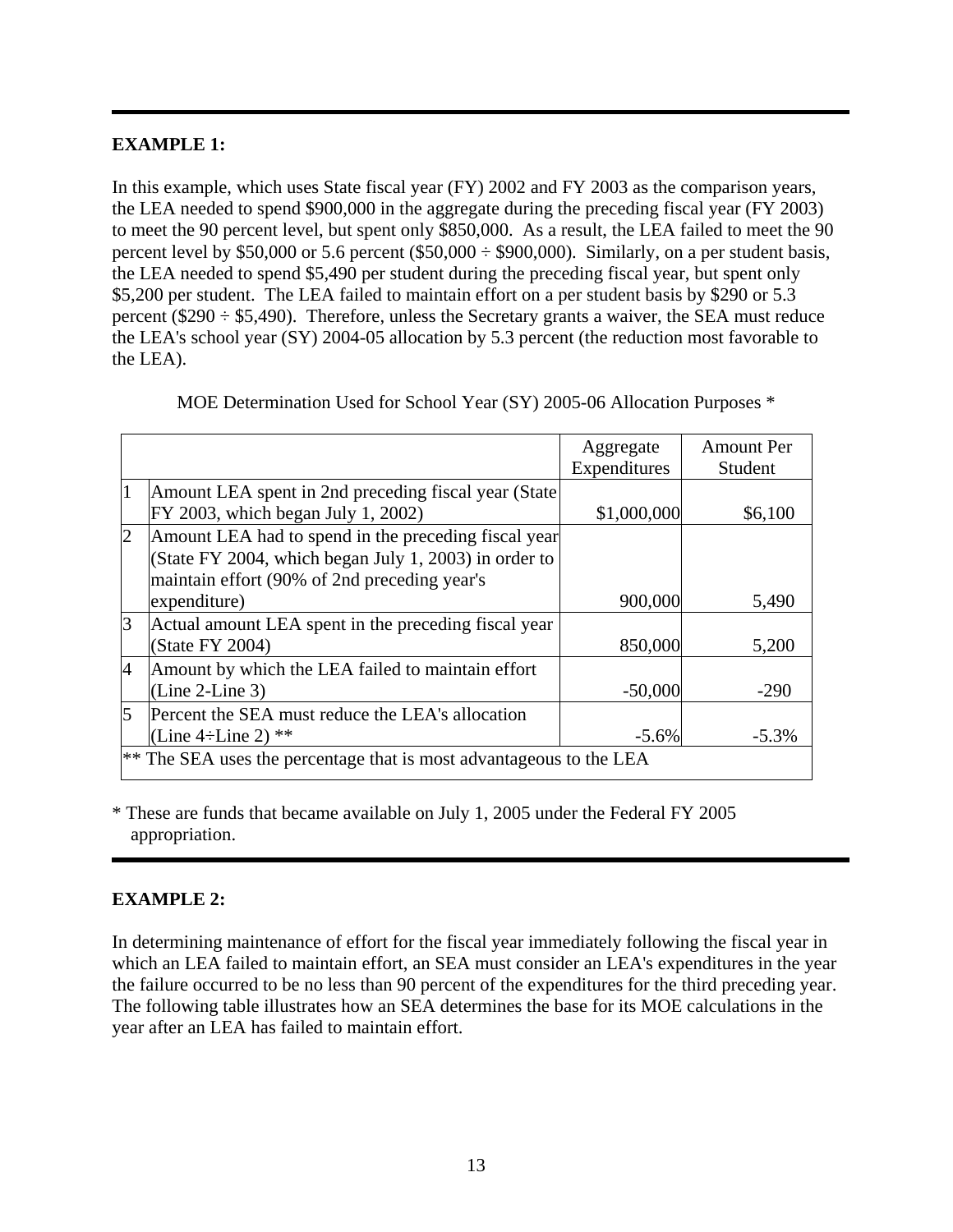# **EXAMPLE 2:** (This example is based on an LEA with expenditures of \$1,000,000 in FY 2001, \$850,000 in FY 2002, \$810,000 in FY 2003, \$800,000 in FY 2004, and \$700,000 in FY 2005.)

|                                                                                           | 1                                                                 | $\overline{2}$                                                                                                                                                                                               | $\overline{3}$                                                    | $\overline{4}$                                         | 5                                                                                                                                                                        |
|-------------------------------------------------------------------------------------------|-------------------------------------------------------------------|--------------------------------------------------------------------------------------------------------------------------------------------------------------------------------------------------------------|-------------------------------------------------------------------|--------------------------------------------------------|--------------------------------------------------------------------------------------------------------------------------------------------------------------------------|
| Federal Fiscal Year<br>Appropriation                                                      | State and Local<br>Expenditures 1 <sup>st</sup><br>preceding year | State and Local<br>Expenditure $2nd$ preceding<br>year                                                                                                                                                       | Level required to<br>meet the<br>requirement (90%<br>of column 2) | Amount by<br>which LEA<br>failed to<br>maintain effort | Reduction in LEA allocation<br>$(Col. 4 \div Col 3)$                                                                                                                     |
| FY 2003<br>(Funds become<br>available on July 1,<br>2003 for use mainly<br>in SY 2003-04) | FY 2002<br>$(SY 2001-02)$                                         | FY 2001<br>$(SY 2000-01)$                                                                                                                                                                                    |                                                                   |                                                        | Reduce grant award made<br>available on July 1, 2003 by                                                                                                                  |
|                                                                                           | \$850,000                                                         | \$1,000,000                                                                                                                                                                                                  | \$900,000                                                         | $-$ \$50,000                                           | 5.6%                                                                                                                                                                     |
| FY 2004<br>(Funds become<br>available on July 1,<br>2004 for use mainly<br>in SY 2004-05) | FY 2003<br>$(SY 2002-03)$                                         | FY 2002<br>(SY 2001-02)                                                                                                                                                                                      |                                                                   |                                                        |                                                                                                                                                                          |
|                                                                                           | \$810,000                                                         | \$900,000*                                                                                                                                                                                                   | \$810,000                                                         |                                                        | No reduction in grant made<br>available on July 1, 2004 (for<br>SY 2004-05) because FY 2003<br>expenditures of \$810,000 were<br>90% of FY 2002 expenditures             |
|                                                                                           |                                                                   | *Base for MOE purposes is<br>\$900,000, which is 90% of<br>FY 2001 expenditures<br>rather than the actual FY<br>2002 expenditures of<br>\$850,000 because the LEA<br>failed to maintain effort in<br>FY 2002 |                                                                   |                                                        |                                                                                                                                                                          |
| FY 2005<br>(Funds become<br>available on July 1,<br>2005 for use mainly<br>in SY 2005-06) | FY 2004<br>$(SY 2003-04)$                                         | FY 2003<br>$(SY 2002-03)$                                                                                                                                                                                    |                                                                   |                                                        |                                                                                                                                                                          |
|                                                                                           | \$800,000                                                         | \$810,000                                                                                                                                                                                                    | \$729,000                                                         |                                                        | No reduction in grant made<br>available on July 1, 2005 (for<br>SY 2005-06) because FY 2004<br>expenditures of \$800,000 were<br>at least 90% of FY 2003<br>expenditures |
| FY 2006<br>(Funds become<br>available on July 1,<br>2006 for use mainly<br>in SY 2006-07) | FY 2005<br>$(SY 2004-05)$                                         | FY 2004<br>$(SY 2003-04)$                                                                                                                                                                                    |                                                                   |                                                        | Reduce grant award made<br>available on July 1, 2006 by                                                                                                                  |
|                                                                                           | \$700,000                                                         | \$800,000                                                                                                                                                                                                    | \$720,000                                                         | $-$ \$20,000                                           | 2.8%                                                                                                                                                                     |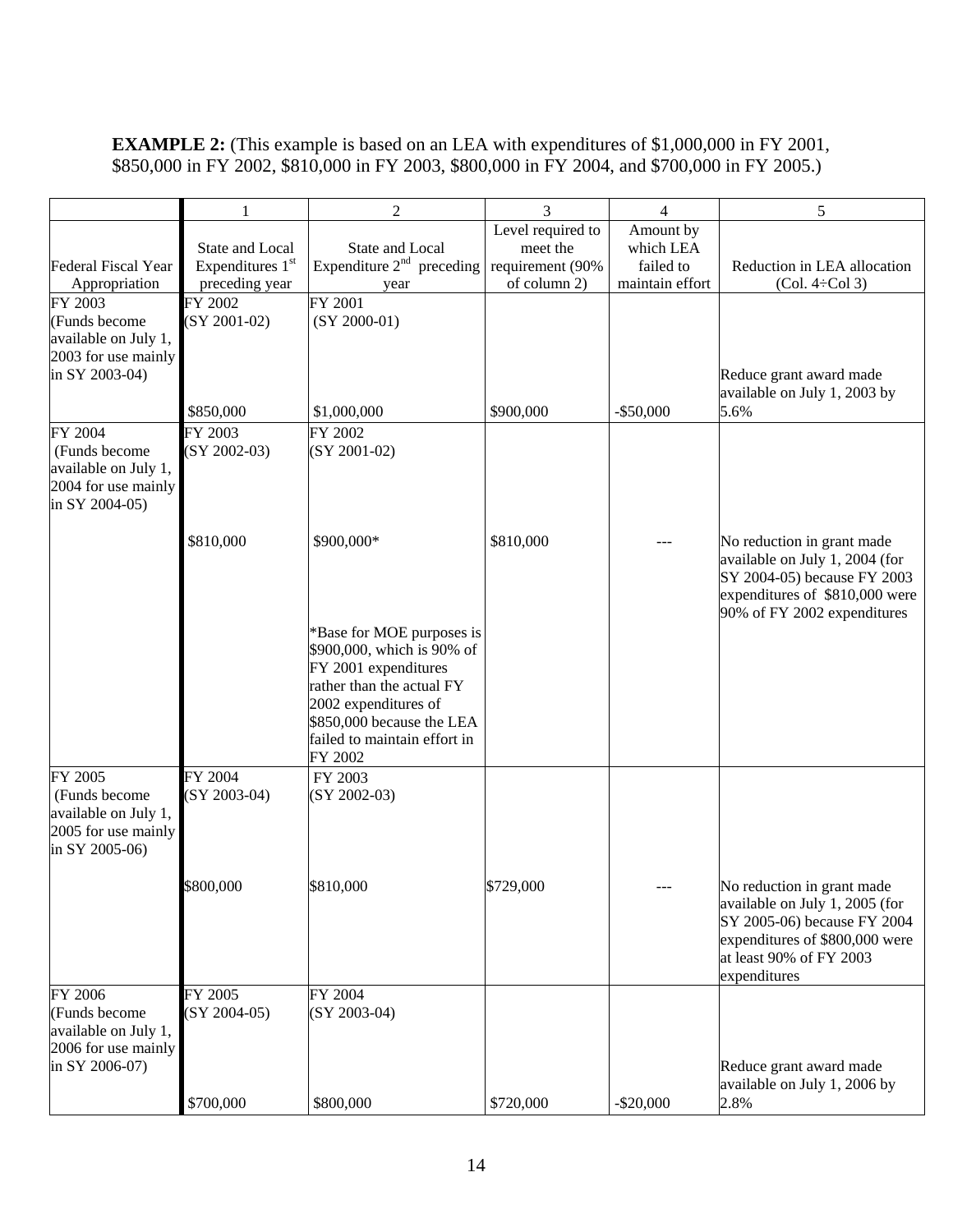# **Questions and Answers on Maintenance of Effort**

# **A-1. When an SEA determines maintenance of effort for its LEAs, must the SEA use the same measure for all its LEAs?**

 No. For example, an SEA must determine maintenance of effort using the measure most favorable to each LEA. An LEA has maintained fiscal effort if it meets either of the two tests—aggregate expenditures or expenditures per pupil.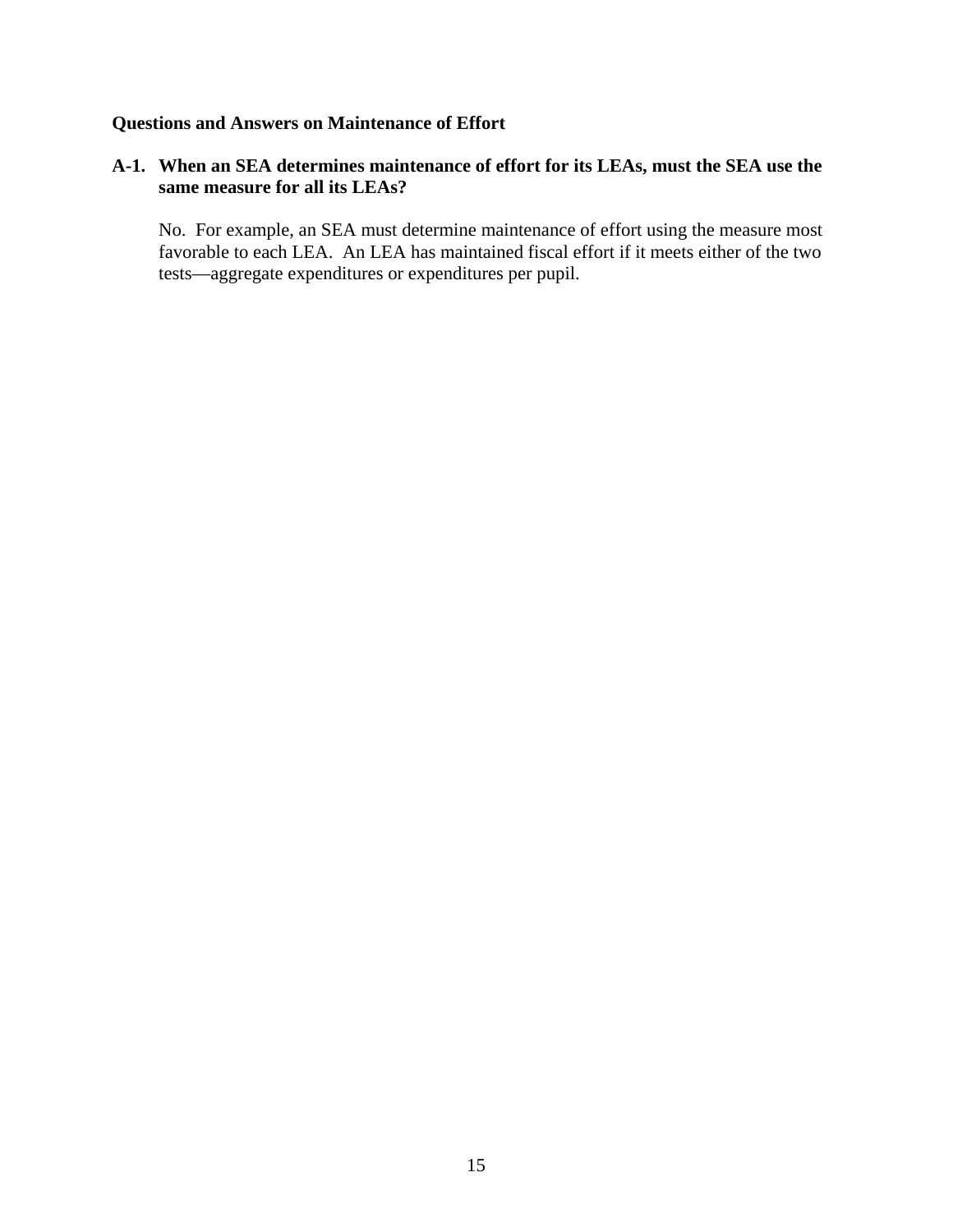# **B. COMPARABILITY**

# **Requirement**

Except as noted in Q13, section 1120A(c) of the ESEA provides that an LEA may receive Title I, Part A funds only if it uses State and local funds to provide services in Title I schools that, taken as a whole, are at least comparable to the services provided in schools that are not receiving Title I funds. If the LEA serves all of its schools with Title I funds, the LEA must use State and local funds to provide services that, taken as a whole, are substantially comparable in each Title I school. *[Section 1120A(c)]* 

Demonstrating comparability is a prerequisite for receiving Title I, Part A funds. Because Part A allocations are made annually, comparability is an ANNUAL requirement.

# **Criteria for Meeting Comparability**

There are a number of ways that an LEA may meet the comparability requirement. Under the statute, an LEA is considered to have met the comparability requirement if the LEA files with the SEA a written assurance that it has established and implemented a—

- District-wide salary schedule;
- Policy to ensure equivalence among schools in teachers, administrators, and other staff; and
- Policy to ensure equivalence among schools in the provision of curriculum materials and instructional supplies. *[Section 1120A(c)(2)(A)]*

An LEA may also meet the comparability requirement if it establishes and implements other measures for determining compliance such as—

- Student/instructional staff ratios;
- Student/instructional staff salary ratios;
- Expenditures per pupil; or
- A resource allocation plan based on student characteristics such as poverty, limited English proficiency, or disability, etc.

Because the SEA is ultimately responsible for ensuring that LEAs comply with the comparability requirement, the SEA may establish the method a district uses to determine comparability.

An SEA has flexibility in establishing reasonable variances for LEAs to use in determining whether their Title I and non-Title I schools are comparable. If an LEA is using student/instructional staff ratios to compare the average number of students per instructional staff in each Title I school with the average number of students per instructional staff in non-Title I schools, an SEA may, for example, allow the LEA to consider a Title I school comparable if its average does not exceed 110 percent of the average of non-Title I schools. Similarly, if an LEA is using student/instructional staff salary ratios to compare the average instructional staff salary expenditure per student in each Title I school with the average instructional staff salary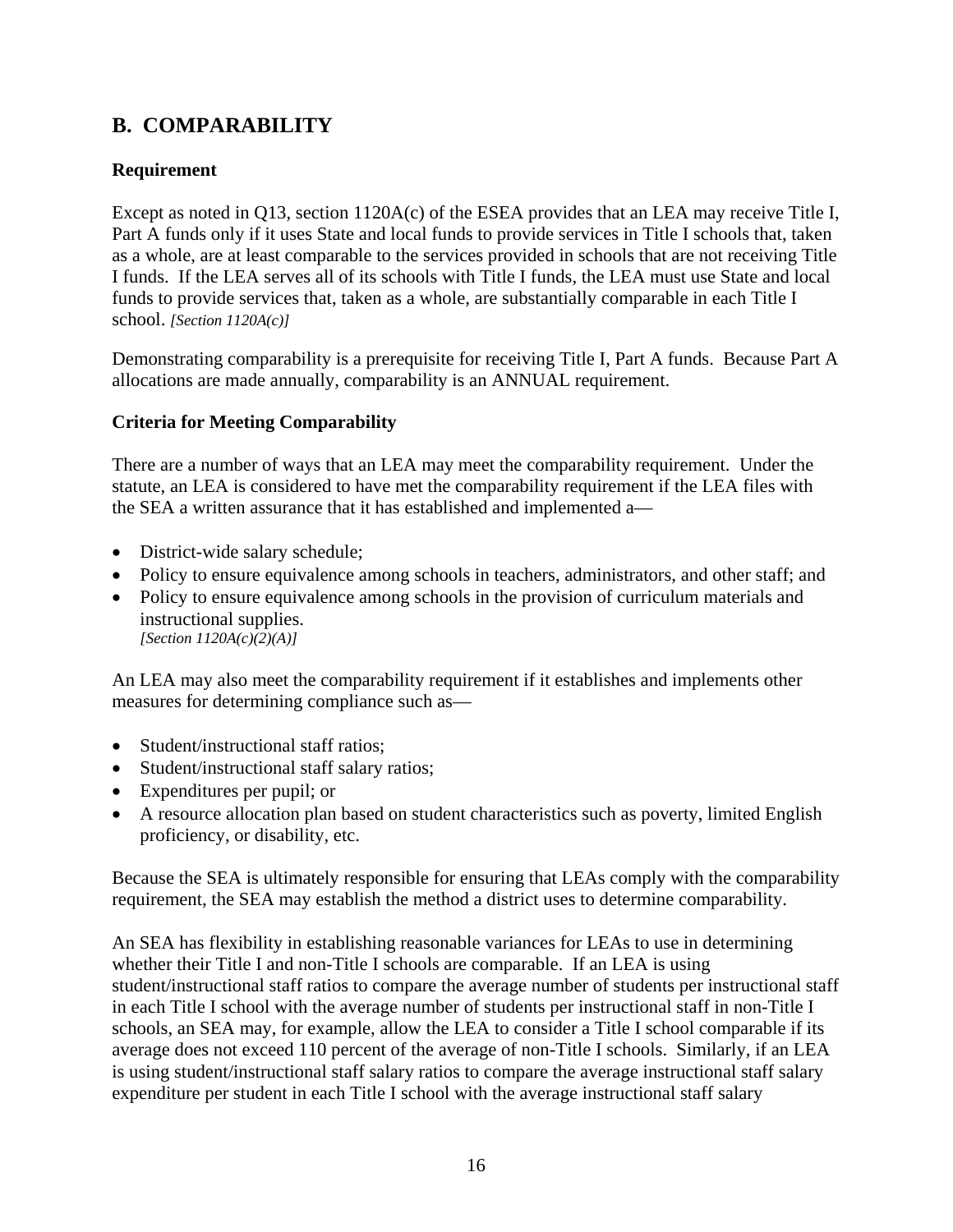expenditure per student in non-Title I schools, an SEA may allow a variance such that a Title I school would be comparable, for example, if its average is at least 90 percent of the average of non-Title I schools.

Title I further provides that:

- Staff salary differentials for years of employment are not included in comparability determinations.
- An LEA need not include unpredictable changes in student enrollment or personnel assignments that occur after the beginning of a school year in determining comparability of services. *[Section 1120A(c)(2)(B) and (C)]*

When demonstrating compliance for comparability, an LEA may exclude State and local funds expended for—

- Language instruction educational programs;
- Excess State and local costs of providing services to children with disabilities as determined by the LEA; and
- State or local supplemental programs in any school attendance area or school that meet the intent and purposes of Title I, Part A. See the discussion on page 39 for determining whether such a program meets the intent and purposes of Title I. *[Section 1120A(c)(5) and (d); 34 CFR 200.79]*

# **Developing Procedures for Compliance**

An LEA must develop procedures for complying with the comparability requirements. *[Section*   $1120A(c)(3)$  These procedures should be in writing and should, at a minimum, include the LEA's timeline for demonstrating comparability, identification of the office responsible for making comparability calculations, the measure and process used to determine whether schools are comparable, and how and when the LEA makes adjustments in schools that are not comparable. While an LEA is only required to document compliance with the comparability requirement biennially (once every two years), it must perform the calculations necessary every year to demonstrate that all of its Title I schools are in fact comparable and make adjustments if any are not.

An LEA may determine comparability of each of its Title I schools on a district-wide basis or a grade-span basis. *[Section 1120A(c)(1)(C)]* The LEA may exclude schools that have fewer than 100 students. An LEA need not demonstrate comparability if it has only one school at each grade span.

If the LEA files a written assurance with the SEA that it has established and implemented a district-wide salary schedule and policies to ensure equivalence among schools in staffing and in the provision of materials and supplies, it must keep records to document that the salary schedule and policies were, in fact, implemented and that calculations demonstrate that equivalence was achieved among schools in staffing, materials, and supplies. If the LEA establishes and implements other measures for determining compliance with comparability, such as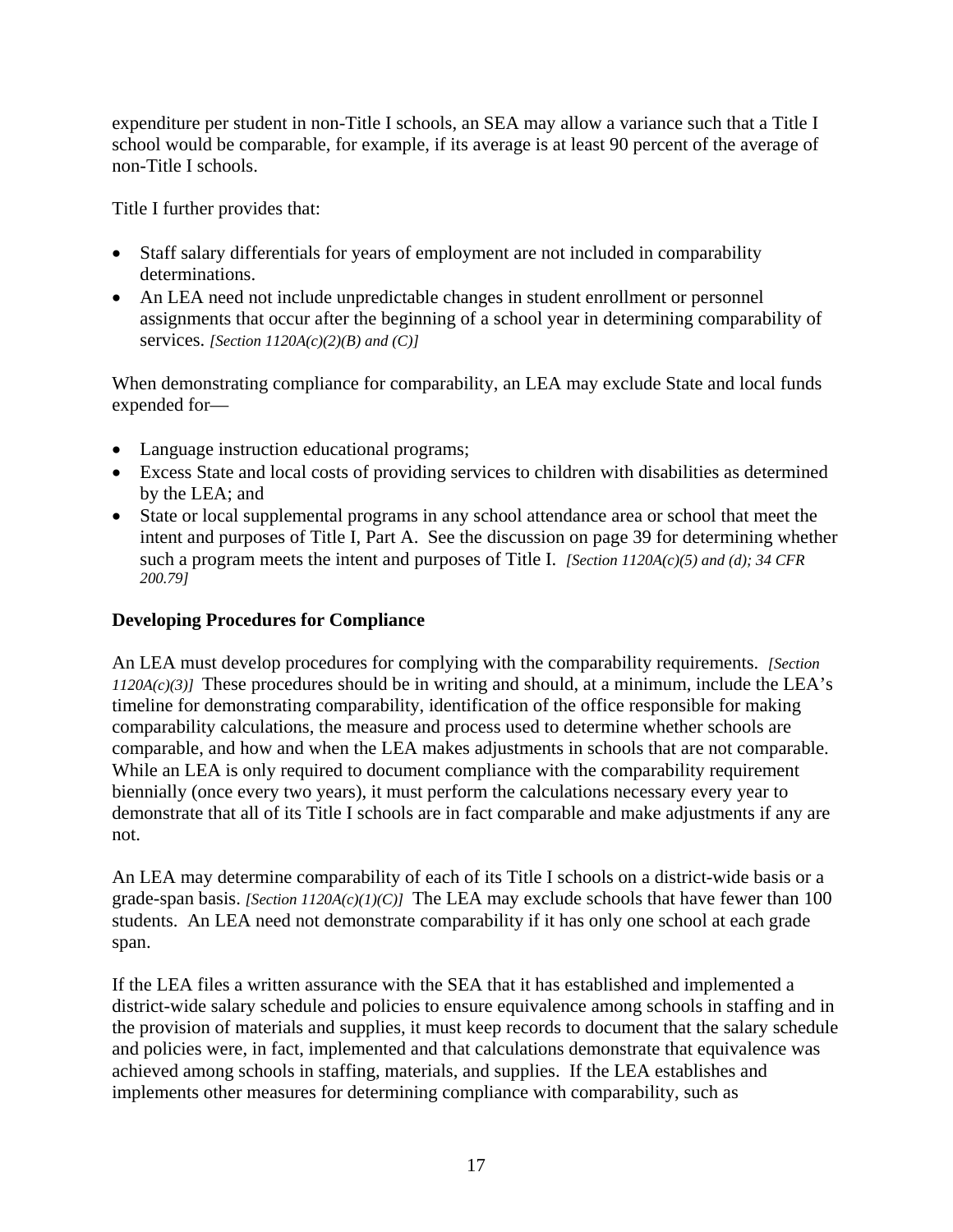student/instructional staff ratios, it must maintain source documentation to support the calculations and documentation to demonstrate that any needed adjustments to staff assignments are made. *[Section 1120A(c)(3)(B); Section 443 of the General Education Provisions Act (GEPA); and 34 CFR 76.*730*, and 80.42]*

#### **Examples of Ways to Meet the Comparability Requirement**

In addition to the statutory assurance, there are other ways an LEA may meet the comparability requirement. In the first six examples that follow, an LEA uses student/instructional staff ratios to determine whether Title I and non-Title I schools are comparable. In Example 1, the LEA compares each Title I school with the average of its non-Title I schools. Example 2 shows how an LEA could demonstrate comparability based on a comparison of large schools and small schools. Example 3, in which all schools are Title I schools, bases the comparisons on grade spans. In Example 4, all of the schools in the LEA are Title I schools, and the LEA makes separate comparisons for its large schools and small schools. In Example 5, in which all schools are Title I schools, the LEA divides its schools between high- and low-poverty schools and compares schools within each poverty band to each other. In Example 6, all of the schools are Title I schools, and the LEA establishes a limited comparison group consisting of its lowestpoverty schools and compares all of its other schools to the average calculated for the comparison group. These examples would apply similarly to an LEA using student/instructional staff salary ratios.

As an alternative, the LEAs in Examples 7 and 8 demonstrate comparability based on the perpupil amount of State and local funds that a school uses to purchase instructional staff and materials.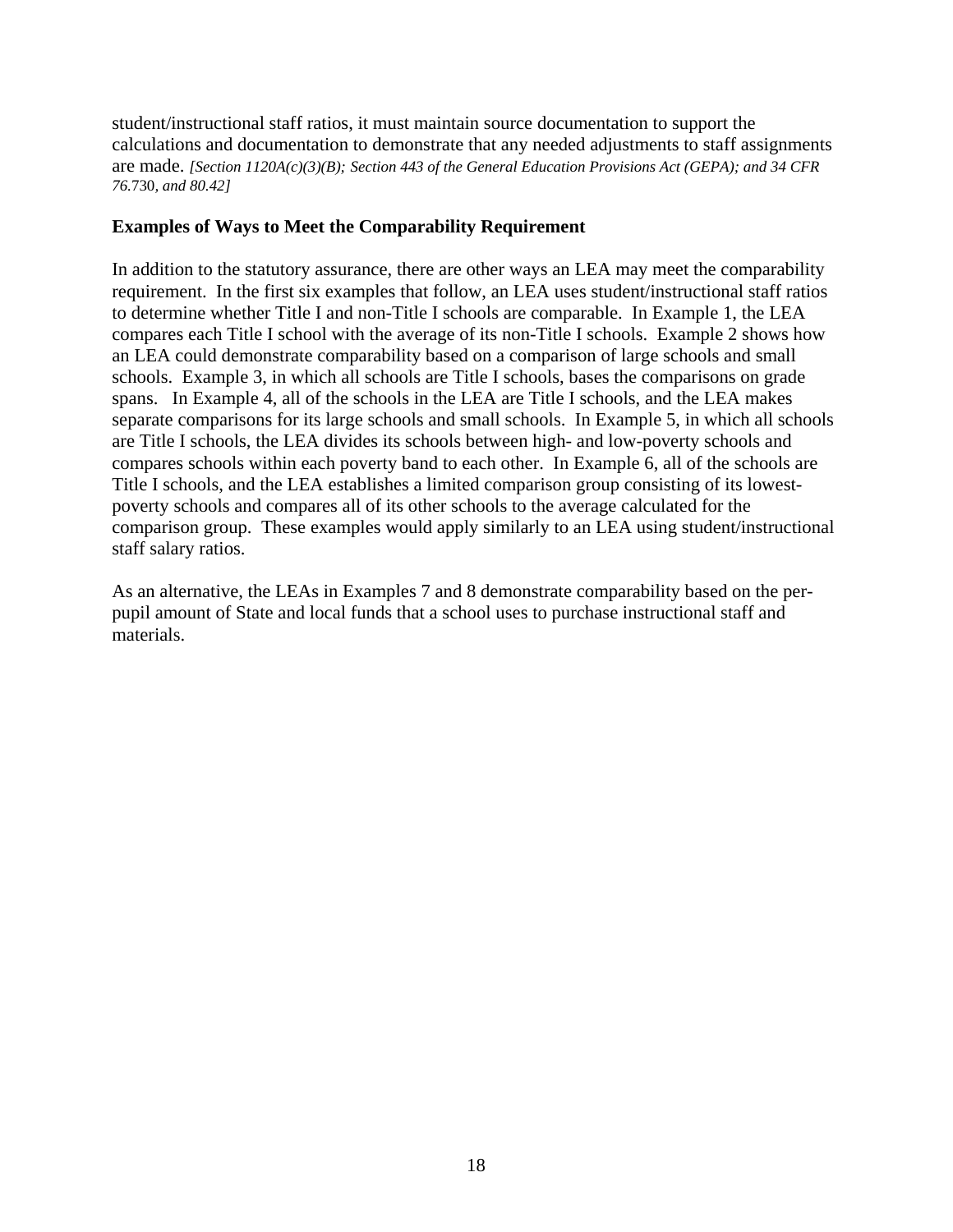(Title I and non-Title I elementary schools are compared)

In the following example, an LEA provides Title I services to 7 of its 11 elementary schools. (The district serves only elementary schools.) The LEA demonstrates comparability by annually comparing student/ instructional staff ratios for each of its Title I schools to the average student/instructional staff ratios for its non-Title I schools. In this example, each of the Title I schools is comparable because the student/instructional staff ratio does not exceed 14.1 (the ratio for all non-Title I schools).

| School                                              | Grade Span | Student<br>Enrollment | <b>FTE</b><br><b>Staff</b> | Student/<br>Instructional Instructional<br><b>Staff Ratio</b> | Comparable? |
|-----------------------------------------------------|------------|-----------------------|----------------------------|---------------------------------------------------------------|-------------|
| <b>Title I Elementary Schools</b>                   |            |                       |                            |                                                               |             |
| <b>Beaufort Elementary</b>                          | $KG - 5$   | 528                   | 70.2                       | 7.5                                                           | Yes         |
| <b>Broad River Elementary</b>                       | KG - 5     | 510                   | 49.4                       | 10.3                                                          | Yes         |
| Davis Elementary                                    | $KG - 5$   | 417                   | 38.7                       | 10.8                                                          | Yes         |
| Shanklin Elementary                                 | $KG - 5$   | 726                   | 59                         | 12.3                                                          | Yes         |
| Port Royal Elementary                               | $KG - 5$   | 189                   | 16                         | 11.8                                                          | Yes         |
| St. Helena Elementary                               | $KG - 5$   | 808                   | 58                         | 13.9                                                          | Yes         |
| <b>Shell Point Elementary</b>                       | $KG - 5$   | 673                   | 60                         | 11.2                                                          | Yes         |
| Non-Title I Elementary Schools                      |            |                       |                            |                                                               |             |
| <b>Hilton Head</b>                                  | $KG - 5$   | 1,764                 | 114.5                      | 15.4                                                          |             |
| Lady's Island                                       | $KG - 5$   | 757                   | 70.0                       | 10.8                                                          |             |
| <b>MC Riley</b>                                     | $KG - 5$   | 1,005                 | 88.0                       | 11.4                                                          |             |
| <b>Mossy Oaks</b>                                   | $KG - 5$   | 484                   | 42.0                       | 11.5                                                          |             |
| Total                                               |            | 4,010                 | 314.5                      | 12.8                                                          |             |
| 110% of Student/FTE ratio for non-Title I schools * |            |                       |                            | 14.1                                                          |             |

\* In order to be comparable, the student/instructional staff ratio for each Title I elementary school may not exceed 14.1. (12.8 x 1.1)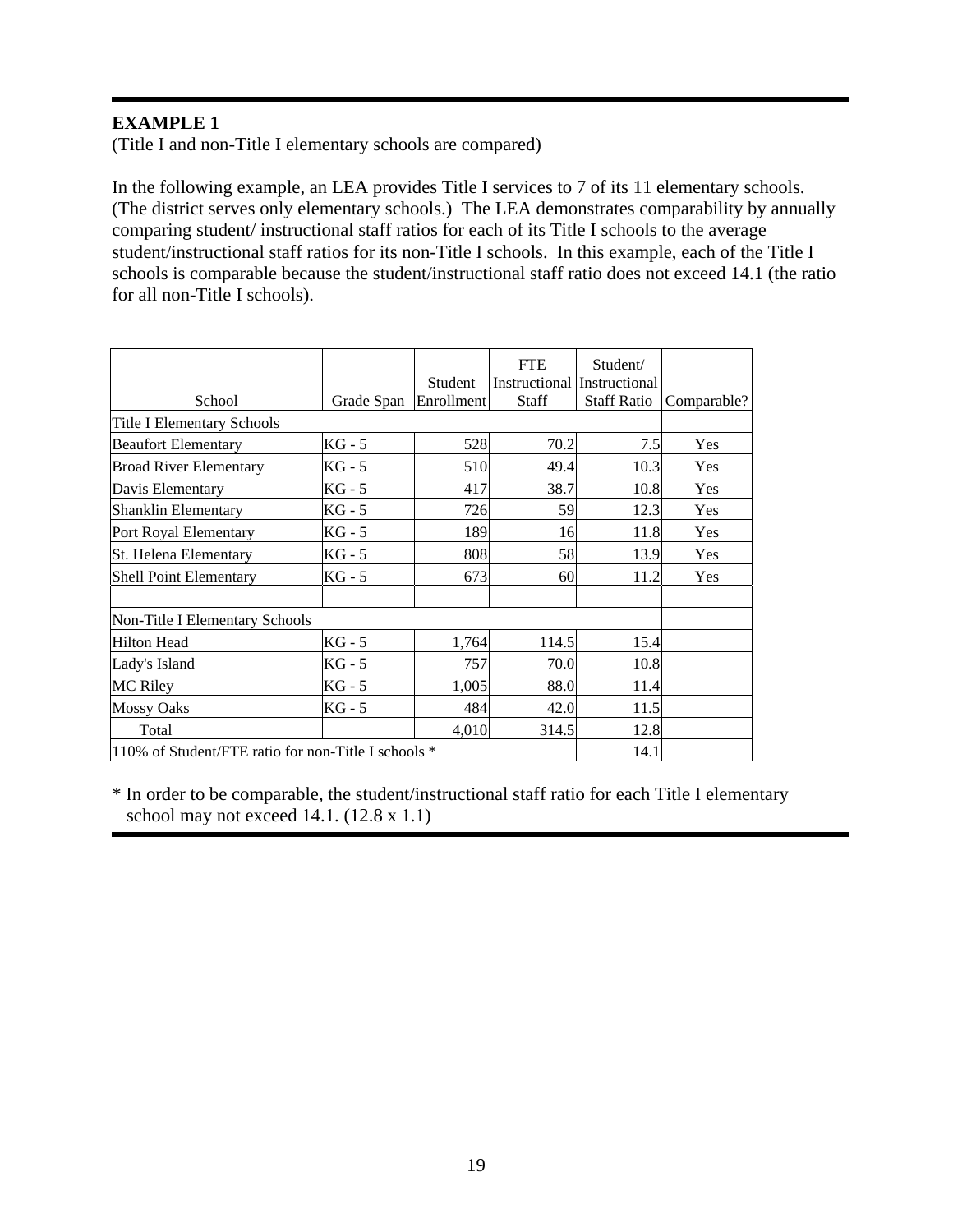(Large and small Title I and non-Title I elementary schools are compared)

In this example, an LEA serves 12 of its 21 elementary schools. (Only elementary schools are served.) In addition to comparing the student/instructional staff ratios for Title I and non-Title I schools, the LEA further divides its elementary schools between large (with 450 or more students) and small (with fewer than 450 students) in order to demonstrate comparability.

| School                                                       | Grade Span | Student<br>Enrollment | <b>FTE</b><br><b>Instructional</b><br><b>Staff</b> | Student/<br>Instructional<br><b>Staff Ratio</b> | Comparable? |
|--------------------------------------------------------------|------------|-----------------------|----------------------------------------------------|-------------------------------------------------|-------------|
| Large Title I Elementary Schools                             |            |                       |                                                    |                                                 |             |
| <b>Barnard-Brown</b>                                         | $KG - 6$   | 483                   | 34.4                                               | 14.0                                            | Yes         |
| RJ Kinsella Community                                        | $KG - 6$   | 456                   | 40.7                                               | 11.2                                            | Yes         |
| Thirman Milner                                               | KG - 6     | 582                   | 43.1                                               | 13.5                                            | Yes         |
| <b>Dominick Burns</b>                                        | $KG - 6$   | 634                   | 48.5                                               | 13.1                                            | Yes         |
| Henry Dwight                                                 | KG - 6     | 564                   | 41.16                                              | 13.7                                            | Yes         |
| Maria Sanchez                                                | $KG - 6$   | 577                   | 42.7                                               | 13.5                                            | Yes         |
| West                                                         | $KG - 6$   | 691                   | 56.6                                               | 12.2                                            | Yes         |
| Parkville Community                                          | $KG - 6$   | 620                   | 45.7                                               | 13.6                                            | Yes         |
| Large Non-Title I Elementary Schools                         |            |                       |                                                    |                                                 |             |
| ML King Jr.                                                  | $KG - 6$   | 775                   | 54.6                                               | 14.2                                            |             |
| Moylan                                                       | $KG - 6$   | 509                   | 41.3                                               | 12.3                                            |             |
| TJ McDonnough                                                | KG - 6     | 544                   | 39.3                                               | 13.8                                            |             |
| <b>MD</b> Fox                                                | $KG - 6$   | 899                   | 65.4                                               | 13.7                                            |             |
| Annie Fischer                                                | $KG - 6$   | 608                   | 49.4                                               | 12.3                                            |             |
| Total                                                        |            | 3,335                 | 250.0                                              | 13.3                                            |             |
| 110% of Student/FTE ratio for non-Title I schools<br>$14.6*$ |            |                       |                                                    |                                                 |             |

\* In order to be comparable, the student/instructional staff ratio for each large Title I elementary school may not exceed 14.6. (13.3 x 1.1)

| Small Title I Elementary Schools                  |          |       |       |      |     |  |  |  |  |
|---------------------------------------------------|----------|-------|-------|------|-----|--|--|--|--|
| <b>Fred Wish</b>                                  | KG - 6   | 417   | 36.7  | 11.4 | Yes |  |  |  |  |
| John Clark                                        | $KG - 6$ | 425   | 32.6  | 13.0 | Yes |  |  |  |  |
| Ramon Betances                                    | KG - 6   | 436   | 34.3  | 12.7 | Yes |  |  |  |  |
| Mary Hooker                                       | KG - 6   | 307   | 27.8  | 11.0 | Yes |  |  |  |  |
| Small Non-Title I Elementary Schools              |          |       |       |      |     |  |  |  |  |
| Sand Everywhere                                   | $KG - 6$ | 346   | 26.4  | 13.1 |     |  |  |  |  |
| Simpson-Waverly                                   | KG - 6   | 325   | 27.7  | 11.7 |     |  |  |  |  |
| Mark Twain                                        | KG - 6   | 359   | 29.8  | 12.0 |     |  |  |  |  |
| Sarah Rawson                                      | KG - 6   | 297   | 27.3  | 10.9 |     |  |  |  |  |
| Total                                             |          | 1,327 | 111.2 | 11.9 |     |  |  |  |  |
| 110% of Student/FTE ratio for non-Title I schools | $13.1*$  |       |       |      |     |  |  |  |  |

\* In order to comparable, the student/instructional staff ratio for each small Title I elementary school may not exceed  $13.1.$   $(11.9 \times 1.1)$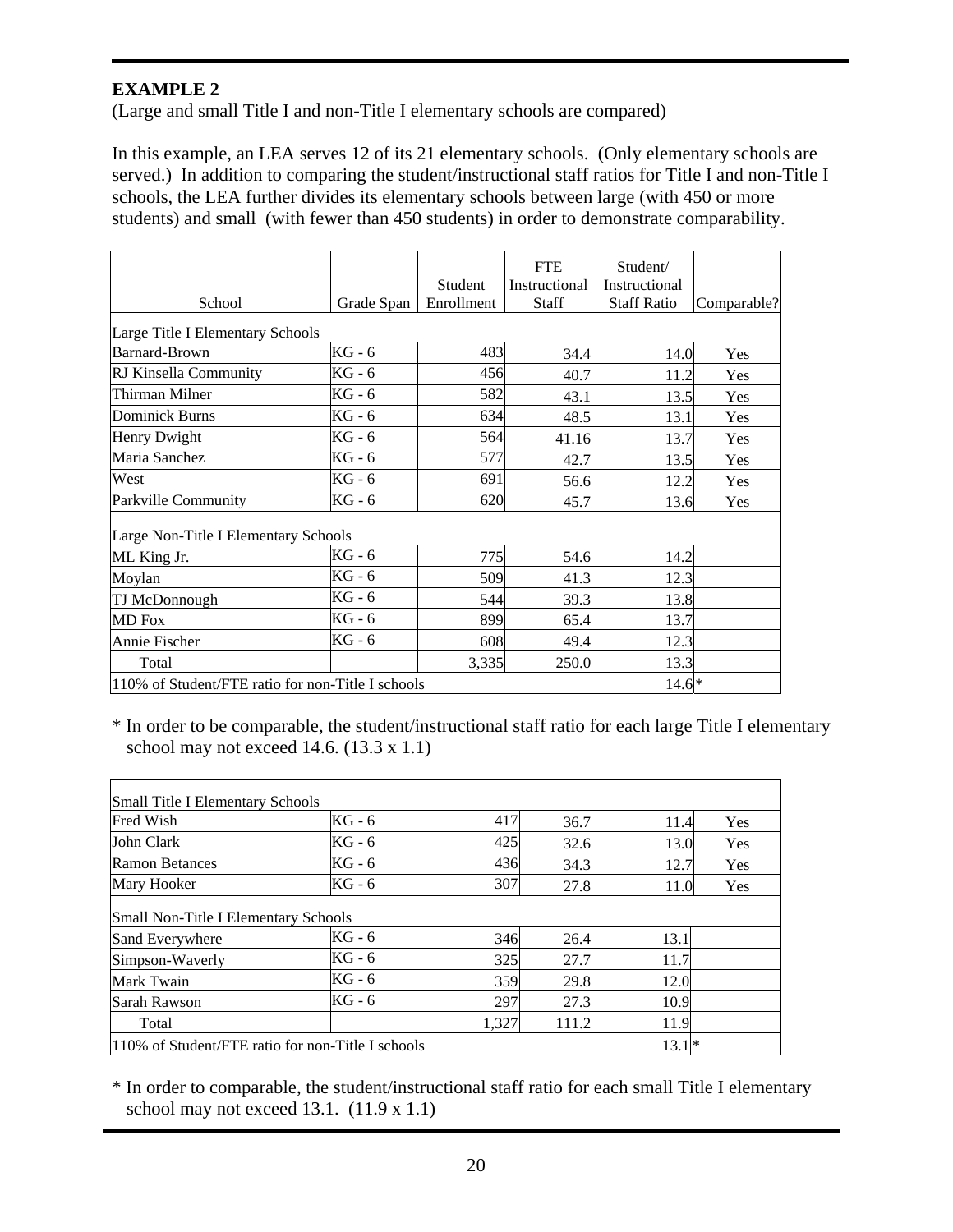(All schools in district are Title I schools, and different grade spans are compared)

In the following example, all of the schools in the district are Title I schools. To demonstrate comparability, the LEA computes the average student/instructional staff ratio for all its schools and determines whether the student/instructional staff ratio for each school falls within a range that is between 90 and 110 percent of the average for all schools. In its first comparability calculation, the LEA compares all of its schools. Because two schools are not comparable using this first comparison, the LEA then breaks the schools down by grade span in order to determine comparability. Based on the second method of comparison, the student/instructional staff ratio for each school in the grade span falls within 90 or 110 percent of the average for all schools within the grade span and is, therefore, comparable.

| School District as a Whole                  |          |            |                          |                           |                |
|---------------------------------------------|----------|------------|--------------------------|---------------------------|----------------|
|                                             | Grade    | Student    | <b>FTE</b> Instructional | Student/<br>Instructional |                |
| School                                      | Span     | Enrollment | <b>Staff</b>             | <b>Staff Ratio</b>        | Comparable?    |
| Davis School                                | PK - 5   | 371        | 25.6                     | 14.5                      | Yes            |
| Devers School                               | PK - 5   | 483        | 33.2                     | 14.5                      | Yes            |
| <b>Edgar Fahs Smith MS</b>                  | $6 - 8$  | 818        | 50                       | 16.4                      | Yes            |
| Fergurson School                            | PK - 5   | 484        | 31                       | 15.6                      | Yes            |
| Goode School                                | PK - 5   | 682        | 42.4                     | 16.1                      | Yes            |
| Hannah Penn MS                              | $6 - 8$  | 1,174      | 64                       | 18.3                      | No.            |
| Jackson School                              | $PK - 5$ | 423        | 30                       | 14.1                      | N <sub>0</sub> |
| <b>McKinley School</b>                      | PK - 5   | 482        | 29.8                     | 16.2                      | Yes            |
| William Penn HS                             | $9 - 12$ | 1,737      | 110                      | 15.8                      | Yes            |
| Total                                       |          | 6,654      | 416                      | 16.0                      |                |
| 90% of Student/Instructional Staff Ratio *  |          | 14.4       |                          |                           |                |
| 110% of Student/Instructional Staff Ratio * |          |            |                          | 17.6                      |                |

\* Each school is comparable if the student/instructional staff ratio falls between 14.4 (16.0 x 0.9) and 17.6. (16.0 x 1.1)

| <b>Elementary Schools</b>                   |          |       |      |      |            |  |  |  |
|---------------------------------------------|----------|-------|------|------|------------|--|--|--|
| Davis School                                | $PK - 5$ | 371   | 25.6 | 14.5 | Yes        |  |  |  |
| Devers School                               | $PK - 5$ | 483   | 33.2 | 14.5 | Yes        |  |  |  |
| Fergurson School                            | PK - 5   | 484   | 31   | 15.6 | Yes        |  |  |  |
| Goode School                                | PK - 5   | 682   | 42.4 | 16.1 | Yes        |  |  |  |
| Jackson School                              | $PK - 5$ | 423   | 30   | 14.1 | Yes        |  |  |  |
| <b>McKinley School</b>                      | PK - 5   | 482   | 29.8 | 16.2 | <b>Yes</b> |  |  |  |
| Total                                       |          | 2,925 | 192  | 15.2 |            |  |  |  |
| 190% of Student/Instructional Staff Ratio * | 13.7     |       |      |      |            |  |  |  |
| 110% of Student/Instructional Staff Ratio * | 16.7     |       |      |      |            |  |  |  |

\* Each elementary school is comparable if the student/instructional staff ratio falls between 13.7 (15.2 x 0.9) and 16.7 (15.2 x 1.1).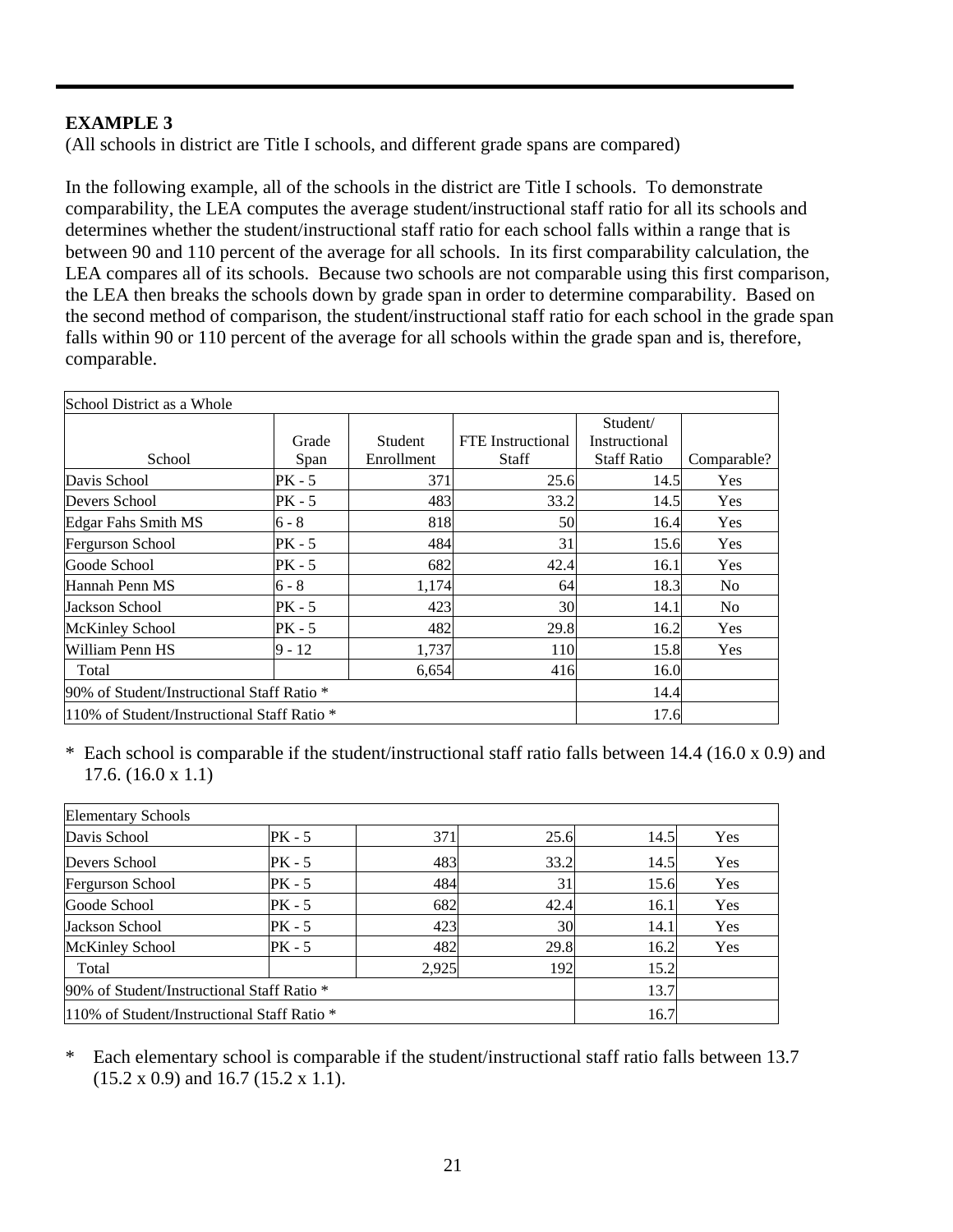# **EXAMPLE 3** (continued)

| Middle Schools                              |            |                |                          |                    |             |  |  |  |  |
|---------------------------------------------|------------|----------------|--------------------------|--------------------|-------------|--|--|--|--|
|                                             |            |                |                          | Student/           |             |  |  |  |  |
|                                             |            | <b>Student</b> | <b>FTE</b> Instructional | Instructional      |             |  |  |  |  |
| School                                      | Grade Span | Enrollment     | <b>Staff</b>             | <b>Staff Ratio</b> | Comparable? |  |  |  |  |
| <b>Edgar Fahs Smith MS</b>                  | $6 - 8$    | 818            | 50                       | 16.4               | Yes         |  |  |  |  |
| Hannah Penn MS                              | $6 - 8$    | 1,174          | 64                       | 18.3               | Yes         |  |  |  |  |
| Total                                       |            | 1,992          | 114                      | 17.5               |             |  |  |  |  |
| 90% of Student/Instructional Staff Ratio *  | 15.8       |                |                          |                    |             |  |  |  |  |
| 110% of Student/Instructional Staff Ratio * | 19.3       |                |                          |                    |             |  |  |  |  |

\* The middle schools are comparable if the student/instructional staff ratio for each school falls between 15.8 (17.5 x 0.9 and 19.3 (17.5 x 1.1).

Note that, because there is only one high school in the district, the LEA does not need to determine comparability for that school.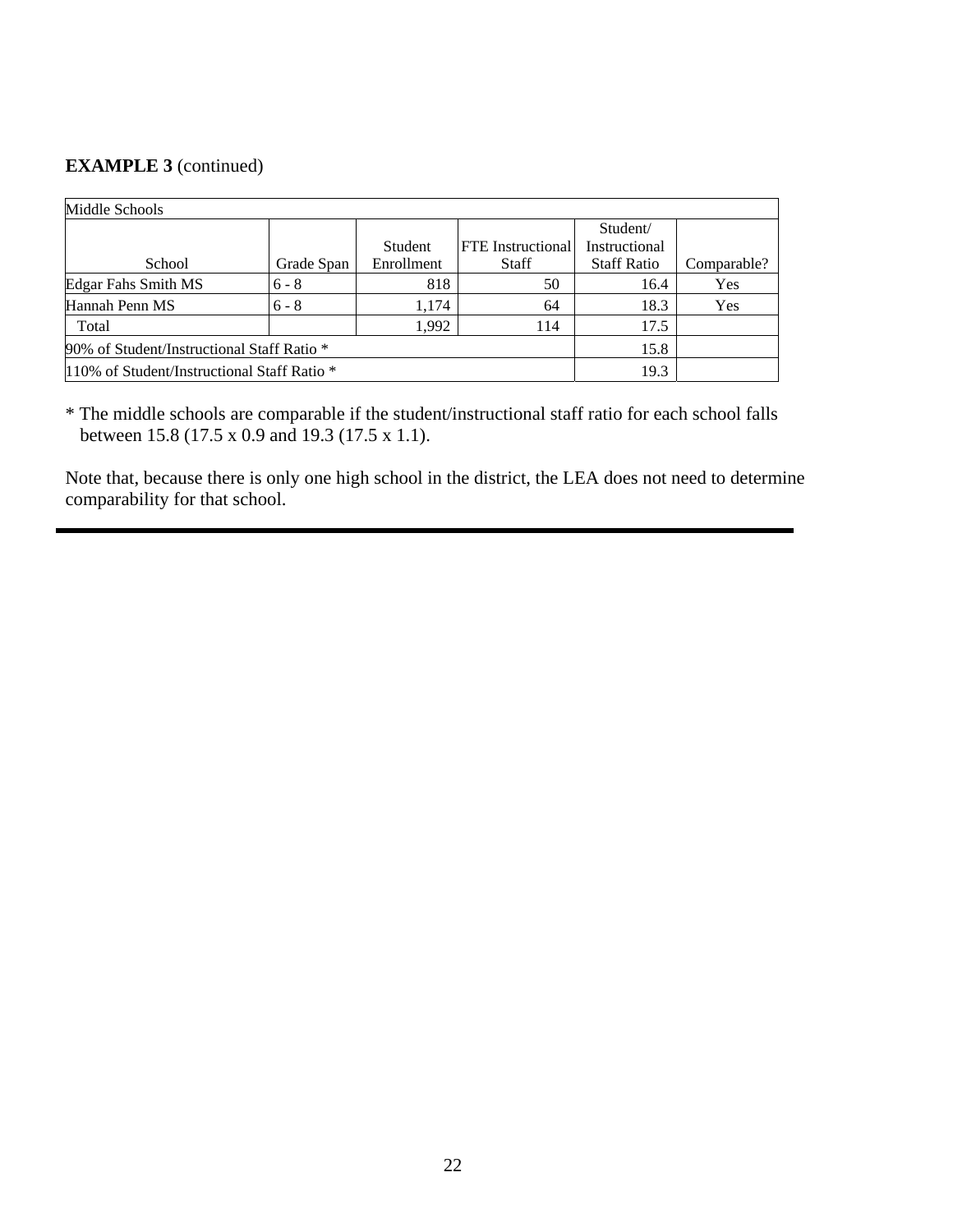(All elementary schools in the LEA are Title I schools, and large and small schools are compared)

In this example, all of the elementary schools in the LEA are Title I schools and the comparability determination is based on student/instructional staff ratios. Again, because all of the schools are Title I schools, the district demonstrates comparability by determining whether the student/instructional staff ratio for each school falls within a range that is between 90 and 110 percent of the average for all schools. In the first set of calculations, which is based on all schools, two schools are not comparable. When the LEA refines the comparison to compare small schools (those with less than 420 students) with each other and large schools (420 or more students) with each other, the student/instructional staff ratio for each school falls within 90 and 110 percent of the ratio for all the of schools in the category and each school is, therefore, comparable.

| All Elementary Schools                     |                                             |            |                             |                           |                |  |  |  |  |
|--------------------------------------------|---------------------------------------------|------------|-----------------------------|---------------------------|----------------|--|--|--|--|
|                                            | Grade                                       | Student    | <b>FTE</b><br>Instructional | Student/<br>Instructional |                |  |  |  |  |
| School                                     | Span                                        | Enrollment | Staff                       | <b>Staff Ratio</b>        | Comparable?    |  |  |  |  |
| <b>Burrowes School</b>                     | PK - 5                                      | 430        | 29.3                        | 14.7                      | Yes            |  |  |  |  |
| Carter MaCrae Elementary                   | PK - 5                                      | 565        | 40.6                        | 13.9                      | No.            |  |  |  |  |
| Elizabeth R. Martin Elementary             | KG - 5                                      | 269        | 17.6                        | 15.3                      | Yes            |  |  |  |  |
| <b>Fulton Elementary</b>                   | PK - 5                                      | 470        | 29                          | 16.2                      | Yes            |  |  |  |  |
| George Washington Elementary               | KG - 5                                      | 641        | 45                          | 14.2                      | Yes            |  |  |  |  |
| <b>Hamilton Elementary</b>                 | KG - 5                                      | 390        | 22.5                        | 17.3                      | N <sub>o</sub> |  |  |  |  |
| James Buchanan Elementary                  | KG - 6                                      | 390        | 26                          | 15.0                      | Yes            |  |  |  |  |
| King Elementary                            | PK - 5                                      | 601        | 36                          | 16.7                      | Yes            |  |  |  |  |
| Layfayette Elementary                      | PK - 5                                      | 420        | 26                          | 16.2                      | Yes            |  |  |  |  |
| Price Elementary                           | $PK - 5$                                    | 477        | 28.5                        | 16.7                      | Yes            |  |  |  |  |
| <b>Ross Elementary</b>                     | KG - 5                                      | 339        | 20                          | 17.0                      | Yes            |  |  |  |  |
| Thomas Wharton Elementary                  | $KG - 5$                                    | 245        | 16.3                        | 15.0                      | Yes            |  |  |  |  |
| Wickersham Elementary                      | KG - 5                                      | 503        | 31.5                        | 16.0                      | Yes            |  |  |  |  |
| Total                                      |                                             | 5,740      | 368.3                       | 15.6                      |                |  |  |  |  |
| 90% of Student/Instructional Staff Ratio * |                                             |            |                             | 14.0                      |                |  |  |  |  |
|                                            | 110% of Student/Instructional Staff Ratio * |            |                             |                           |                |  |  |  |  |

\* The elementary schools would be comparable if the student/instructional staff ratio falls between 14.0 (15.6 x 0.9) and 17.2 (15.6 x 1.1).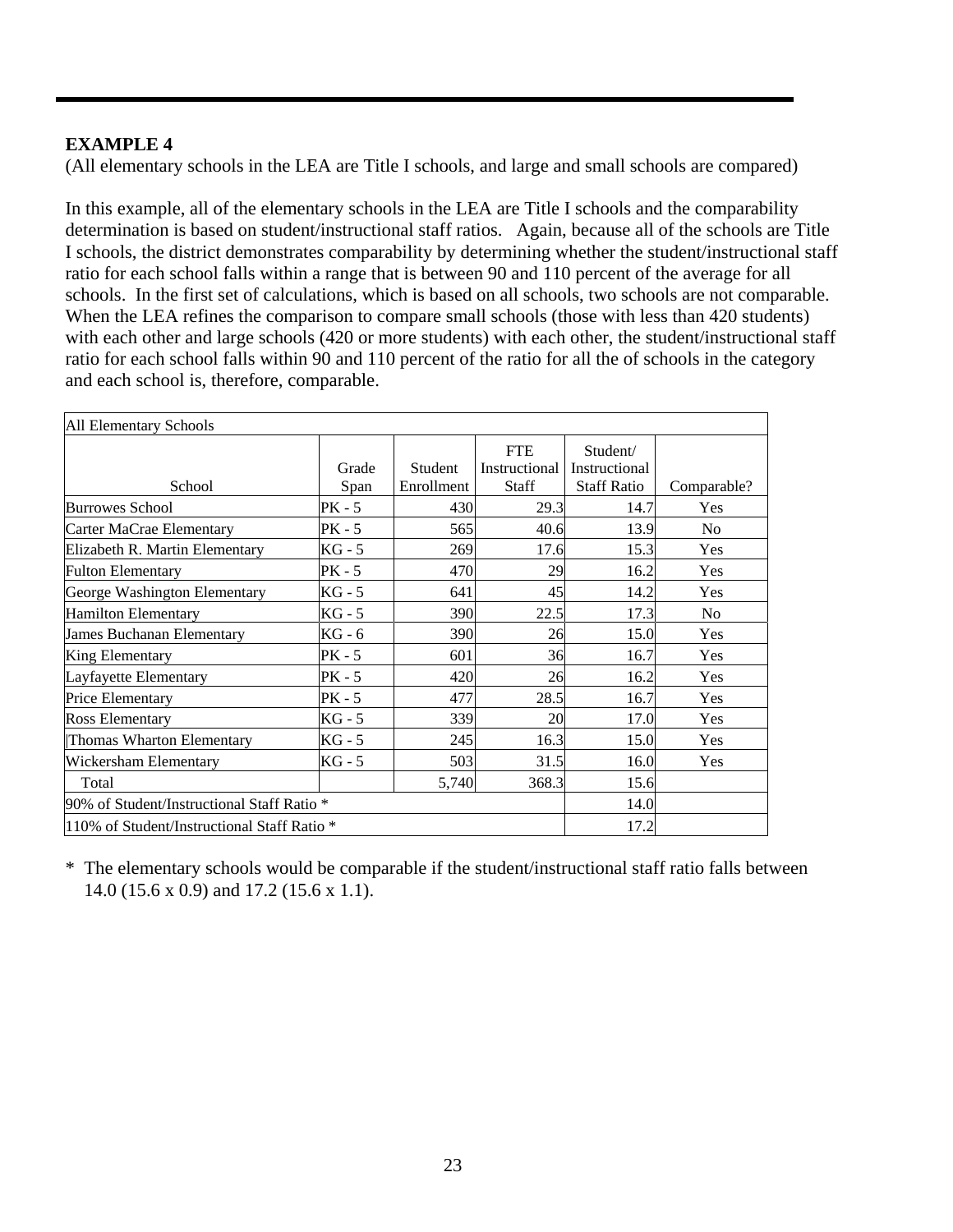# **EXAMPLE 4** (continued)

| <b>Large Elementary Schools</b>             |            |            |               |                    |             |  |  |  |  |  |
|---------------------------------------------|------------|------------|---------------|--------------------|-------------|--|--|--|--|--|
|                                             |            |            | <b>FTE</b>    | Student/           |             |  |  |  |  |  |
|                                             |            | Student    | Instructional | Instructional      |             |  |  |  |  |  |
| School                                      | Grade Span | Enrollment | <b>Staff</b>  | <b>Staff Ratio</b> | Comparable? |  |  |  |  |  |
| <b>Burrowes School</b>                      | PK - 5     | 430        | 29.3          | 14.7               | Yes         |  |  |  |  |  |
| Carter MaCrae Elementary                    | $PK - 5$   | 565        | 40.6          | 13.9               | <b>Yes</b>  |  |  |  |  |  |
| <b>Fulton Elementary</b>                    | $PK - 5$   | 470        | 29            | 16.2               | Yes         |  |  |  |  |  |
| George Washington Elementary                | $KG - 5$   | 641        | 45            | 14.2               | Yes         |  |  |  |  |  |
| <b>King Elementary</b>                      | $PK - 5$   | 601        | 36            | 16.7               | Yes         |  |  |  |  |  |
| Lafayette Elementary                        | PK - 5     | 420        | 26            | 16.2               | Yes         |  |  |  |  |  |
| <b>Price Elementary</b>                     | PK - 5     | 477        | 28.5          | 16.7               | Yes         |  |  |  |  |  |
| <b>Wickersham Elementary</b>                | $KG - 5$   | 503        | 31.5          | 16.0               | Yes         |  |  |  |  |  |
| Total                                       |            | 4,107      | 266.9         | 15.4               |             |  |  |  |  |  |
| 90% of Student/Instructional Staff Ratio *  | 13.9       |            |               |                    |             |  |  |  |  |  |
| 110% of Student/Instructional Staff Ratio * | 16.9       |            |               |                    |             |  |  |  |  |  |

\* The large elementary schools would be comparable if the student/instructional staff ratio falls between 13.9 (15.4 x 0.9) and 16.9 (15.4 x 1.1).

| <b>Small Elementary Schools</b>                                          |          |       |       |      |     |  |  |  |  |
|--------------------------------------------------------------------------|----------|-------|-------|------|-----|--|--|--|--|
| $KG - 5$<br>Elizabeth R. Martin Elementary<br>15.3<br>269<br>Yes<br>17.6 |          |       |       |      |     |  |  |  |  |
| <b>Hamilton Elementary</b>                                               | $KG - 5$ | 390   | 22.5  | 17.3 | Yes |  |  |  |  |
| <b>James Buchanan Elementary</b>                                         | $KG - 6$ | 390   | 26    | 15.0 | Yes |  |  |  |  |
| <b>Ross Elementary</b>                                                   | $KG - 5$ | 339   | 20    | 17.0 | Yes |  |  |  |  |
| Thomas Wharton Elementary                                                | $KG - 5$ | 245   | 16.3  | 15.0 | Yes |  |  |  |  |
| Total                                                                    |          | 1,633 | 102.4 | 15.9 |     |  |  |  |  |
| 90% of Student/Instructional Staff Ratio *                               | 14.4     |       |       |      |     |  |  |  |  |
| 110% of Student/Instructional Staff Ratio *                              | 17.5     |       |       |      |     |  |  |  |  |

\* The small elementary schools would be comparable if the student/instructional staff ratio falls between 14.4 (15.9 x 0.9) and 17.5 (15.9 x 1.1).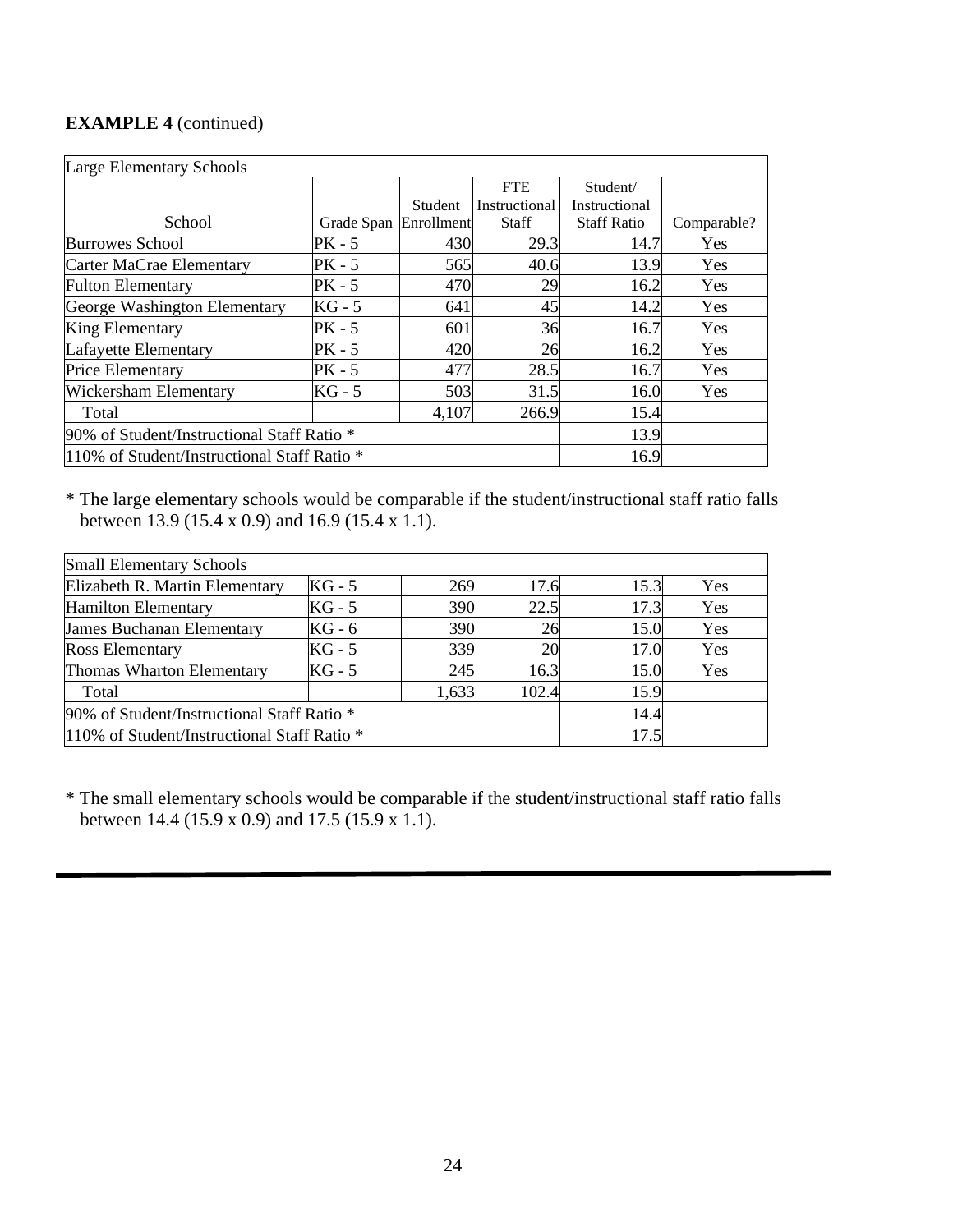(All elementary schools in the LEA are Title I schools; high-poverty schools are compared to highpoverty schools and low-poverty schools are compared to low-poverty schools)

In this example, all of the elementary schools in the LEA are Title I schools and the comparability determination is based on student/instructional staff ratios. The LEA demonstrates comparability by determining whether the student/instructional staff ratio for each school falls within a range that is between 90 and 110 percent of the average for all schools. In the first set of calculations, which is based on all schools, one school is not comparable. The LEA refines the comparison so that it compares (1) the student/instructional staff ratio of each of its high-poverty schools (those with a poverty rate above 60 percent) with the average for all of its high-poverty schools and (2) the student/instructional staff ratio in each of its low-poverty schools (those with poverty rates of 41 and 40 percent) to the average ratio for its low-poverty schools. When the LEA compares the student/instructional staff ratio for each of its high-poverty schools to the average for all of its highpoverty schools, the ratio for each school falls within 90 and 110 percent of the high- poverty schools' average, and each school is, therefore, comparable. Similarly, when the LEA compares the student/instructional staff ratio for each of the LEA's low-poverty schools, the ratio for each of the low poverty school falls within the 90 and 110 percent of the average ratio for its low poverty schools, and each school is, therefore, comparable.

|                                             |        |            | <b>FTE</b>    | Student/           |                |         |             |
|---------------------------------------------|--------|------------|---------------|--------------------|----------------|---------|-------------|
|                                             | Grade  | Student    | Instructional | Instructional      | Free/Reduced   | Percent |             |
| School                                      | Span   | Enrollment | Staff         | <b>Staff Ratio</b> | Lunch Children | Poor    | Comparable? |
| Violet Hill                                 | PK - 5 | 560        | 36            | 15.6               | 542            | 97%     | Yes         |
| Oakdale                                     | PK - 5 | 470        | 29            | 16.2               | 425            | 90%     | Yes         |
| Elmwood                                     | KG - 5 | 641        | 45            | 14.2               | 539            | 84%     | Yes         |
| Hobson                                      | PK - 5 | 477        | 28.5          | 16.7               | 385            | 81%     | Yes         |
| Berlieth                                    | PK - 5 | 562        | 40.6          | 13.8               | 435            | 77%     | No          |
| Davis                                       | PK - 5 | 420        | 26            | 16.2               | 322            | 77%     | Yes         |
| <b>Indian Rock</b>                          | PK - 5 | 425        | 29.3          | 14.5               | 316            | 73%     | Yes         |
| Roosevelt                                   | KG - 5 | 339        | 21            | 16.1               | 249            | 73%     | Yes         |
| Park                                        | KG - 5 | 503        | 31.5          | 16.0               | 354            | 70%     | Yes         |
| Camp Springs                                | KG - 5 | 355        | 22.5          | 15.8               | 252            | 66%     | Yes         |
| White Hill                                  | KG - 5 | 245        | 16.3          | 15.0               | 148            | 60%     | Yes         |
| Bannaker                                    | KG -6  | 400        | 26            | 15.4               | 161            | 40%     | Yes         |
| Eastern                                     | KG - 5 | 273        | 17.6          | 15.5               | 112            | 41%     | Yes         |
| Total                                       |        | 5,670      | 369.3         | 15.4               | 4,240          | 74%     |             |
| 90% of Student/Instructional Staff Ratio *  |        |            |               | 13.9               |                |         |             |
| 110% of Student/Instructional Staff Ratio * |        |            | 16.9          |                    |                |         |             |

\* Each school is comparable if the student instructional staff ratio falls between 13.9 (15.4 x 0.9) and 16.9 (15.4 x 1.1).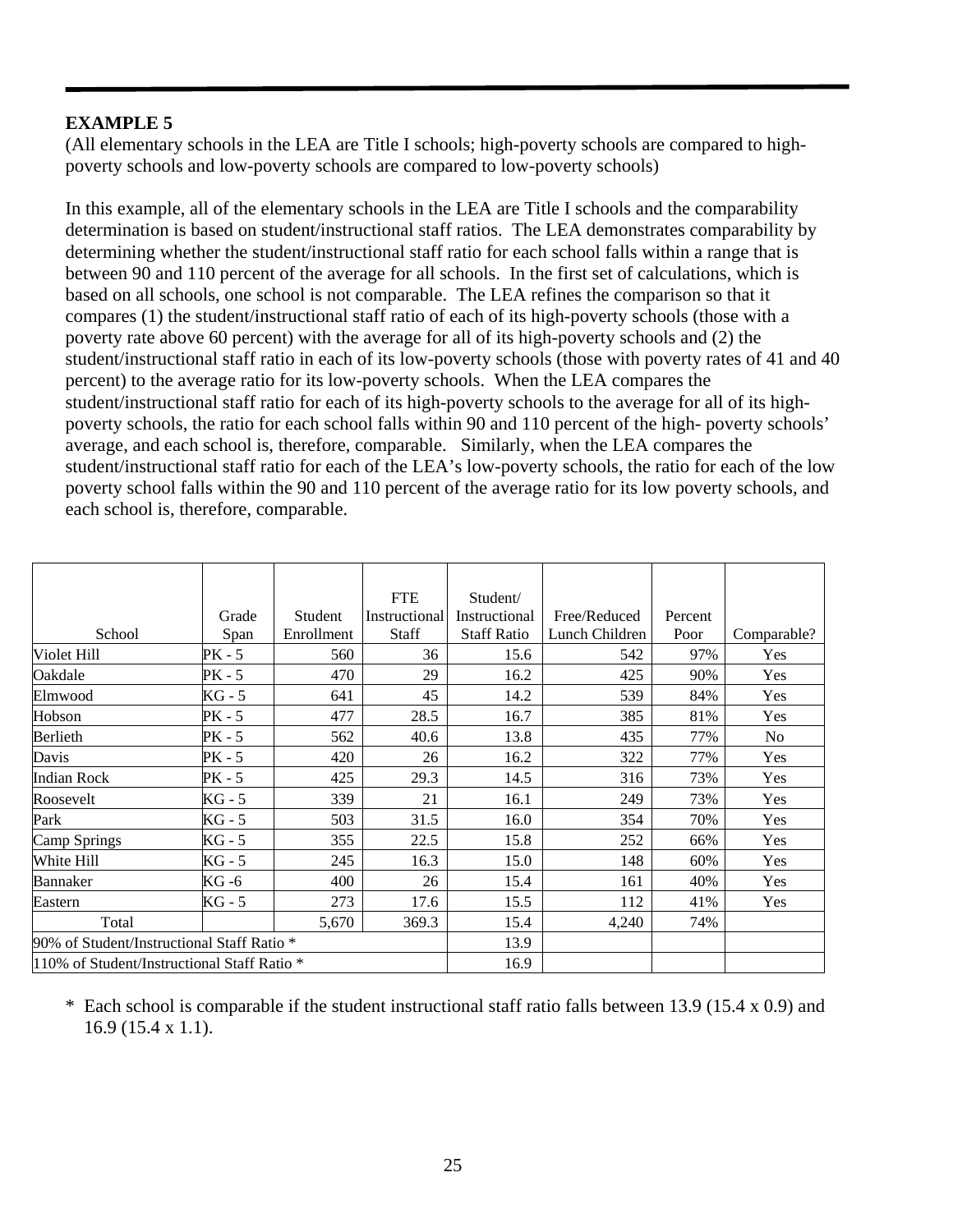# **EXAMPLE 5** (continued)

|                                             |          |            | <b>FTE</b>    | Student/           |                |         |             |
|---------------------------------------------|----------|------------|---------------|--------------------|----------------|---------|-------------|
|                                             | Grade    | Student    | Instructional | Instructional      | Free/Reduced   | Percent |             |
| School                                      | Span     | Enrollment | <b>Staff</b>  | <b>Staff Ratio</b> | Lunch Children | Poor    | Comparable? |
| <b>High Poverty Title I Schools</b>         |          |            |               |                    |                |         |             |
| Violet Hill                                 | PK - 5   | 560        | 36            | 15.6               | 542            | 97%     | Yes         |
| Oakdale                                     | PK - 5   | 470        | 29            | 16.2               | 425            | 90%     | Yes         |
| Elmwood                                     | KG - 5   | 641        | 45            | 14.2               | 539            | 84%     | Yes         |
| Hobson                                      | PK - 5   | 477        | 28.5          | 16.7               | 385            | 81%     | Yes         |
| Berlieth                                    | PK - 5   | 562        | 40.6          | 13.8               | 435            | 77%     | Yes         |
| Davis                                       | PK - 5   | 420        | 26            | 16.2               | 322            | 77%     | Yes         |
| <b>Indian Rock</b>                          | PK - 5   | 425        | 29.3          | 14.5               | 316            | 73%     | Yes         |
| Roosevelt                                   | KG - 5   | 339        | 21            | 16.1               | 249            | 73%     | <b>Yes</b>  |
| Park                                        | $KG - 5$ | 503        | 31.5          | 16.0               | 354            | 70%     | Yes         |
| Camp Springs                                | KG - 5   | 355        | 22.5          | 15.8               | 252            | 66%     | Yes         |
| White Hill                                  | KG - 5   | 245        | 16.3          | 15.0               | 148            | 60%     | Yes         |
| 325.7<br>Total<br>4,997                     |          |            | 15.3          |                    |                |         |             |
| 90% of Student/Instructional Staff Ratio *  |          |            | 13.8          |                    |                |         |             |
| 110% of Student/Instructional Staff Ratio * |          |            |               | 16.8               |                |         |             |

\* Each high-poverty school is comparable if the student instructional staff ratio falls between 13.8  $(15.3 \times 0.9)$  and 16.8 (15.3 x 1.1).

| Low Poverty Title I Schools               |        |     |       |      |     |     |     |  |
|-------------------------------------------|--------|-----|-------|------|-----|-----|-----|--|
| Bannaker                                  | KG - 6 | 400 | 26    | 15.4 | 161 | 40% | Yes |  |
| Eastern                                   | KG - 5 | 273 | l 7.6 | 15.5 | 112 | 41% | Yes |  |
| 673<br>Total<br>43.6                      |        |     |       | 15.4 |     |     |     |  |
| 90% of Student/Instructional Staff Ratio  |        |     |       | 13.9 |     |     |     |  |
| 110% of Student/Instructional Staff Ratio | 16.9   |     |       |      |     |     |     |  |

\* Each low-poverty elementary school is comparable if the student/instructional staff ratio falls between 13.9 (15.4 x 0.9) and 16.9 (15.4 x 1.1).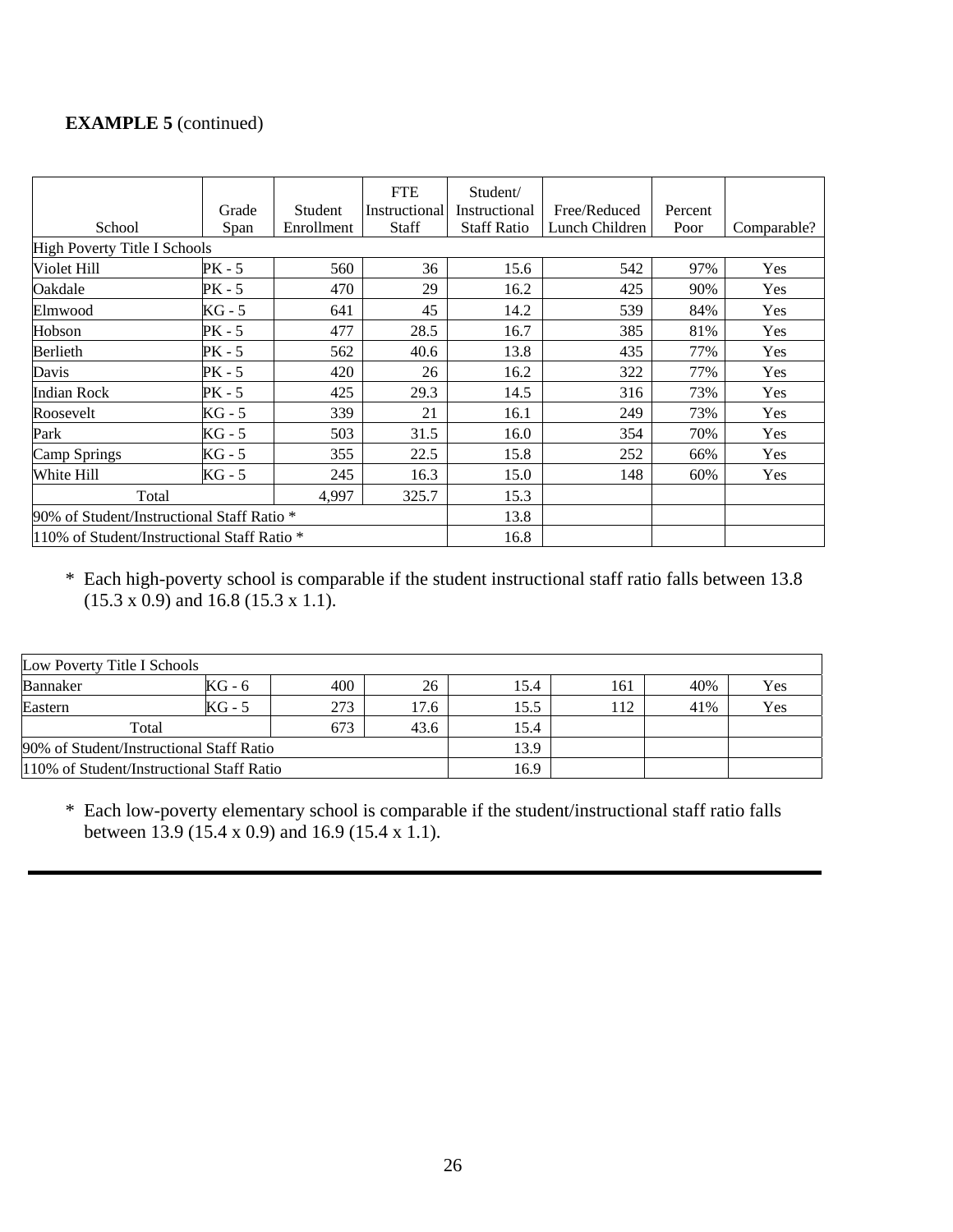(All elementary schools in the LEA are Title I schools and each high-poverty school is compared to a limited comparison group consisting of low-poverty schools)

In this example, the LEA bases its comparability determinations on student/instructional staff ratios. All elementary schools in the LEA are Title I schools and the LEA compares its 12 highest-poverty schools to the two schools with the lowest poverty rates. The schools would be considered substantially comparable if the student/instructional staff ratio in each of the LEA's 12 highest-poverty schools does not exceed 110 percent of the student/instructional staff ratio for the low-poverty comparison group.

|                                |          |                | <b>FTE</b>    | Student/           |                |         |             |
|--------------------------------|----------|----------------|---------------|--------------------|----------------|---------|-------------|
|                                | Grade    | <b>Student</b> | Instructional | Instructional      | Free/Reduced   | Percent |             |
| School                         | Span     | Enrollment     | <b>Staff</b>  | <b>Staff Ratio</b> | Lunch Children | Poor    | Comparable? |
| High Poverty Title I Schools * |          |                |               |                    |                |         |             |
| Sheppard                       | PK - 5   | 373            | 26.5          | 14.1               | 356            | 95%     | Yes         |
| Hunter                         | $PK - 5$ | 362            | 26.4          | 13.7               | 326            | 90%     | Yes         |
| Ludlow                         | KG - 5   | 313            | 24.6          | 12.7               | 265            | 85%     | Yes         |
| Washington                     | $PK - 5$ | 319            | 25.0          | 12.8               | 261            | 82%     | Yes         |
| Mifflin                        | PK - 5   | 254            | 24.6          | 10.3               | 202            | 80%     | Yes         |
| Kinsey                         | PK - 5   | 371            | 24.4          | 15.2               | 293            | 79%     | Yes         |
| Dunbar                         | PK - 5   | 234            | 21.2          | 11.0               | 167            | 71%     | Yes         |
| Sharswood                      | KG - 5   | 360            | 26.4          | 13.6               | 255            | 71%     | Yes         |
| Jackson                        | KG - 5   | 330            | 27.0          | 12.2               | 232            | 70%     | Yes         |
| McCloskey                      | KG - 5   | 346            | 25.0          | 13.8               | 209            | 60%     | Yes         |
| Lingelbach                     | KG - 5   | 328            | 26.4          | 12.4               | 204            | 62%     | Yes         |
| Dobson                         | KG - 6   | 266            | 21.4          | 12.4               | 160            | 60%     | Yes         |

| Low Poverty Title I Schools                 |        |     |      |      |    |     |  |  |
|---------------------------------------------|--------|-----|------|------|----|-----|--|--|
| Crossan                                     | $KG-5$ | 310 | 23.6 | 13.1 | 48 | 48% |  |  |
| Penn Alexander                              | KG - 6 | 376 | 25.7 | 14.6 |    | 45% |  |  |
| Total                                       |        | 686 | 49.3 | 13.9 |    |     |  |  |
| 110% of Student/Instructional Staff Ratio * |        |     |      | 15.3 |    |     |  |  |

\* The services to schools in the LEA would be considered substantially comparable if the student/instructional staff ratio in each high-poverty school does not exceed 15.3 (13.9 x 1.1).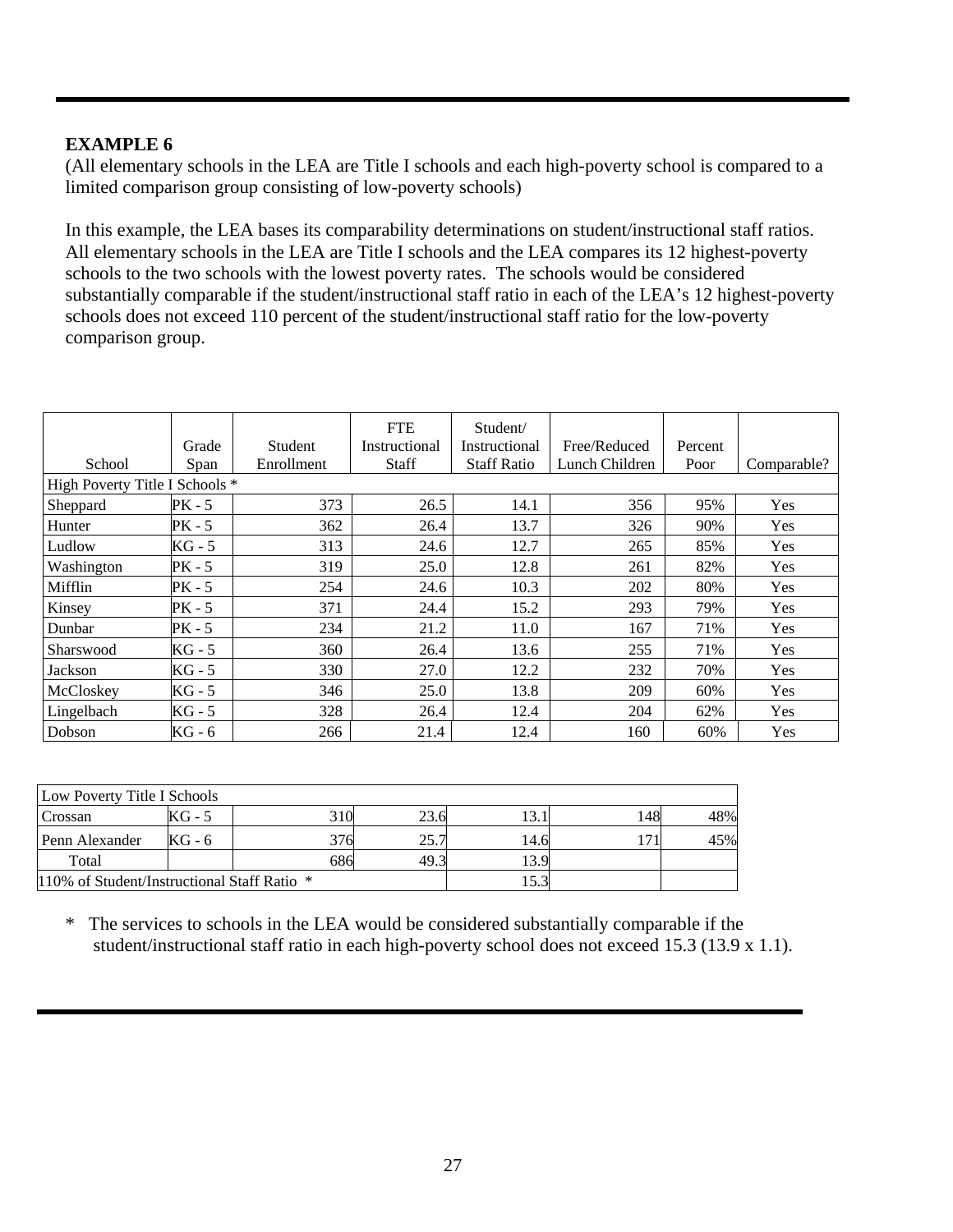(All schools in the LEA are Title I schools and the LEA uses the per-pupil amount of State and local funds allocated to schools as the basis for comparison)

In the following example, an LEA serves all its schools with Title I funds. The LEA demonstrates comparability by first determining the amount of State and local funds allocated per child enrolled in each school for the purchase of instructional staff and materials. The LEA then examines whether the per-child amount for each school falls within a range that is between 90 and 110 percent of the districtwide average.

|                                                        |            | State and Local   |              |           |                |
|--------------------------------------------------------|------------|-------------------|--------------|-----------|----------------|
|                                                        |            | Total             | Funds        | Per Child |                |
| Schools                                                | Grade Span | <b>Enrollment</b> | Allocated    | Amount    | Comparable?    |
| <b>Hawthorne School</b>                                | $PK - 5$   | 308               | \$1,217,232  | \$3,952   | N <sub>o</sub> |
| <b>Chase School</b>                                    | $PK - 5$   | 405               | \$1,830,195  | \$4,519   | Yes            |
| Lansdowne HS                                           | $9 - 12$   | 1,323             | \$5,813,262  | \$4,394   | Yes            |
| Dundalk School                                         | $PK - 5$   | 279               | \$1,129,123  | \$4,047   | Yes            |
| Dundalk MS                                             | $6 - 8$    | 516               | \$2,121,276  | \$4,111   | Yes            |
| Owings Mills HS                                        | $9 - 12$   | 1,109             | \$4,971,647  | \$4,483   | Yes            |
| <b>Woodmoor School</b>                                 | $PK - 5$   | 622               | \$2,846,272  | \$4,576   | Yes            |
| <b>Holabird MS</b>                                     | $6 - 8$    | 706               | \$3,106,032  | \$4,399   | Yes            |
| <b>Mars Estates School</b>                             | PK - 5     | 543               | \$2,170,914  | \$3,998   | Yes            |
| Lansdowne MS                                           | $6 - 8$    | 721               | \$3,329,578  | \$4,618   | Yes            |
| Hallfield School                                       | $9 - 12$   | 962               | \$4,308,798  | \$4,479   | Yes            |
| Johnnycake School                                      | $PK - 5$   | 467               | \$2,296,239  | \$4,917   | N <sub>0</sub> |
| District-wide per-child amount provided from State and |            | 7,959             | \$35,140,568 | \$4,415   |                |
| local funds for all schools                            |            |                   |              |           |                |
| 90 % of the district-wide per-child amount             | \$3,974    |                   |              |           |                |
| 110 % of the district-wide per-child amount            |            |                   |              | \$4,857   |                |

For the LEA as a whole, the allocation per student from State and local funds is \$4,415.

In order to be comparable in this example, the amount of State and local funds allocated per child in each school needs to be between \$3,974 and \$4,857. In this example, the amount allocated per child for the first school listed is \$3,952 and the amount allocated per child in the last school listed is \$4,917. In both schools, the amounts allocated per child fall outside the range that is between 90 and 110 percent of the district average. This example illustrates that a school can be noncomparable if it receives an excess of State and local funds or receives too little. Because the two schools are not comparable, the LEA would need to make upward or downward adjustments in the allocation of State and local resources to its schools during the school year in order to make Hawthorne and Johnnycake schools comparable.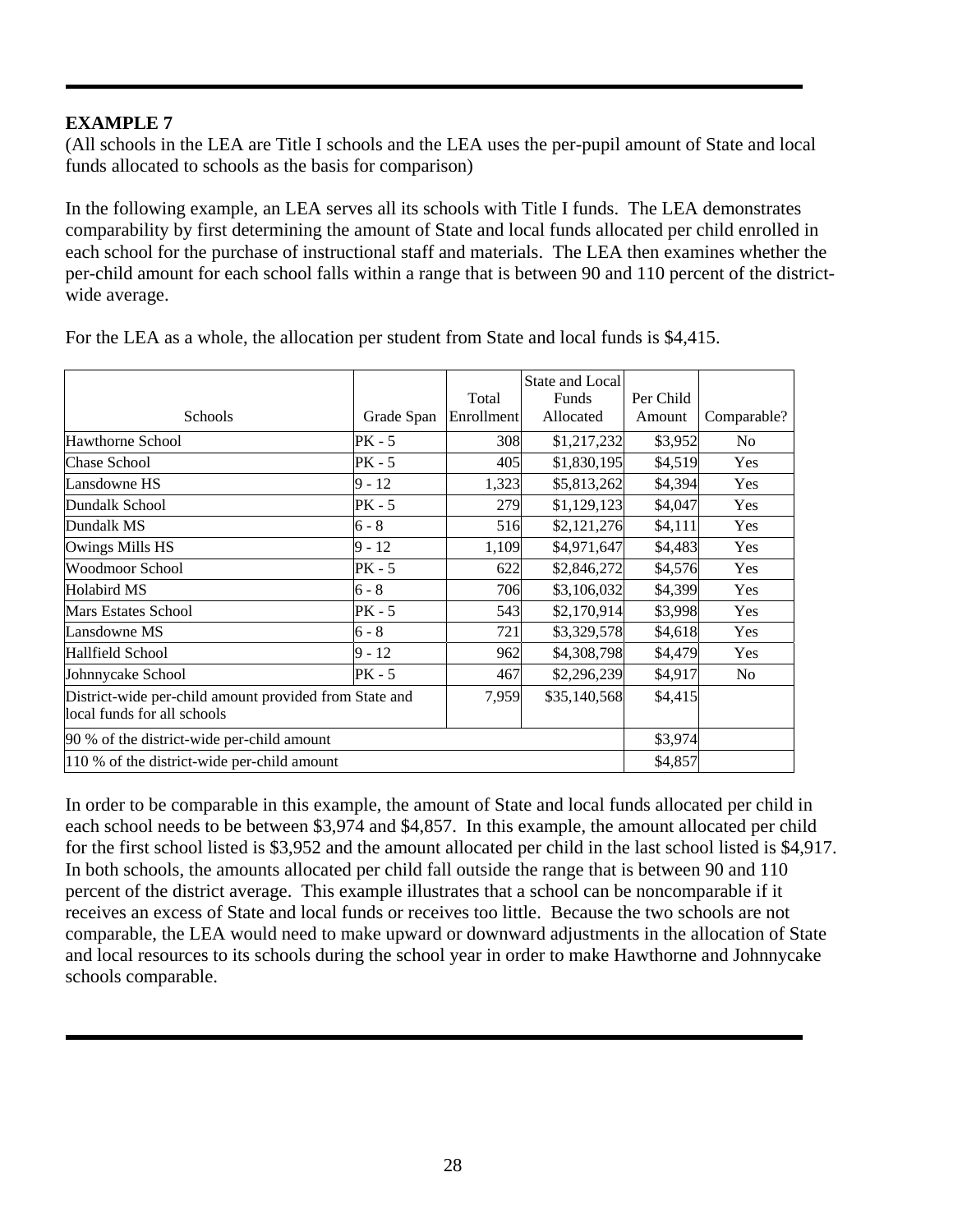(All schools in the LEA are Title I schools, different grade spans are compared, and the district uses the per-pupil amount of State and local funds allocated to schools in each grade span)

In this example, an LEA serves all its schools with Title I funds, and chooses to compare its schools by grade span, based on the amount of State and local funds allocated per child for each grade span as a whole. To determine comparability, the LEA compares the per-pupil amount allocated to each school within the grade span to a range that falls within 90 and 110 percent of the per-pupil average for the grade span as a whole.

| <b>Elementary Schools</b>                                                                    |               |                     |                                       |                     |             |  |
|----------------------------------------------------------------------------------------------|---------------|---------------------|---------------------------------------|---------------------|-------------|--|
| <b>Schools</b>                                                                               | Grade<br>Span | Total<br>Enrollment | State and<br>Local Funds<br>Allocated | Per Pupil<br>Amount | Comparable? |  |
| Logan School                                                                                 | $K - 5$       | 647                 | \$2,637,995                           | \$4,077             | Yes         |  |
| Edmondson School                                                                             | K - 6         | 425                 | \$1,974,622                           | \$4,646             | No.         |  |
| Millbrook School                                                                             | $K - 5$       | 327                 | \$1,239,003                           | \$3,789             | Yes         |  |
| Harford School                                                                               | $K - 5$       | 184                 | \$751,640                             | \$4,085             | Yes         |  |
| Per-child amount LEA provides from State and local funds<br>to all schools in the grade span | 1,583         | \$6,603,260         | \$4,171                               |                     |             |  |
| 90 % of per child amount                                                                     |               |                     |                                       |                     | \$3,754     |  |
| 110 % of per child amount                                                                    |               |                     |                                       |                     |             |  |

In order to be comparable in this example, the amount of State and local funds allocated per child in each school would need to be between \$3,754 and \$4,588. The allocation per child for the second school listed is \$4,646, which is more than \$4,588 or 110 percent of the average for the grade span. The LEA would need to make adjustments in the allocation of State and local resources during the school year in order meet the comparability requirement.

| Middle Schools                                           |         |       |                        |           |             |  |  |
|----------------------------------------------------------|---------|-------|------------------------|-----------|-------------|--|--|
| <b>Schools</b>                                           | Grade   | Total | State and              | Per Pupil | Comparable? |  |  |
|                                                          | Span    |       | Enrollment Local Funds | Amount    |             |  |  |
|                                                          |         |       | Allocated              |           |             |  |  |
| Woodlawn MS                                              | $6 - 8$ | 562   | \$2,298,580            | \$4,090   | Yes         |  |  |
| Deep Creek MS                                            | $7 - 8$ | 719   | \$3,285,830            | \$4,570   | Yes         |  |  |
| Loch Raven MS                                            | $6 - 8$ | 323   | \$1,468,035            | \$4,545   | Yes         |  |  |
| Per-child amount LEA provides from State and local funds |         |       |                        |           |             |  |  |
| to all schools in the grade span                         |         |       | \$7,052,445<br>1,604   | \$4,397   |             |  |  |
| 90 % of per child amount                                 |         |       |                        |           | \$3,957     |  |  |
| 110 % of per child amount                                | \$4,836 |       |                        |           |             |  |  |

In this example, all of the middle schools are comparable because the amount of State and local funds allocated per child in each school is between \$3,957 and \$4,836.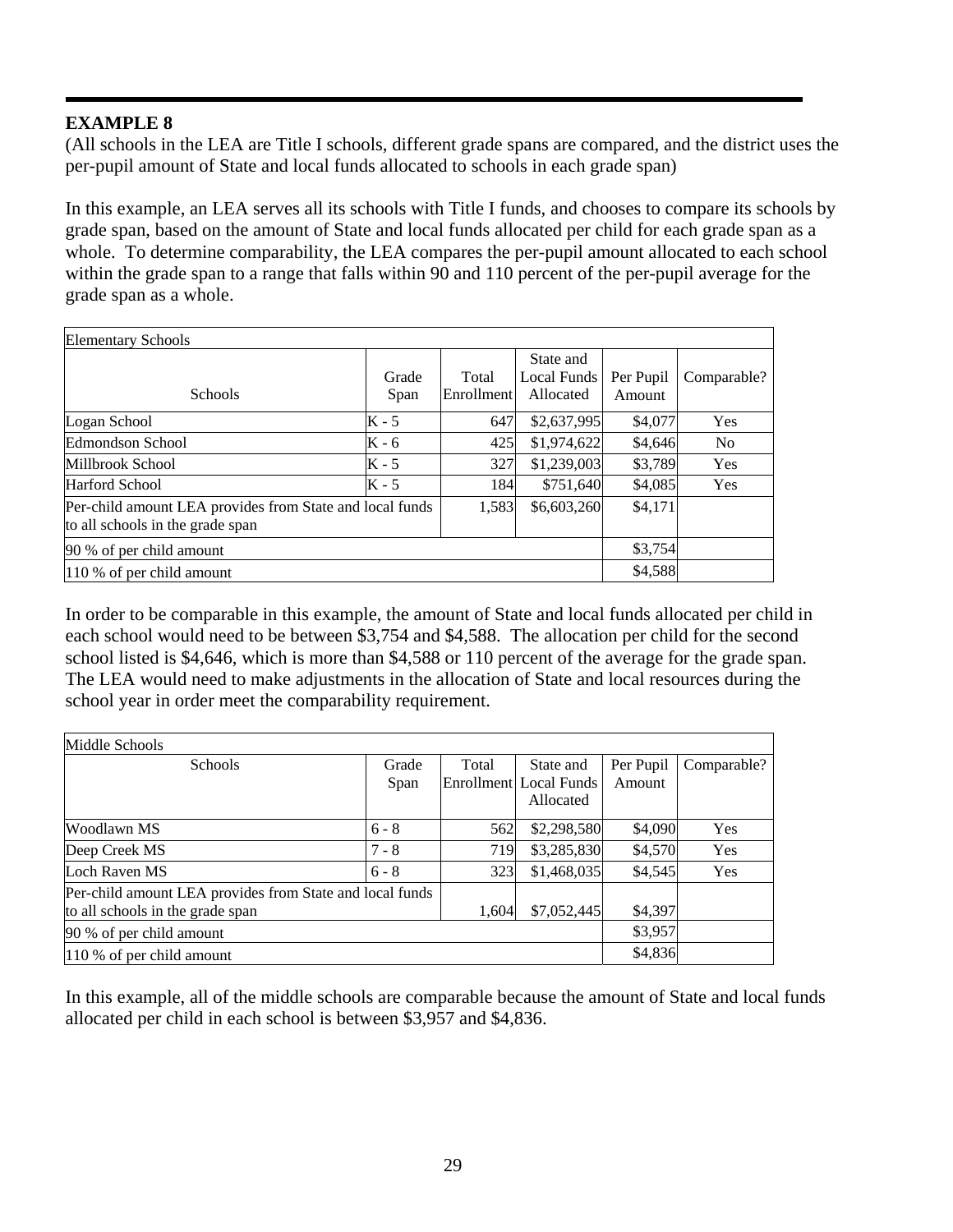# **EXAMPLE 8** (continued)

| <b>High Schools</b>                                                        |            |            |             |           |             |  |  |
|----------------------------------------------------------------------------|------------|------------|-------------|-----------|-------------|--|--|
|                                                                            |            |            | State and   |           |             |  |  |
|                                                                            |            | Total      | Local Funds | Per Pupil |             |  |  |
| <b>Schools</b>                                                             | Grade Span | Enrollment | Allocated   | Amount    | Comparable? |  |  |
| Edgemere HS                                                                | $9 - 12$   | 962        | \$4,677,244 | \$4,862   | Yes         |  |  |
| Franklin HS                                                                | $9 - 12$   | 500        | \$2,013,704 | \$4,027   | No.         |  |  |
| \$6,690,948<br>Per-child amount LEA provides from State and local<br>1,462 |            |            |             | \$4,577   |             |  |  |
| funds to all schools in the grade span                                     |            |            |             |           |             |  |  |
| 90 % of per child amount                                                   | \$4,119    |            |             |           |             |  |  |
| 110 % of per child amount                                                  |            |            |             | \$5,034   |             |  |  |

The second high school is not comparable because the amount allocated per child is less than \$4,119, and the LEA would need to adjust the allocation of State and local funds to that school during the school year in order to comparable.

# **Questions and Answers on Comparability**

#### **B-1. Must an LEA determine comparability every year?**

Yes. Demonstrating comparability is a prerequisite for receiving Title I funds. Because Title I allocations are made annually, comparability is an annual requirement. *[Section 1120A(c)(1)(A)]* 

#### **B-2. When should comparability be determined?**

The comparability process must enable an LEA to identify, and correct during the current school year, instances in which it has non-comparable schools. An early determination of comparability would allow an LEA to make adjustments with the least amount of disruption. The SEA may establish deadlines for comparability determinations and for implementing any required corrective actions.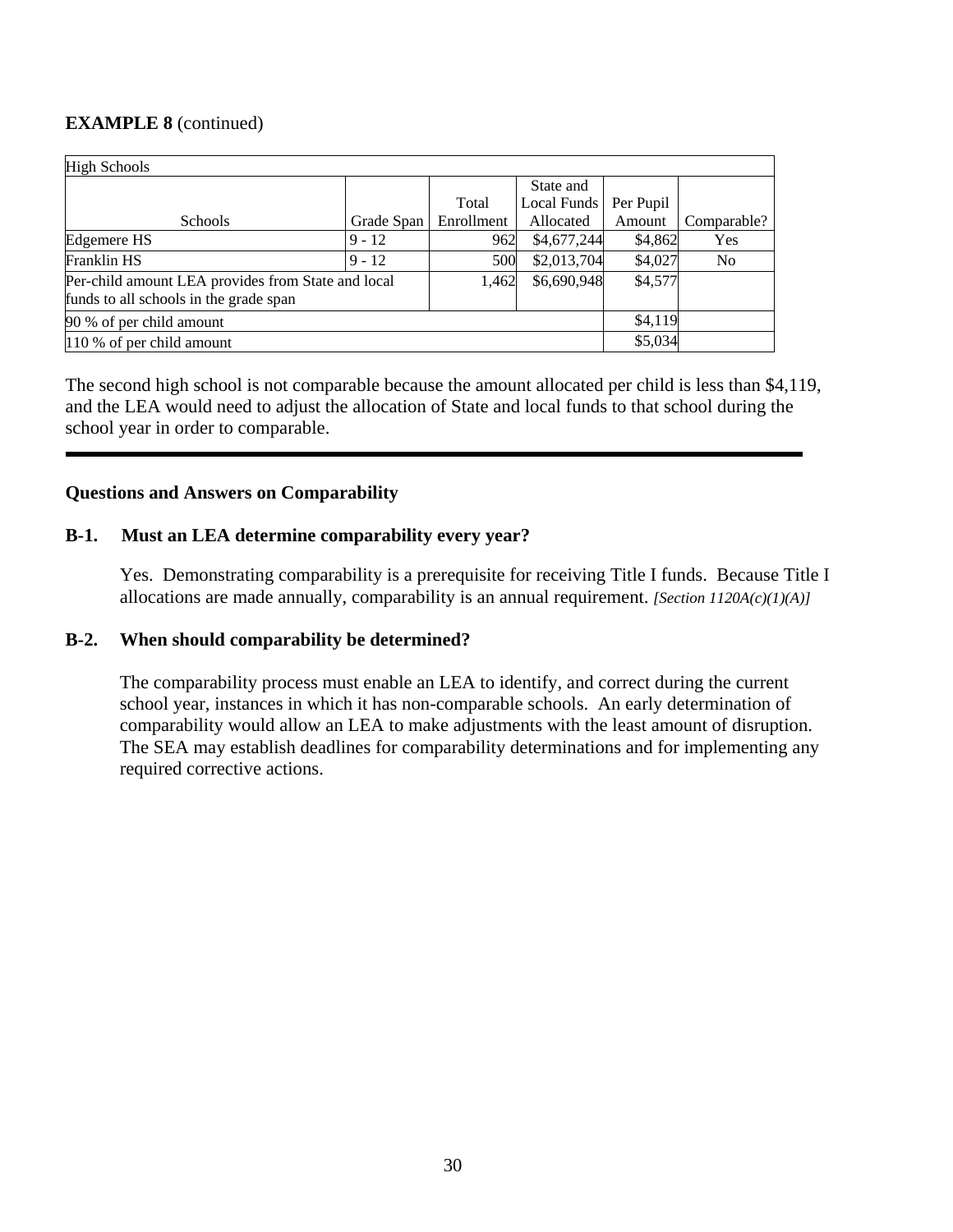Below is a possible timeline an LEA could follow in determining comparability:

### **January – April**

• Engage in district-level budget (State and local funds) discussions concerning staff assignments, and distribution of equipment and materials for the purpose of ensuring compliance with Title I comparability requirements for the upcoming school year.

#### **May – July**

- Conduct meetings with appropriate LEA representatives to discuss the requirements for completing the annual comparability calculations.
- Establish participant roles and responsibilities.
- Establish specific timelines for completion of the calculations.
- Decide which calculation methodology to use.

#### **August**

- Obtain preliminary information from appropriate LEA staff.
- Identify LEA Title I and non-Title I schools.

#### **September**

• Identify date and collection methodologies for gathering data needed to complete calculations.

#### **October**

- Collect data.
- Meet with appropriate staff and calculate comparability.
- Make corrections to Title I schools shown not to be comparable.

#### **November**

- Reconvene appropriate LEA staff to address any outstanding issues.
- Maintain all required documentation supporting the comparability calculations and any corrections made to ensure that all Title I schools are comparable.

An LEA should keep the comparability requirement in mind as it plans for the allocation of instructional staff and resources to schools for the coming school year. This would enable the LEA to minimize the potential for disruption in the middle of a school year, should adjustments need to be made to ensure that Title I schools are comparable to non-Title I schools.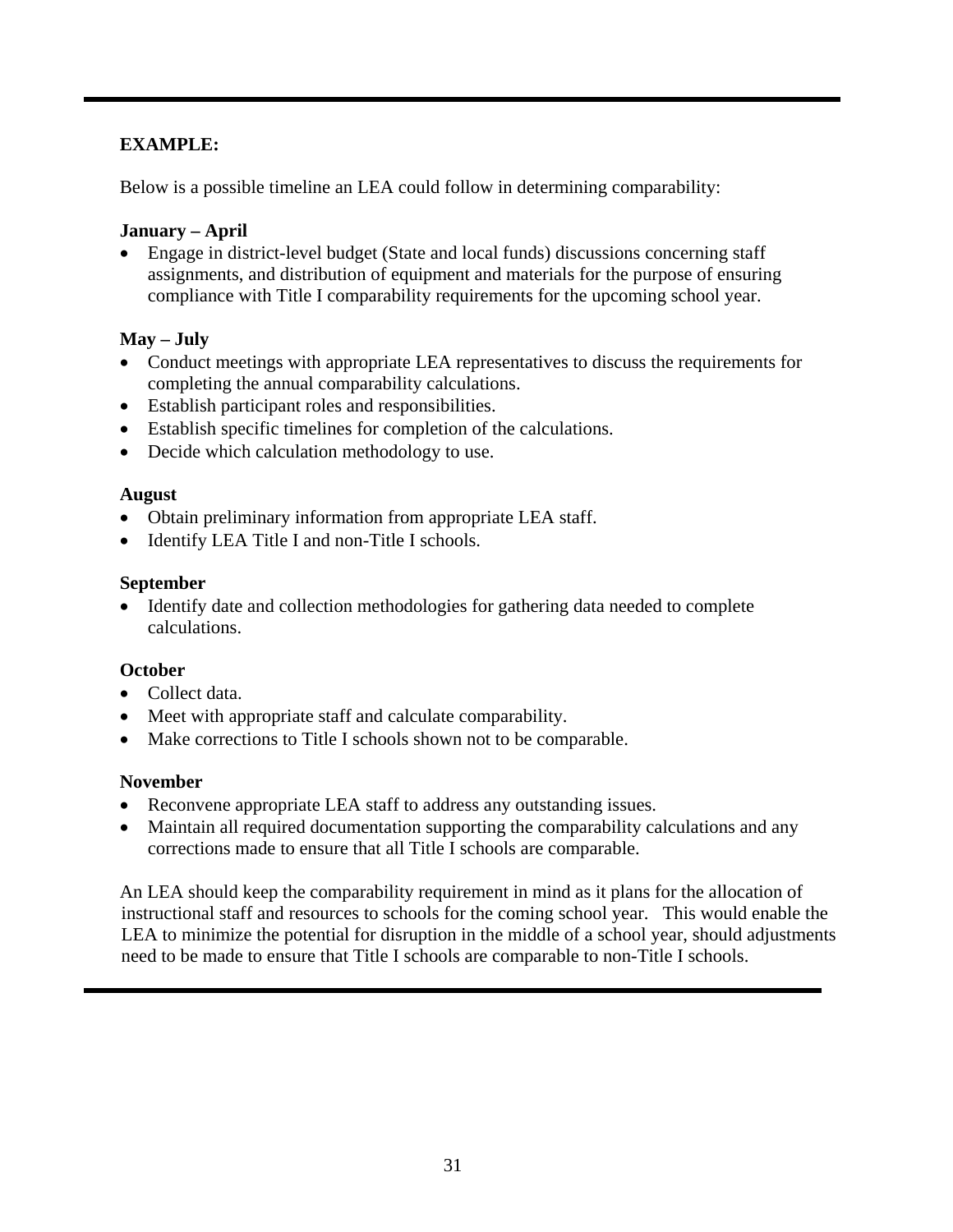#### **B-3. May an SEA determine the method that LEAs will use to determine comparability?**

 The SEA may require that all LEAs use the same method or allow LEAs to submit other comparability measures for approval by the SEA. In either case, the SEA must determine that an LEA's methodology will ensure that Title I schools in the LEA are comparable to non-Title I schools or, if all schools are Title I schools, that all Title I schools are substantially comparable with each other.

# **B-4. If an LEA elects to skip an eligible school when allocating Title I funds because that school is receiving supplemental funds from other State or local resources that are spent according to the requirements of section 1114 or 1115 of Title I, must that school be comparable?**

Yes. Section 1113(b)(1)(D)(i) of ESEA requires that a school be comparable in order to be skipped. When calculating whether Title I schools are comparable, an LEA must treat an otherwise eligible Title I school that is skipped as if it were a Title I school when determining comparability. Note that an LEA would exclude any supplemental State and local funds expended in the school in its comparability calculations. (See the discussion on page 39 under the Supplement, not Supplant section concerning the exclusion for State and local funds expended in any school for carrying out a program that meets the intent and purposes of Title I, Part A.)

### **B-5. If an LEA chooses to measure compliance with the comparability requirement by comparing student/instructional staff ratios or student/instructional staff salary ratios, which staff members should be included as "instructional staff"? Which staff members should be excluded?**

 If an LEA chooses to measure compliance by comparing student/staff ratios or student/ staff salary ratios, the LEA should consistently include the same categories of staff members in the ratios for both Title I and non-Title I schools. Instructional staff may include teachers and other personnel assigned to schools who provide direct instructional services, such as music, art, and physical education teachers, guidance counselors, speech therapists, and librarians, as well other personnel who provide services that support instruction, such as school social workers and psychologists.

Whether paraprofessionals are included in comparability determinations depends on procedures developed by the SEA or LEA, as appropriate. Consistent with the requirement in Title I that a paraprofessional supported with Title I funds may only provide instructional support under the direct supervision of a teacher, however, we urge SEAs and LEAs to consider carefully whether a paraprofessional supported with State and local funds should be considered equivalent to a teacher or other instructional staff member in comparability determinations. In addition, an LEA should take care not to include aides not involved in providing instructional support in its comparability determinations.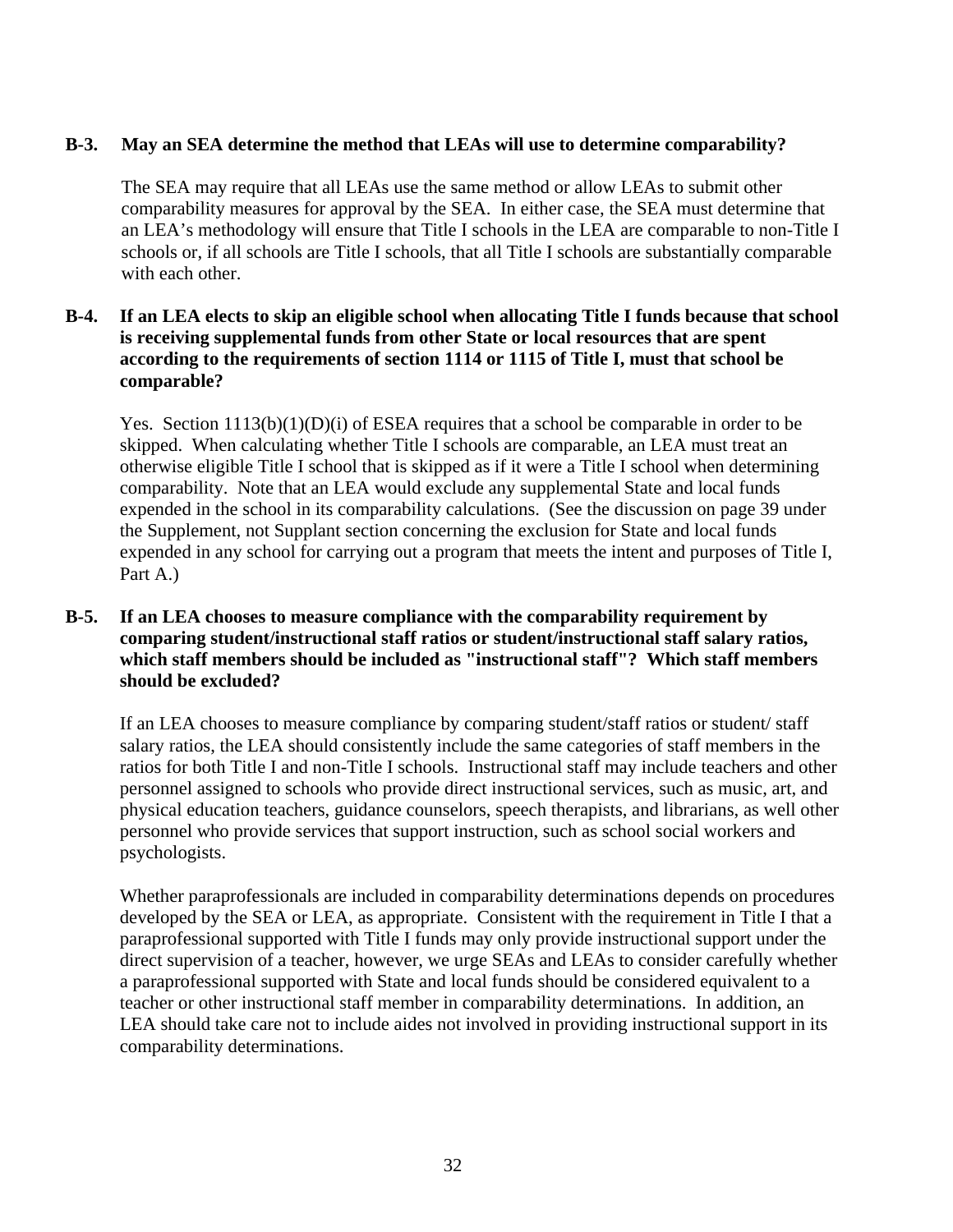In calculating comparability, an LEA may include only staff paid with State and local funds. *[Section 1120A(c)(1)]* This would exclude staff paid with private or Federal funds.

**B-6. If an LEA uses student/instructional staff ratios or student/instructional staff salary ratios to measure comparability, how can the LEA determine which staff are paid with State and local funds in a schoolwide program in which there is no requirement to track Federal funds to particular activities?**

 As this guidance indicates, there are a number of ways for an LEA to demonstrate that its Title I schools are comparable. Two of the most common measures are student/instructional staff ratios and student/instructional staff salary ratios. These measures assume that an LEA is able to differentiate those instructional staff who are paid from State and local funds from those paid with Federal funds, because comparability determinations only focus on the use of State and local funds. In a schoolwide program school, however, the school is not required to track the expenditure of Federal funds to particular activities. Rather, the school may consolidate its Federal funds with its State and local funds and spend the consolidated funds for any activities included in its schoolwide program plan. As a result, an LEA might not be able to determine which instructional staff to include in its comparability determinations.

There are several ways an LEA may demonstrate comparability in a schoolwide program school:

- If the LEA does not consolidate its Federal funds or continues to track expenditures of those funds to particular activities, the LEA would calculate comparability for its schoolwide program schools the same as it would for its targeted assistance schools.
- The LEA may determine the percentage that Federal funds constitute of the total funds available in a schoolwide program school. The LEA would assume that the same percentage of instructional staff in the school was paid with Federal funds and delete those staff from its comparability determinations.
- The LEA may use a different measure for determining comparability in schoolwide program schools that is not dependent on identifying instructional staff paid with State and local funds. In each case, the non-Title I schools compared would be the same, but the method used for comparison purposes would be different.

#### **B-7. Must an LEA include charter schools that are schools within the LEA when determining whether its Title I and non-Title I schools are comparable?**

 Yes. All schools within an LEA must be included. However, charter schools that are geographically located within an LEA but are legally their own LEAs would not be included.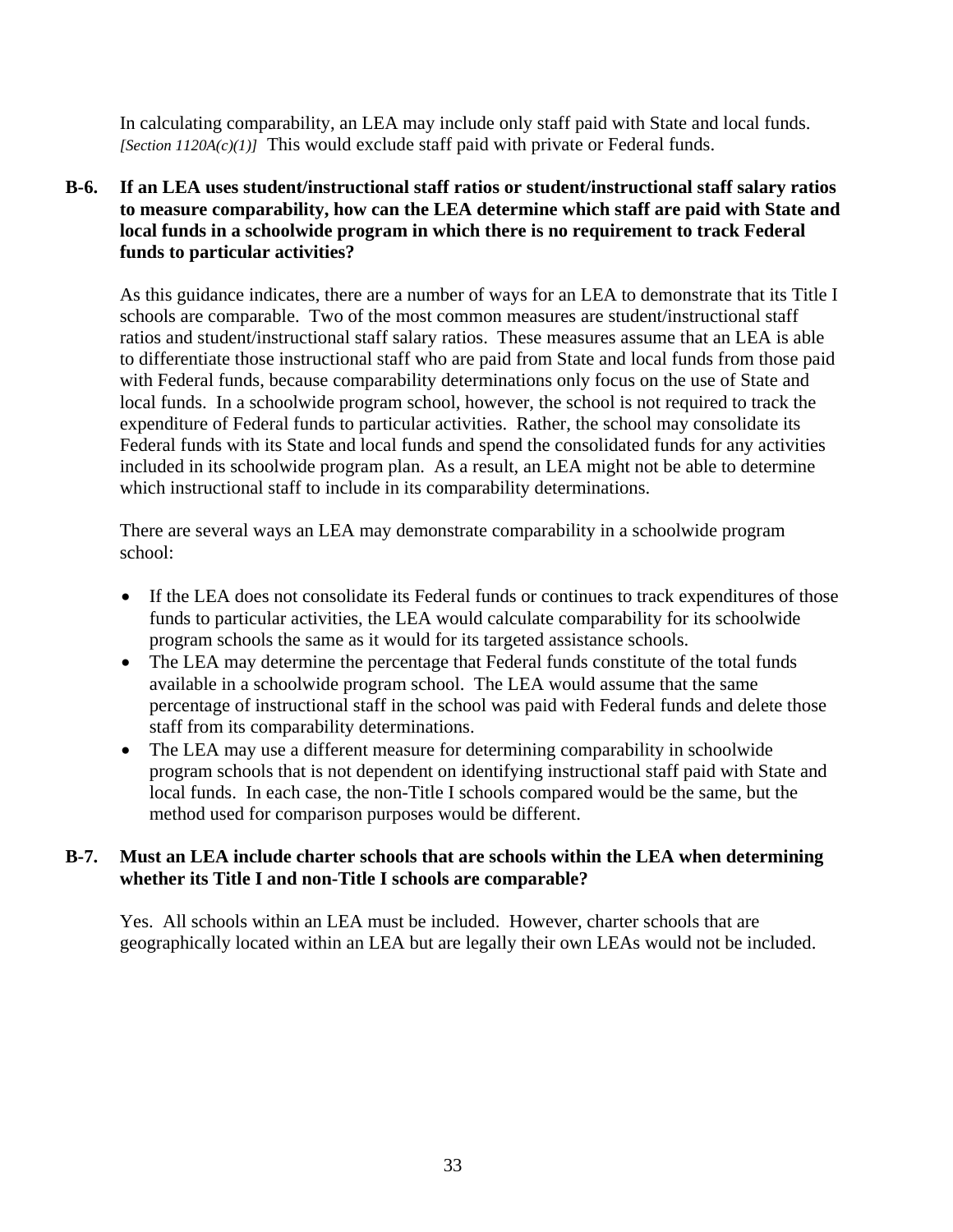### **B-8. May an LEA use a different method for determining comparability to account for differences between its charter schools and "regular" schools?**

 Yes. An LEA could, for example, determine the student/instructional staff ratio in each "regular" school operating a Title I program and compare those ratios to the student/instructional staff ratio for all of its non-Title I schools. For charter schools operating a Title I program, an LEA could use a different measure to determine comparability—e.g., determine the per-student amount of State and local funds used to purchase instructional staff and materials in each of those schools and compare that calculation to the average per-student amount of State and local funds used to purchase instructional staff and materials in its non-Title I schools. In both cases, the non-Title I schools compared would be the same, but the method used for comparing Title I charter schools with non-Title I schools and Title I "regular" schools with non-Title I schools would be different.

# **B-9. If an LEA is using the student/instructional staff ratio method to demonstrate comparability, should all figures used (enrollment and instructional staff FTE) reflect data from the same day in the school year?**

Yes. An LEA should be consistent with regard to what day of the year the data collected reflect.

#### **B-10. If all schools in an LEA or in a grade span grouping receive Title I funds, must the LEA demonstrate that these schools are providing comparable services?**

 Yes. If an LEA serves all its schools with Title I funds, the LEA must use State and local funds to provide services that are substantially comparable in each school. See Examples 3 through 8 for ways comparability can be determined.

#### **B-11. The Title I statute provides that comparability may be determined on a district-wide or grade span basis. Are there limitations on the number of grade spans an LEA may use?**

 No. However, the number should match the basic organization of schools in the LEA. For example, if the LEA's organization includes elementary, junior high, and senior high schools, the LEA would have three grade spans.

#### **B-12. In addition to grade span groupings, does the LEA have the option to divide grade spans into a large school group and a small school group?**

 Yes, but there should be a significant difference in the enrollments of schools within the grade span. For example, a significant difference would exist if the largest school in a grade span has an enrollment that is two times the enrollment of the smallest school in the grade span.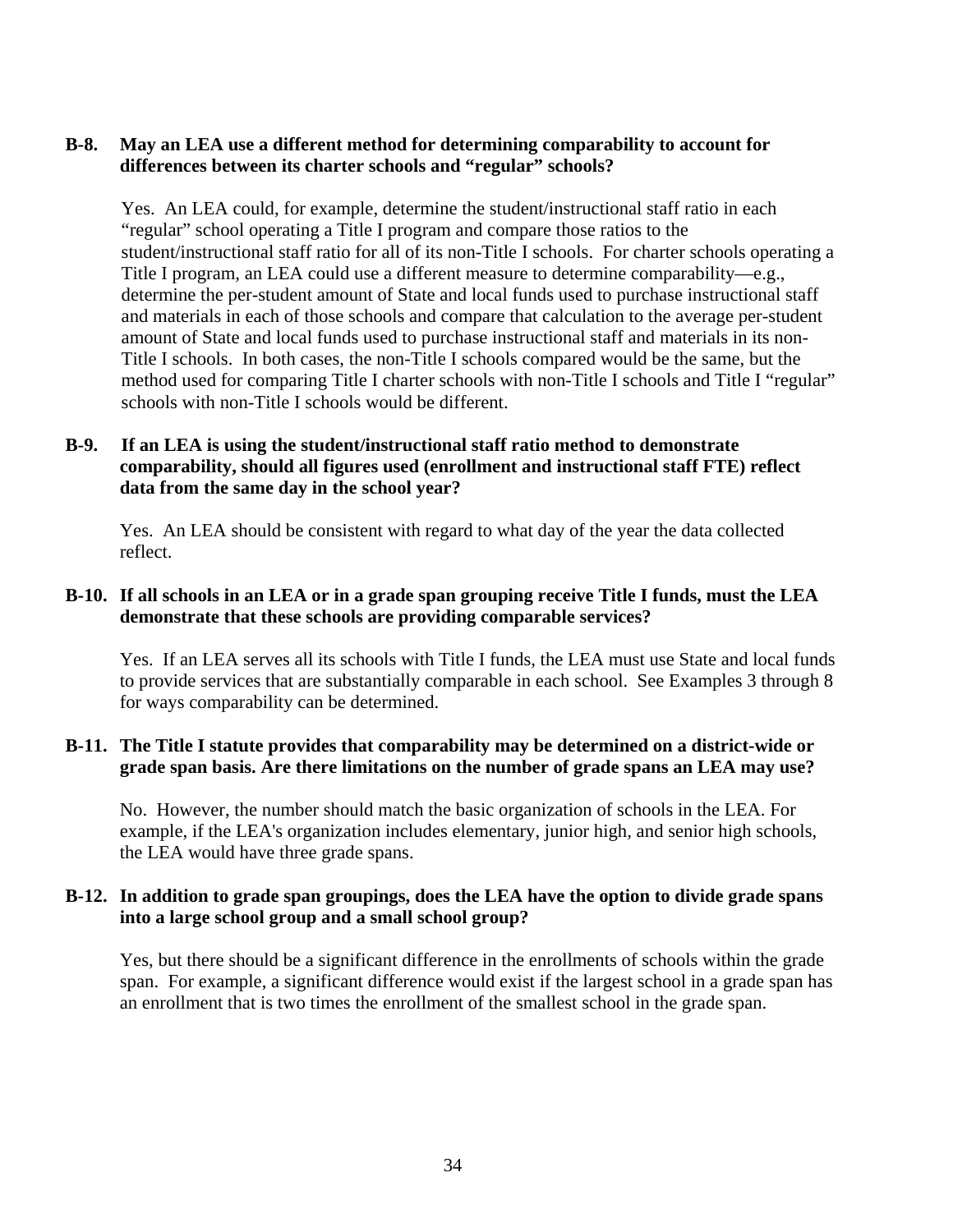#### **B-13. Are there any circumstances in which the comparability requirement might not apply?**

Yes. The comparability requirement does not apply to an LEA that has only one building for each grade span. *[Section 1120A(c)(4)]* A variation of this situation would be where an LEA has only two schools, one of which is a large school and the other is a small school. In this case, the comparability requirement would not apply because the LEA would compare the small school to itself and the large school to itself. An LEA may also exclude schools with 100 or fewer students from its comparability determinations.

### **B-14. If an LEA files a written assurance with the SEA that it has established and implemented a district-wide salary schedule and policies to ensure equivalence among schools in staffing and in the provision of materials and supplies, is that sufficient to demonstrate comparability?**

 No. An LEA must keep records to document that the salary schedule and policies were actually implemented annually and that they resulted in equivalence among schools in staffing, materials, and supplies so that, in fact, the LEA has maintained comparability among its Title I and non-Title I schools.

If an LEA establishes and implements other measures for determining comparability, such as student/instructional staff ratios, it must maintain source documentation to support the calculations and documentation to demonstrate that any needed adjustments to staff assignments were made annually to ensure compliance with the comparability requirement. *[Section 1120A(c)(3)(B); Section 443 of GEPA; and 34 CFR 75.730, and 80.42]* 

#### **B-15. What are an SEA's responsibilities for monitoring the comparability requirement?**

 An SEA is ultimately responsible for ensuring that its LEAs remain in compliance with the comparability requirement. The SEA should review LEA comparability calculations at least once every two years.

# **B-16. Is an SEA required to collect LEA comparability information each year? If an LEA submits a yearly written assurance that it has met comparability, is that sufficient?**

Again, an SEA should review an LEA's comparability calculations at least once every two years. The SEA may require that LEAs submit comparability documentation biennially, review comparability documentation biennially as part of the regular monitoring process, or submit comparability documentation biennially as part of a desk audit process. An SEA may wish to consider establishing a two-year cycle in which it reviews comparability documentation for half of its LEAs in year one and the other half in the next year. Of course, an SEA may also require its LEAs to submit documentation annually that they have maintained comparability.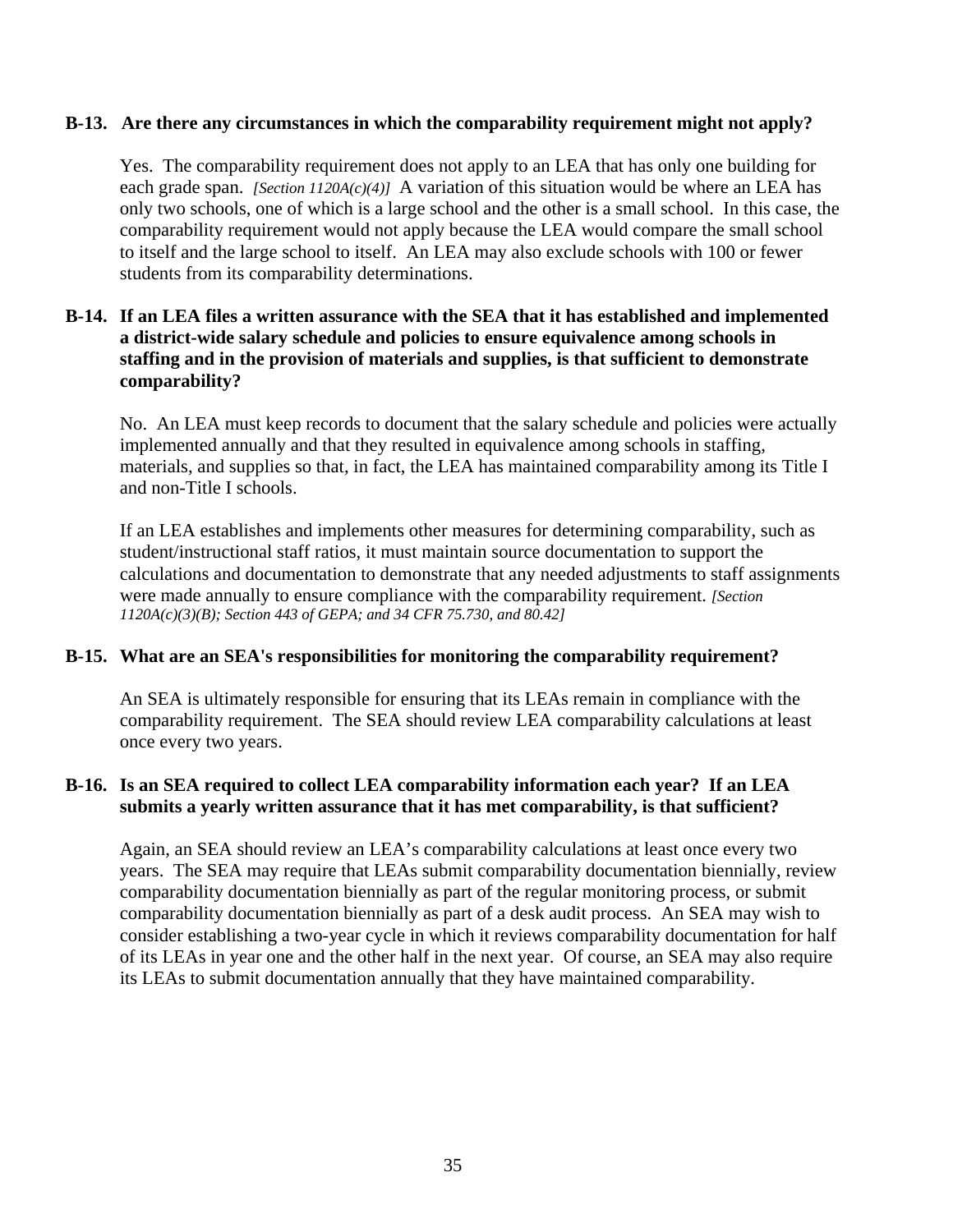#### **B-17. May an SEA use the single audit process to monitor comparability?**

The use of single audits as the only way to monitor comparability is generally inadequate because the comparability process must enable an LEA, during the current year, to identify and correct instances where it has non-comparable schools and enable an SEA to verify that comparability has been met. The single audit process, as the only enforcement tool, usually does not allow an SEA to determine whether an LEA has met the comparability requirement within the time frame for allocating Title I funds and for the LEA to correct any noncompliance. *[Section 1120A(c)(1)(A)]* 

#### **B-18. Are preschool staff and student enrollment included when determining a school's studentto-instructional-staff ratios?**

 Generally, preschool should not be considered a grade-span for comparability purposes unless the State considers preschool to be part of elementary and secondary education.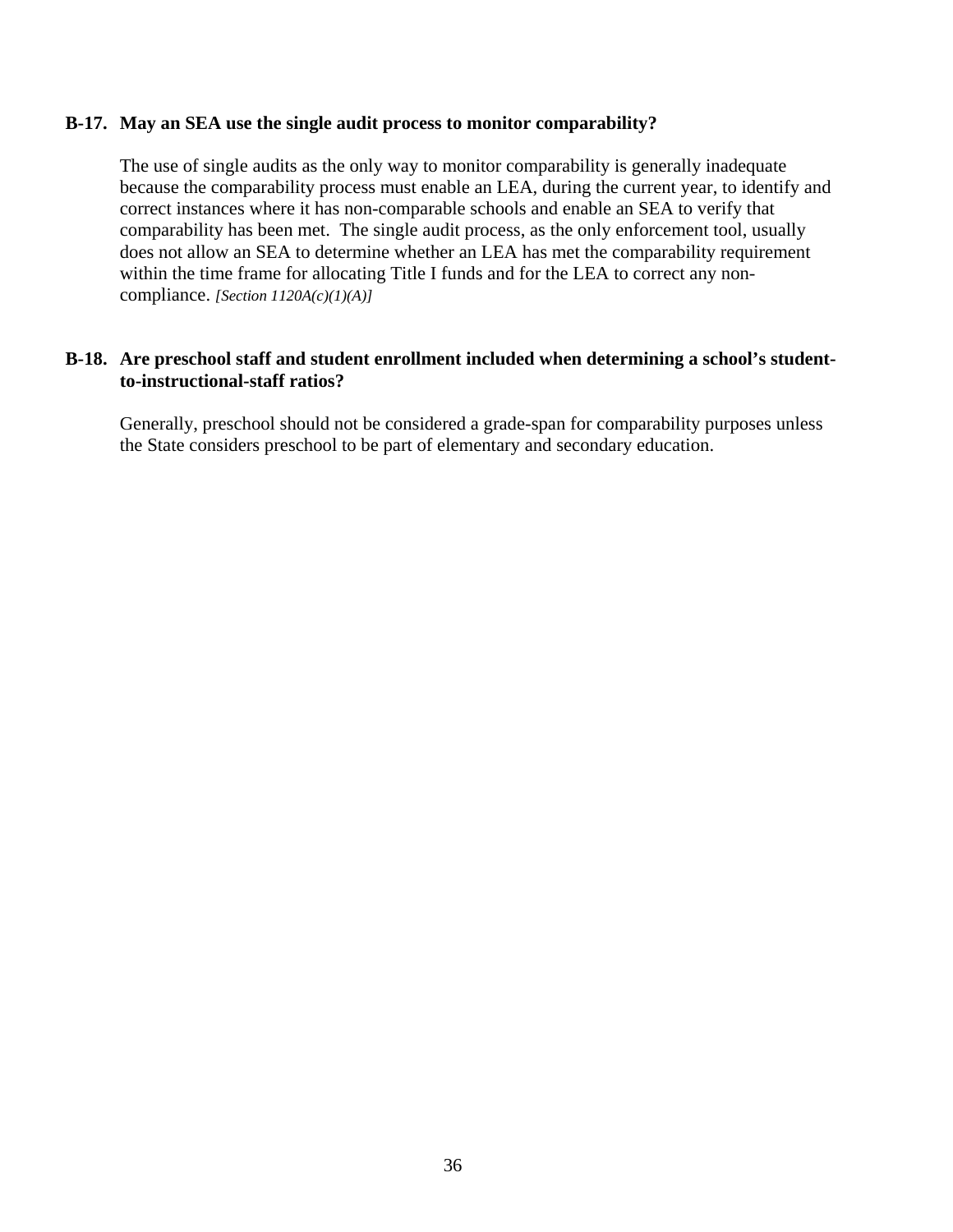# **C. SUPPLEMENT, NOT SUPPLANT**

# **Requirement**

• Targeted Assistance Schools

An LEA may use Title I funds only to supplement and, to the extent practical, increase the level of funds that would, in the absence of Title I funds, be made available from non-Federal sources for the education of students participating in Title I programs. In no case may Title I funds be used to supplant--i.e., take the place of--funds from non-Federal sources. To meet this requirement, an LEA is not required to provide Title I services using a particular instructional method or in a particular instructional setting. *[Section 1120A(b)]* 

In operating a targeted assistance program, Title I, Part A of the ESEA gives LEA and school officials flexibility in selecting the instructional strategies that they believe will best meet the needs of students who are at risk of not meeting challenging State academic achievement standards. The expectation is that LEAs and schools will use sound instructional strategies of high quality to ensure that the students served will reach proficiency on challenging State academic standards and assessments. At the same time, the type of programs supported by Title I must supplement the educational services that an LEA would, in the absence of Title I, provide to its students. Programs that do not remove children from the regular classroom during regular school hours for Title I services and, instead, provide extended learning time (e.g., extended school year, before- and afterschool, and summer programs etc.) are per se supplemental. LEAs and schools are encouraged to be creative in the way they provide services to Title I children while remembering that the educational services provided with Title I funds must be in addition to those services that the LEA and school provides to all of its children using State and local funding sources.

• Schoolwide Program Schools

Unlike a targeted assistance program, a schoolwide program school is not required to select and provide supplemental services to specific children identified as in need of services. A school operating a schoolwide program does not have to: (1) show that Federal funds used with the school are paying for additional services that would not otherwise be provided; (2) demonstrate that Federal funds are used only for specific target populations; or (3) separately track Federal program funds once they reach the school.

A schoolwide program school, however, must use Title I funds only to supplement the amount of funds that would, in the absence of the Title I funds, be made available from non-Federal sources for that school, including funds needed to provide services that are required by law for children with disabilities and children with limited English proficiency. *[Section 1114(a)(2)]*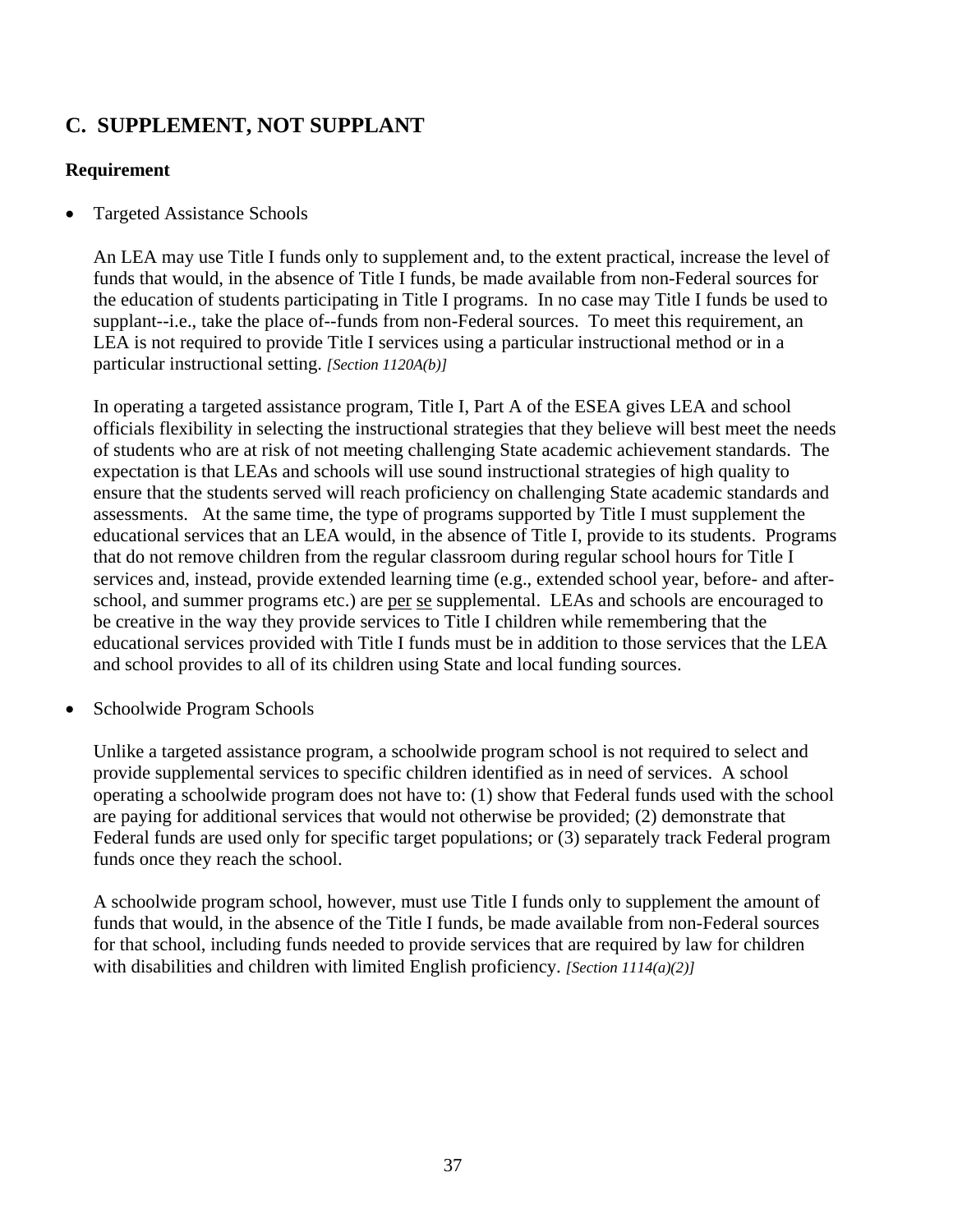# **Presumption of Supplanting**

To determine compliance with the supplement not supplant requirement, a State must determine what services an LEA would have provided in the absence of Title I funds to students in Title I schools. Keep in mind that any determination about supplanting is very case specific and it is difficult to provide general guidelines without examining the details of a situation. Because Title I funds are available, the State would use a set of presumptions—that is, predictions—of what the LEA would have provided in the absence of the Title I funds based on its behavior in other situations.

In the following instances, it is presumed that supplanting has occurred:

1. An LEA used Title I funds to provide services that the LEA was required to make available under Federal, State, or local law.

# **EXAMPLE**:

The Individuals with Disabilities Education Act (IDEA) requires that an LEA serving children with disabilities develop an individualized education program (IEP) to ensure that a child with a disability receives a free appropriate public education. The IEP functions as a framework for the services the LEA is required to provide to each child to meet the requirements of IDEA. An LEA may not use Title I funds to provide services that must be provided under each child's IEP because, in the absence of the Title I funds, it is presumed that the LEA would use other funds or it would be in violation of the IDEA. However, in a targeted assistance school, an LEA may use its Title I funds to provide additional, supplemental services to such children. In a schoolwide school, an LEA must ensure the Title I funds a school receives supplement the amount of funds that would, in the absence of the Title I funds, be made available from non-Federal sources for that school, including the amount of funds needed to provide services that are required by law for children with disabilities.

2. An LEA used Title I funds to provide services that the LEA provided with non-Federal funds in the prior year(s).

# **EXAMPLE:**

ı

An LEA paid for a reading specialist in a Title I school in the previous year from State and local resources but decides to use Title I funds to pay for that teaching position in the current year. This would be supplanting because the LEA is replacing State and local resources with Title I resources to pay for the same teaching position.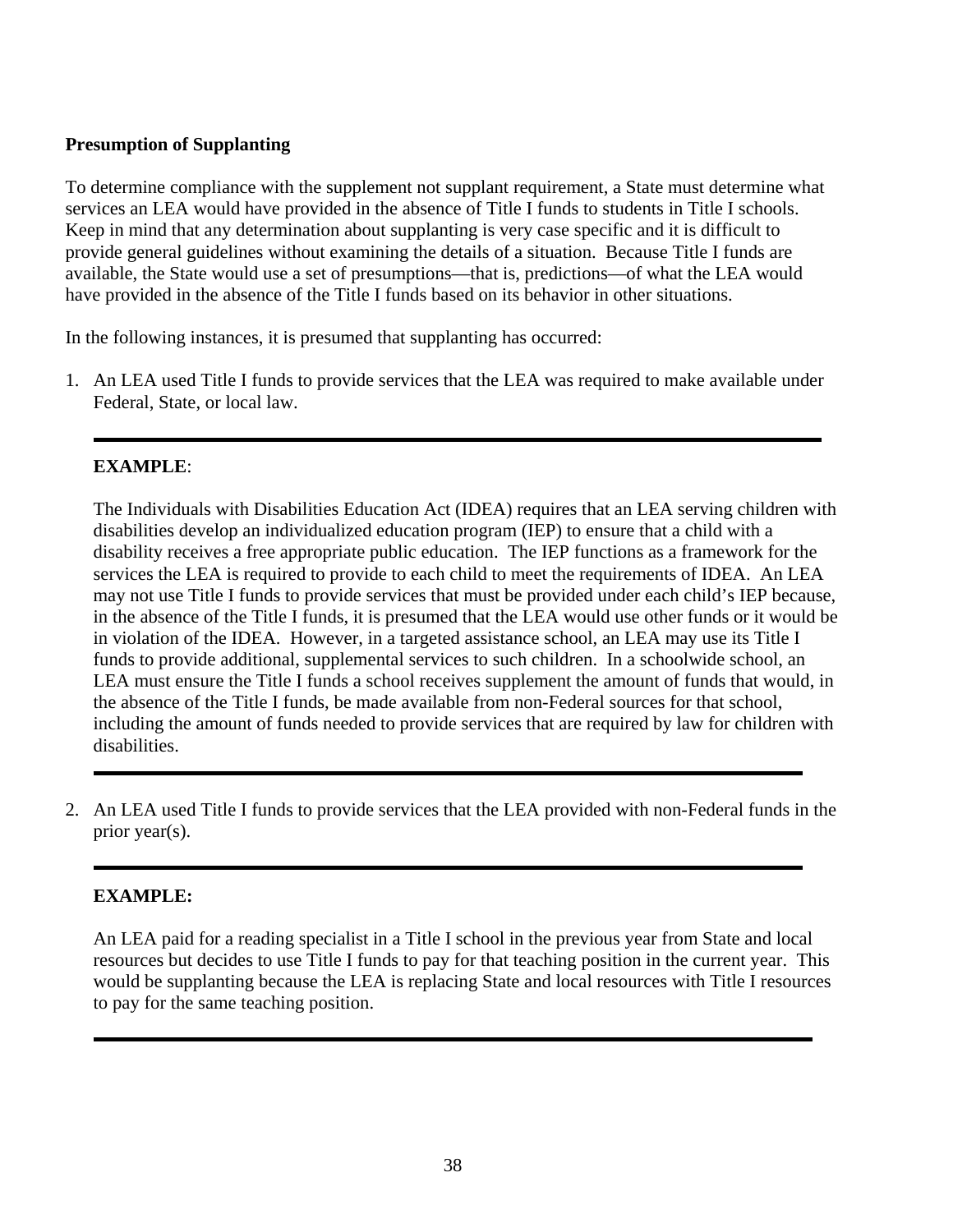3. An LEA used Title I funds to provide services for children participating in a Title I program that the LEA provided with non-Federal funds to children not participating in Title I.

# **EXAMPLE:**

 A State requires only half-day kindergarten. A district may not use Title I funds to pay for an extended-day kindergarten program for Title I schools and then use State or local funds to pay for a full-day kindergarten program in non-Title I schools. This would be supplanting because Title I schools would not be receiving any of the State or local funds. In other words, unless the exclusion discussed in the next section applies, an LEA may not use Title I funds to pay for services in Title I schools and use State funds to pay for the same services in non-Title I schools.

These presumptions, however, are rebuttable if the LEA can demonstrate that it would not have provided the services in question with non-Federal funds had the Federal Title I funds not been available. For example, in the second situation discussed above, an LEA could provide programmatic and fiscal documents showing that the teaching position paid for in the previous year with State and local funds was eliminated in the current year because of State and local budget cuts. The LEA would need to ensure that it had contemporaneous records to confirm:

- There was in fact a reduced amount or lack of State and local funds available to pay for this position.
- The LEA made the decision to eliminate the position without taking into consideration the availability of Federal funding, along with the reasons for that decision—e.g., school board minutes.

# **Exclusions**

When determining whether Title I funding is supplemental, an SEA or LEA may exclude State and local funds expended in any school for carrying out a program that meets the intent and purposes of Title I, Part A. (These exclusions also apply when determining whether Title I and non-Title I schools are comparable.)

A program meets the intent and purposes of Title I, Part A if the program either—

- Is implemented in a school in which the percentage of children from low-income families is at least 40 percent;
- Is designed to promote schoolwide reform and upgrade the entire educational operation of the school to support students in their achievement toward meeting the State's challenging academic achievement standards that all students are expected to meet;
- Is designed to meet the educational needs of all students in the school, particularly the needs of children who are failing, or most at risk of failing, to meet the State's challenging student academic achievement standards; and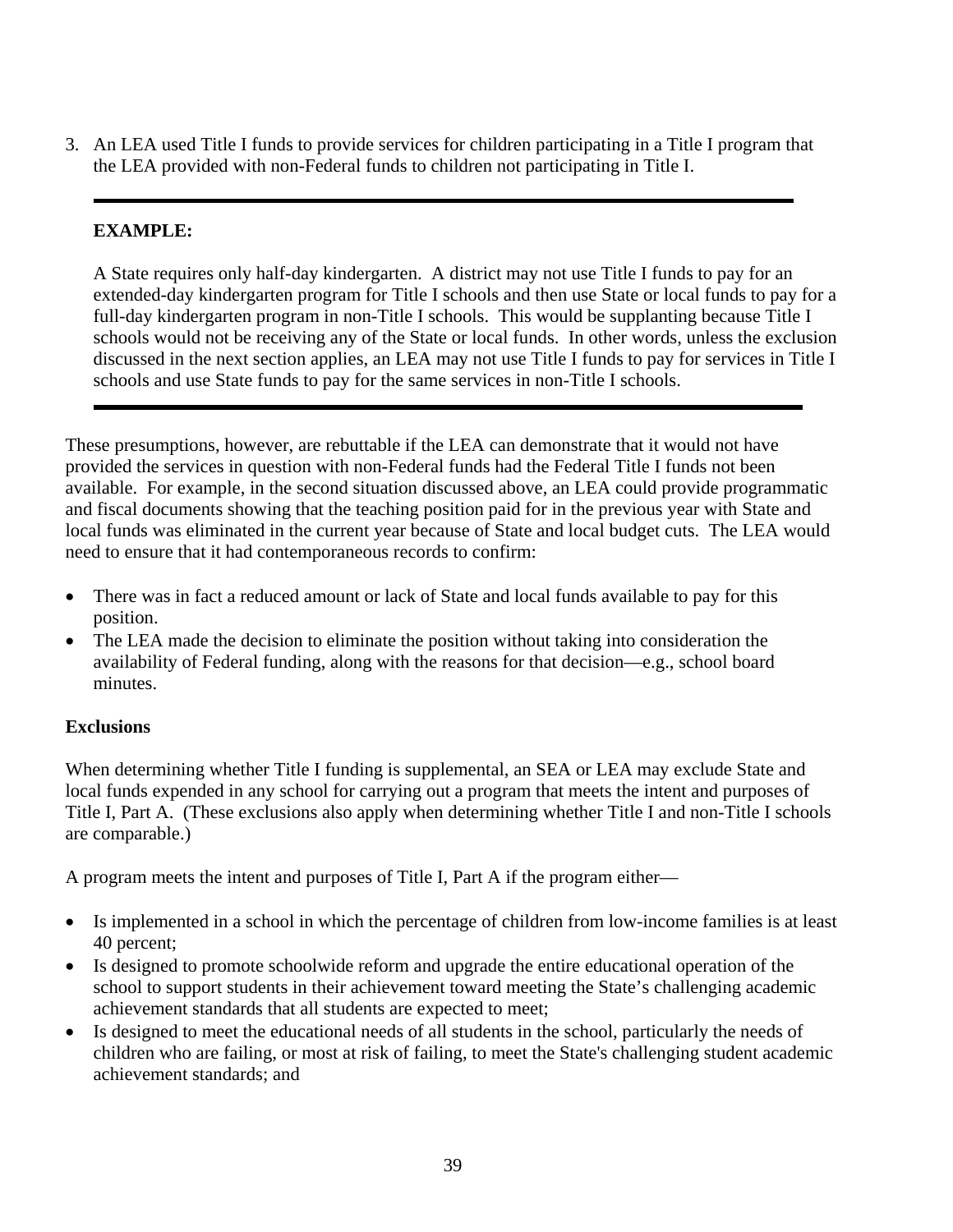• Uses the State's system of assessment under 34 CFR 200.2 to review the effectiveness of the program.

Or—

- Serves only students who are failing, or most at risk of failing, to meet the State's challenging student academic achievement standards;
- Provides supplementary services designed to meet the special educational needs of students who are participating in the program to support their achievement toward meeting the State's student academic achievement standards; and
- Uses the State's system of assessment under 34 CFR 200.2 to review the effectiveness of the program

*[Section 1120A(d) and 34 CFR 200.79]* 

#### **Questions and Answers on Supplement, not Supplant**

**C-1. An LEA has hired a Director of Literacy as a K-12 administrative position. All the Title I schools in the LEA are K-5 targeted assistance schools. Thirty percent of the students in the LEA receive Title I services. May Title I pay for 30 percent of the Literacy Director's salary?** 

 No. This is a K-12 position and this employee is responsible for literacy services for all children in the LEA, not just at-risk children in Title I schools. No supplemental services are being provided by the Literacy Director to Title I students. In other words, Title I students are receiving the same services that non-Title I students are receiving, and nothing more. This would be supplanting. In looking at this situation, it is also helpful to ask what the LEA would do in the absence of Title I funds. Since 70 percent of the students are non-Title I students, it is likely the Literacy Director would still be a necessary position that would be paid for with State and/or local funds.

# **C-2. May Title I funds be used in a targeted assistance program to pay for Title I students' participation in an extended- day kindergarten program?**

 Yes, if the Title I program is designed to extend the time that a Title I-eligible student is in kindergarten. For example, the district provides morning instruction through State and local funds to all students, including Title I students. Students identified as most in academic need are then served in the afternoon through Title I funds by an appropriately licensed teacher. The teacher may be the same individual who teaches kindergarten in the LEA's regular kindergarten program, with Title I funding the second half of the teacher's day and salary. This model meets the supplement, not supplant test since Title I students are receiving services above and beyond those provided by the LEA to all students.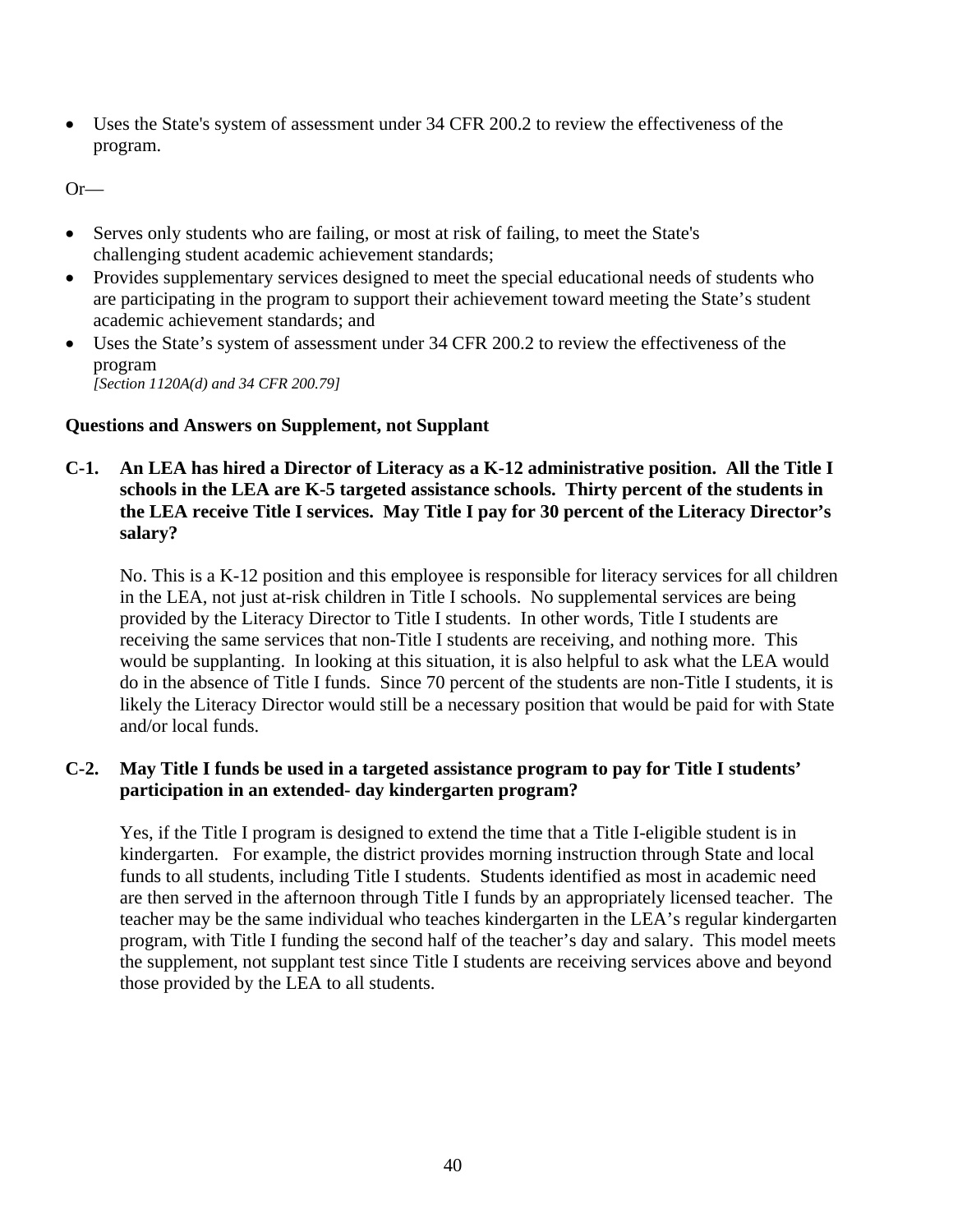# **C-3. May an LEA use State and local funds to pay for non-Title I students' participation in a full-day kindergarten?**

 No. In the situation described in Q2, in which an LEA funds morning kindergarten instruction for all its students with State and local funds, the LEA may not provide afternoon kindergarten for non-Title I students with State and local funds while using Title I funds to provide afternoon kindergarten for Title I-eligible students. (This principle applies within a single Title I school, or across the district among Title I and non-Title I schools.) This would violate the supplanting prohibition because an LEA may not use Title I funds to provide services to Title I students that it provides with non-Title I funds for non-Title I students.

### **C-4. May an LEA use Title I funds to pay for extended-day kindergarten costs for Title I eligible students, while parent contributions pay for non-Title I students?**

 Yes, Title I funds could be used to pay for extended-day kindergarten for Title I-eligible students while parents of non-Title I students pay to participate in the same program, provided that the program the non-Title I students are paying for is the same program that is being provided to Title I students with Title I funds at no cost to the Title I students. This assumes that there are no State or local legal prohibitions to charging parents tuition or a fee for education provided by a public school.

#### **C-5. Does the supplement, not supplant requirement apply to indirect costs?**

 Yes. Because of the supplement not supplant requirement, an LEA must use the indirect cost rates outlined in §76.564 of the Education Department General Administrative Regulations. *[34 CFR 76.564]*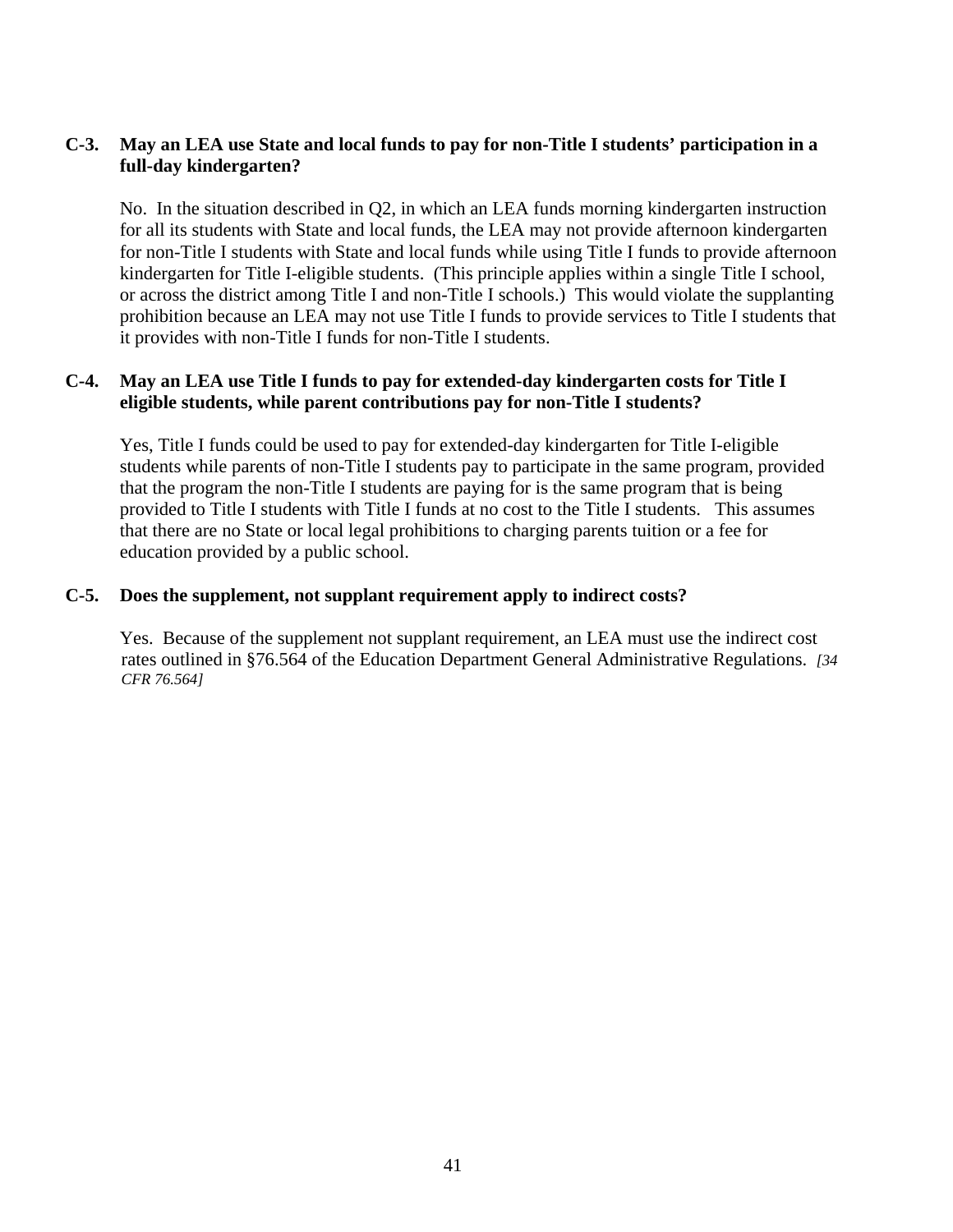# **D. CARRYOVER**

# **Introduction**

Under section 421(b) of the General Education Provisions Act (GEPA), LEAs and SEAs must obligate funds during the 27 months extending from July 1 of the fiscal year for which the funds were appropriated through September 30 of the second succeeding fiscal year. This maximum period includes a 15-month period of initial availability plus a 12-month period for carryover. However, section 1127(a) of Title I of the ESEA limits the amount of Title I, Part A funds an LEA may carry over from one fiscal year's allocation to not more than 15 percent of the total Title I, Part A funds allocated to the LEA for that fiscal year.

The following illustrates how the 27-month availability for Title I, Part A funds and the carryover limitation would operate for an LEA that receives an allocation under the FY 2005 appropriation.

#### **Federal FY 2005 Appropriation (Title I, Part A Funds Allocated to the LEA from Funds Made Available on July 1, 2005 Total \$1,500,000)**

| Total allocation                                                             | \$1,500,000 |
|------------------------------------------------------------------------------|-------------|
| Minimum amount LEA must obligate between July 1, 2005 – September 30, 2006   |             |
| to avoid excess carryover (85 percent of total appropriation)                | 1,275,000   |
| Amount LEA may carryover and obligate during October 1, 2006 – September 30, |             |
| 2007 (carryover period provided under section 421(b) of GEPA)                | 225,000     |

During the first 15 months that an LEA's Title I, Part A funds are available, the LEA must, by September 30, 2006, obligate at least \$1,275,000 (85 percent) of the total allocated to it. The LEA may carry over a maximum of \$225,000 (15 percent) into the next fiscal year and must obligate those funds by September 30, 2007. Any funds that remain unobligated after that date revert to the U.S. Treasury.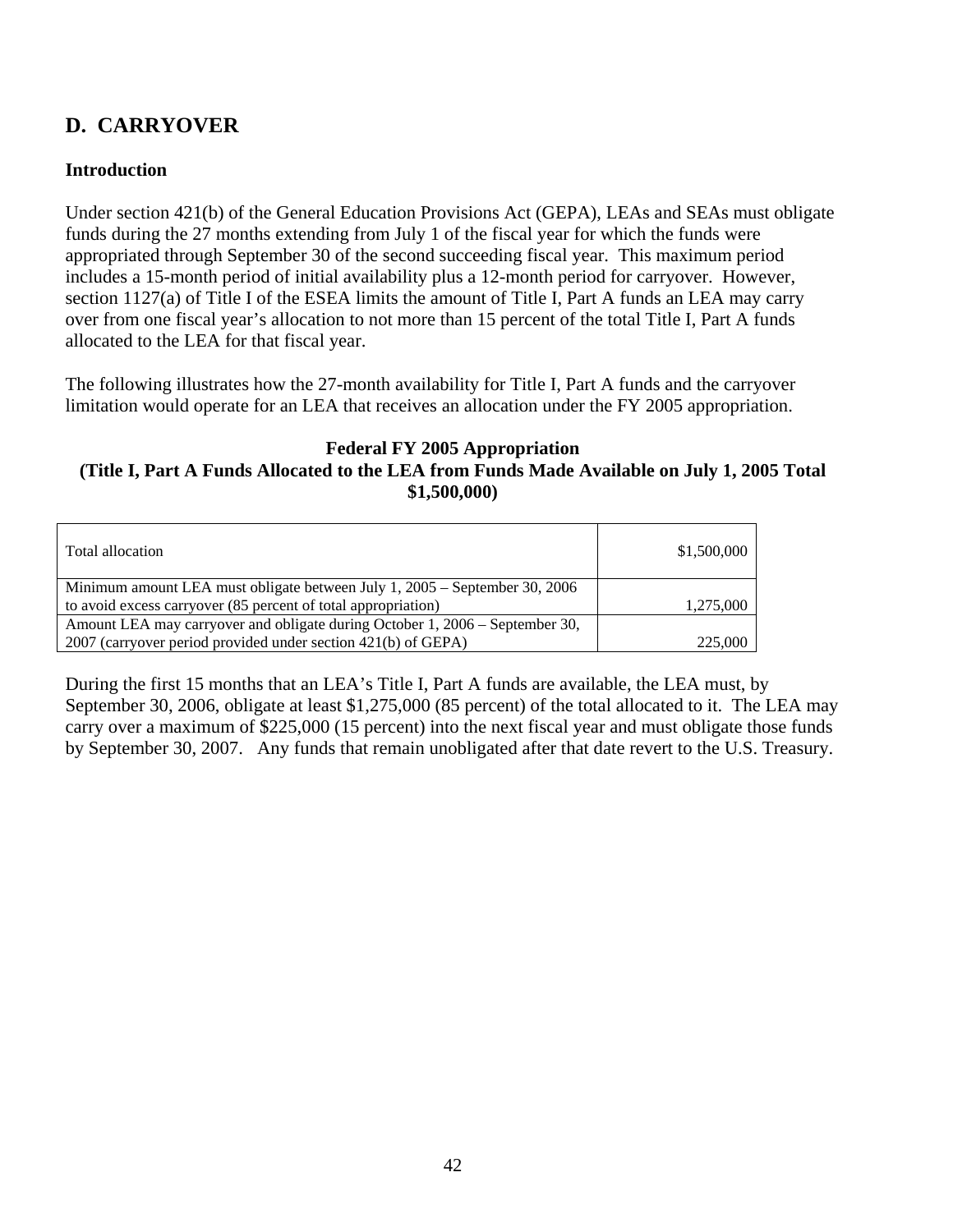# **Questions and Answers on Carryover**

### **D-1. What actions must an SEA take with respect to an LEA that exceeds the 15 percent carryover limitation?**

 Unless it grants the LEA a waiver of the carryover limitation (see Q6), an SEA must reduce that LEA's allocation by the exact amount it exceeds its 15 percent carryover limitation. The following chart illustrates how much an SEA would reduce an LEA's allocation because it exceeded its carryover limitation.

# **EXAMPLE:**

|                |                                                                                                         | Amount      | Percent of Total<br>Allocation |
|----------------|---------------------------------------------------------------------------------------------------------|-------------|--------------------------------|
|                | Total FY 2005 allocation (funds become available on July 1,<br>2004)                                    | \$1,500,000 |                                |
| $\overline{2}$ | Minimum obligation for period July 1, 2005 – September 30,<br>2006                                      | 1,275,000   | 85%                            |
| 3              | Maximum amount an LEA may carry over into next fiscal year<br>(October 1, 2006 – September 30, 2007)    | 225,000     | 15%                            |
| 4              | Actual amount LEA obligated for period July 1, 2005 -<br>September 30, 2006                             | 1,200,000   | 80%                            |
| 5              | Amount unobligated as of September 30, 2006                                                             | 300,000     | 20%                            |
| 6              | Amount by which the LEA is over the 15% carryover limitation<br>and would be reduced (Line 5- Line 3) * | 75,000      |                                |

\* This amount would be available for the SEA to reallocate to other LEAs as provided under section 1126(c) of Title I.

# **D-2. On what amount is the 15 percent limitation on carryover based?**

 The percentage limitation is applied to the amount allocated to the LEA for Title I, Part A under Subpart 2 for the current year, plus any funds transferred into Title I, Part A under the authority in Title VI, Part A, Subpart 2 (see Q4). It does not include carryover funds from the preceding year, excess funds that the SEA reallocated to the LEA under section 1126(c) of Title I, school improvement funds received under section 1003, or funds received under the State Academic Achievement Awards program.

#### **D-3. Does an LEA include funds carried over from the previous fiscal year in the current year's allocation base to determine statutory reservations?**

 No. Title I of the ESEA requires an LEA to reserve certain percentages of its Title I allocation for specific purposes. For example, under section 1118(a)(3), an LEA must generally reserve at least one percent of its allocation for parent involvement activities. The base for calculating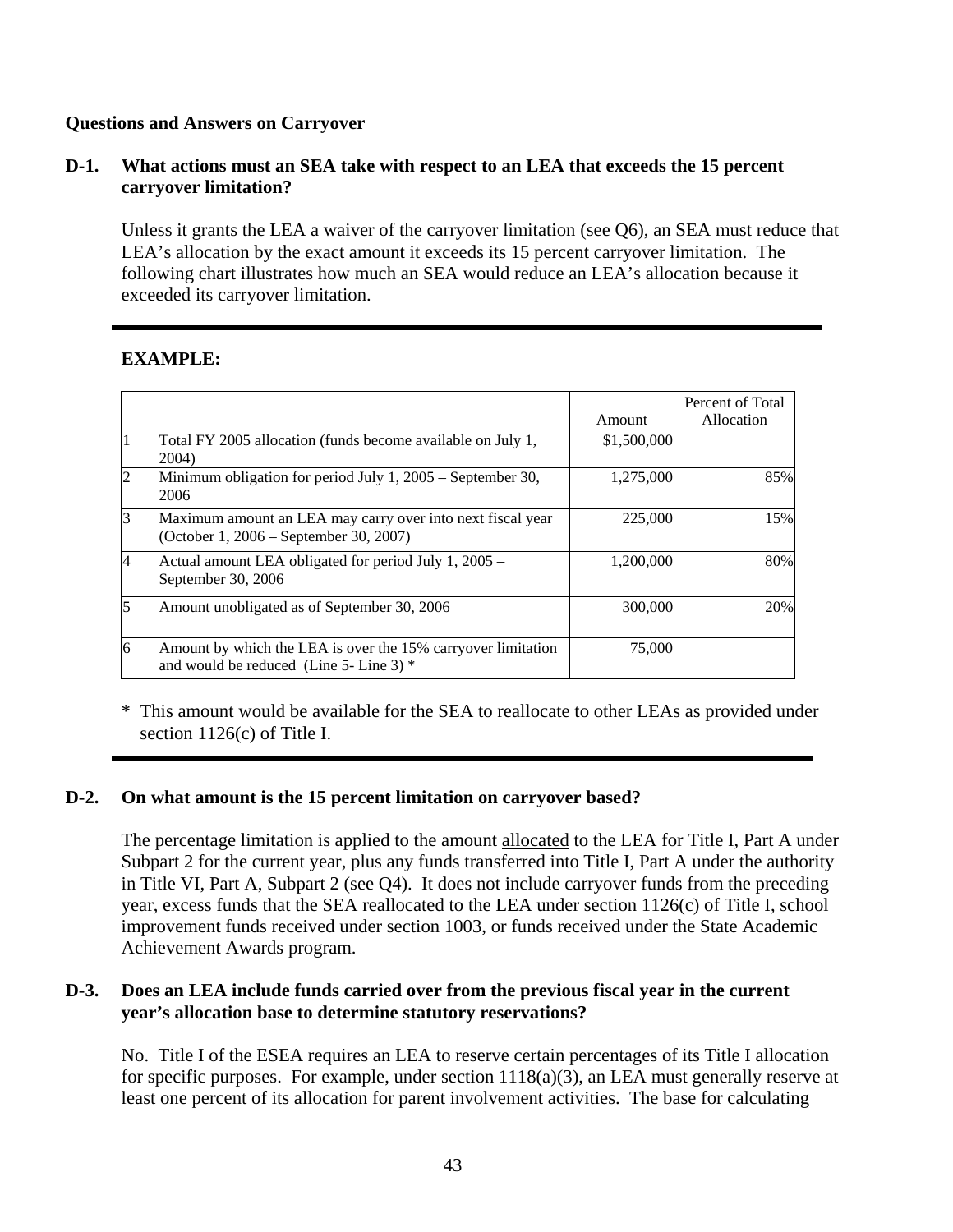any of the reserves required under Title I is only the current year amount allocated to the LEA for Title I, Part A under Subpart 2, plus any funds transferred into Title I, Part A under the authority in Title VI, Part A, Subpart 2 (see Q4). The LEA would not include carryover funds from the preceding year (or the other types of funds mentioned in Q2) when determining current-year reservations.

**D-4. Do funds an LEA transfers into its Title I, Part A program from other ESEA programs under the transferability authority in Title VI, Part A, Subpart 2 of the ESEA affect the base on which the 15 percent carryover limitation is calculated?** 

 Yes. Because transferred funds are subject to the rules and requirements of the programs to which they are transferred, the amount an LEA transfers into Title I, Part A from other ESEA programs increases the Part A resources available to the LEA. Thus, an SEA must base the calculation of an LEA's 15 percent carryover limitation on the Title I, Part A funds allocated to the LEA plus any funds the LEA transferred into Part A from other ESEA programs. The following chart illustrates how this would work:

# **EXAMPLE:**

|                |                                                                                                          | Amount      | Percent of<br>Total<br>Available for<br>Title I |
|----------------|----------------------------------------------------------------------------------------------------------|-------------|-------------------------------------------------|
| 1              | Total FY 2005 Title I, Part A allocation *                                                               | \$1,500,000 |                                                 |
| $\overline{c}$ | Other ESEA Funds transferred into Title I, Part A under Title VI,<br>Part A, Subpart 2 for SY 2005-06 *  | 50,000      |                                                 |
| 3              | Total (Lines 1 and 2)                                                                                    | 1,550,000   |                                                 |
| 4              | Minimum obligation for period July $1,2005$ – September 30, 2006<br>$(85\% \text{ of Line 3})$           | 1,317,500   | 85%                                             |
| 5              | Maximum amount an LEA may carry over into the next fiscal year<br>(October 1, 2006 – September 30, 2007) | 232,500     | 15%                                             |

\* These funds became available on July 1, 2005.

# **D-5. If a State's fiscal year is not the same as the Federal fiscal year and ends June 30 rather than September 30, may the SEA apply the percentage limitations on carryover funds as of June 30?**

 No. An SEA may establish a project year that is the same as its State fiscal year so that it begins on July 1 and ends on June 30 of the following year. However, an LEA is entitled to access Title I funds for the full 15-month period (until September 30) before the limitation on carryover funds applies. Therefore, an SEA may not apply the limitation on carryover until after September 30, even if the SEA approves projects for a period from July 1 through June 30. The SEA should establish controls to ensure that, after September 30 of each year, an LEA is not allowed to use any prior-year funds that exceed the 15 percent carryover limitation. If an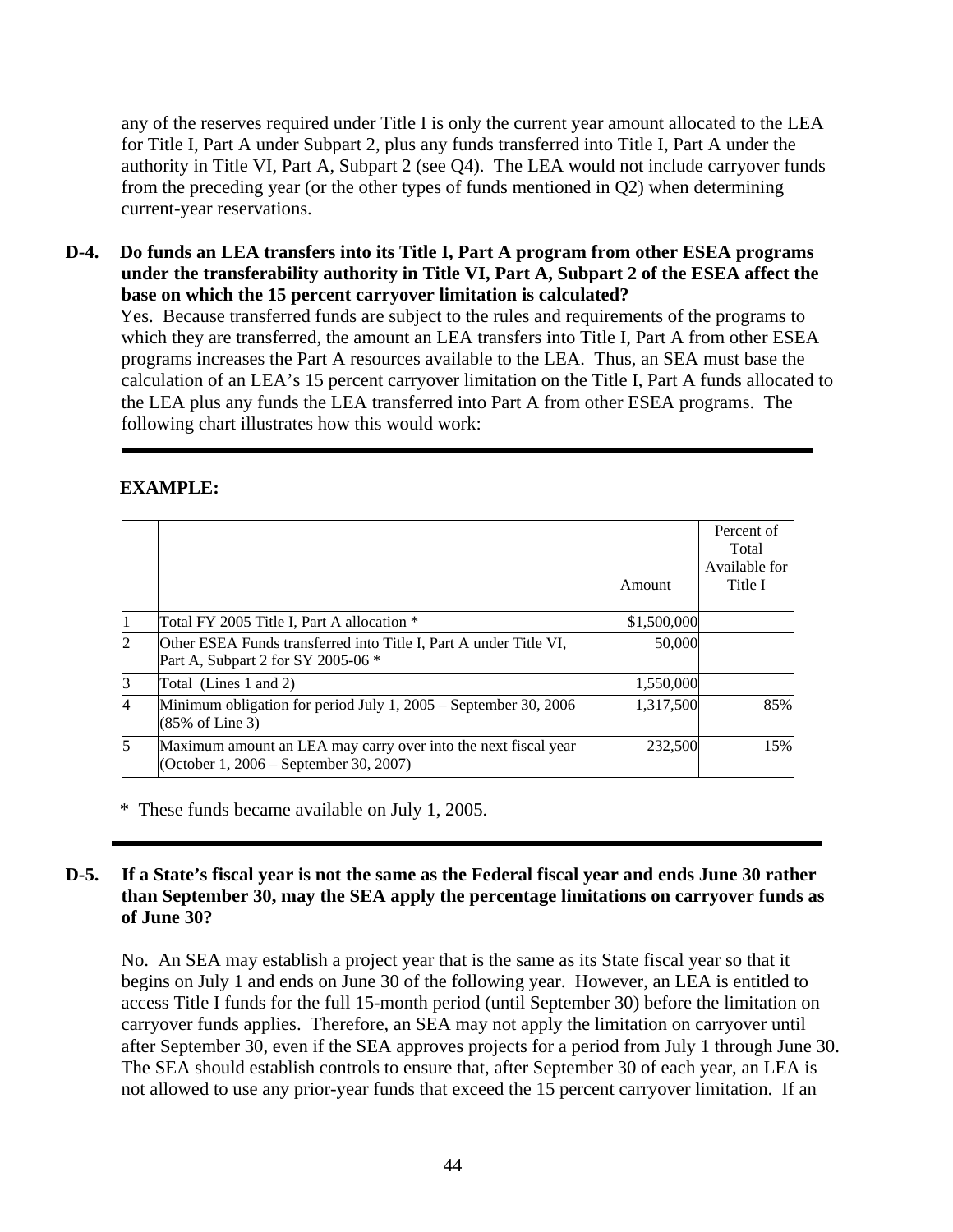LEA's project includes both prior-year and current-year funds, charges should be made against prior-year funds first in order to reduce any amounts that are in excess of the carryover limitation. The SEA or LEA must continue to account for funds by grant year.

#### **D-6. May an SEA waive the 15 percent limitation on carryover funds?**

Yes. Section 1127(b) of Title I provides that an SEA may, once every three years, waive the 15 percent carryover limitation if--

- The SEA determines that the request of an LEA is reasonable and necessary; or
- Supplemental appropriations for Title I, Part A become available. *[Section 1127(b)]*

# **D-7. Does the percentage limitation on carryover funds apply to all LEAs?**

 No. The percentage limitation does not apply to an LEA that receives an allocation of less than \$50,000 in Title I, Part A, Subpart 2 funds. *[Section 1127(c)]*

#### **D-8. What happens to excess funds carried over by an LEA?**

If an LEA does not have a waiver of the carryover limitation, the excess funds become available to the SEA to reallocate to other LEAs in accordance with the criteria it has established under section 1126(c) of Title I.

### **D-9. Does the carryover limitation apply to school improvement funds an LEA may receive from the four percent an SEA reserves under section 1003 of Title I?**

 No. The carryover limitation applies only to funds an LEA is allocated under Subpart 2 of Title I, Part A, plus any funds transferred into Title I, Part A under the authority in Title VI, Part A, Subpart 2 (see Q4).

### **D-10. Does the carryover limitation apply to funds an LEA may receive under the State Academic Achievement Awards program under section 1117(b)?**

No, because these funds are not part of the LEA's Title I, Part A, Subpart 2 allocation.

#### **D-11. May an SEA carry over State administration funds authorized in section 1004?**

Yes. An SEA may carry these funds over, and the percentage limitation in section 1127(a) does not apply because the limitation only applies to Title I, Part A, Subpart 2 funds allocated to LEAs.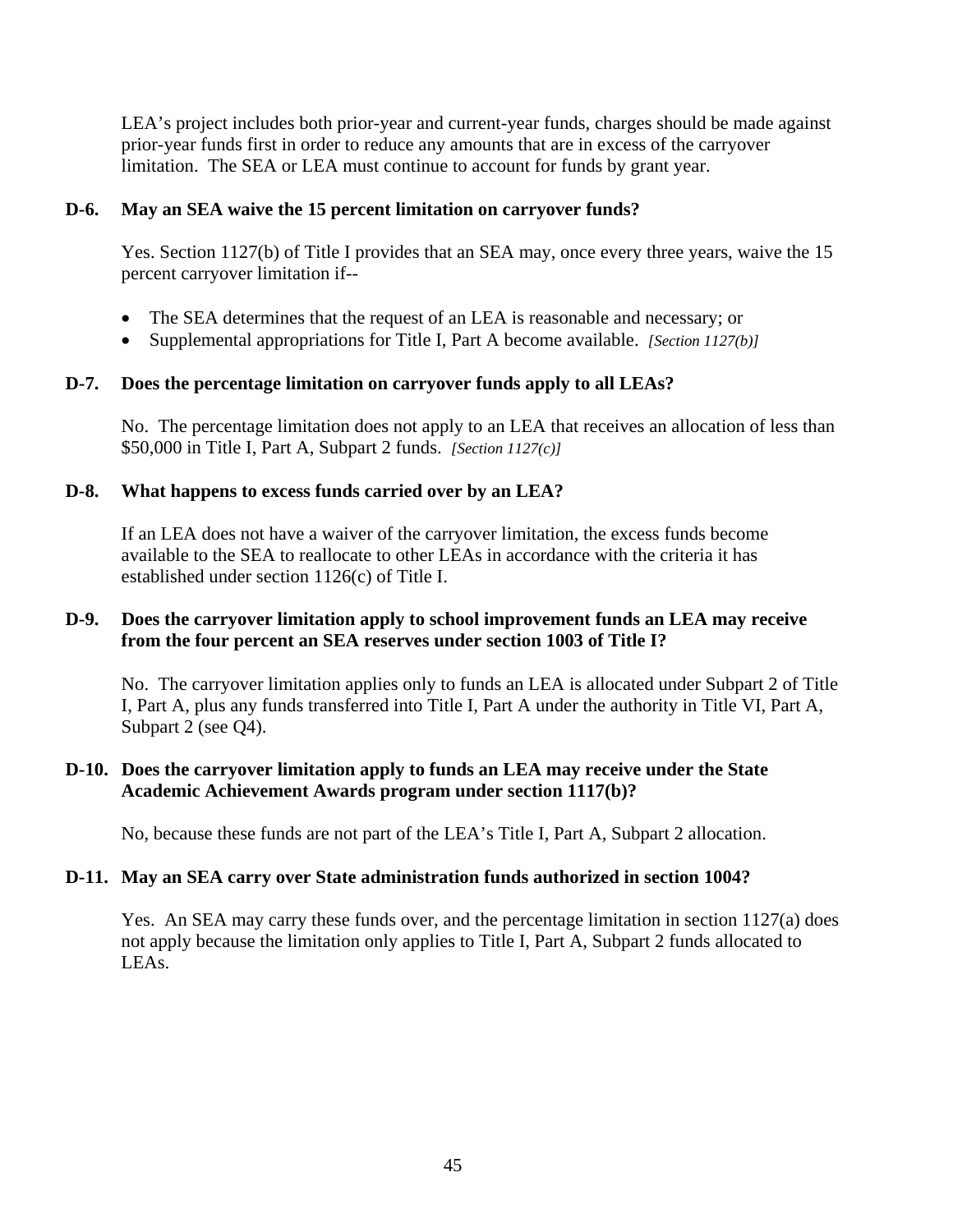#### **D-12. How does an LEA handle Title I, Part A funds that are carried over when allocating funds to school attendance areas?**

 Although an LEA may not use carryover funds to provide services in an ineligible Title I school, an LEA has considerable discretion in handling carryover funds. Some of these options include:

- Adding carryover funds to the LEA's current-year allocation and distributing them to participating areas and schools in accordance with allocation procedures that ensure equitable participation of private school children.
- Allocating to schools with the highest concentrations of poverty in the LEA, thus providing a higher per-pupil amount to those schools, ensuring equitable participation of private school children.
- Providing additional funds to any of the activities supported by the reservations outlined in §200.77 of the Title I regulations. (Note that if an LEA adds carryover funds to a reservation to which equitable services apply (e.g., parental involvement), the LEA must also calculate and provide equitable services from the carryover funds.)

#### **D-13. If an LEA is required in a given year to reserve a specific amount of funds for a particular purpose but does not spend all of those funds in that year, may the LEA carry over those unspent funds and spend them in accordance with the flexibility noted in D-12?**

 No. If an LEA is required to spend a specific amount of its Title I, Part A allocation in a given year for a particular purpose, the LEA must meet that obligation. If it does not do so in the year for which the funds were allocated, it must carry over the unspent funds and spend them for the specific purpose in the following year. For example, under section  $1116(c)(7)(A)(iii)$  of Title I, an LEA that has been identified for school improvement must reserve and use 10 percent of its Title I, Part A allocation for professional development activities. The LEA does not have any flexibility to spend less. Thus, an LEA that has been identified for improvement in SY 2005-06 must spend at least 10 percent of its SY 2005-06 allocation, which first became available on July 1, 2005, within 27 months. Any funds that the LEA reserved for professional development in SY 2005-06, but did not use that year, must be carried over into SY 2006-07 and used for professional development activities. These carryover funds may not be used for other Title I purposes. In addition to the 2005-06 funds carried over for professional development activities, the LEA, if it is still identified for improvement in SY 2006-07, must also reserve 10 percent from its SY 2006-07 Title I, Part A allocation for professional development activities (see D-16).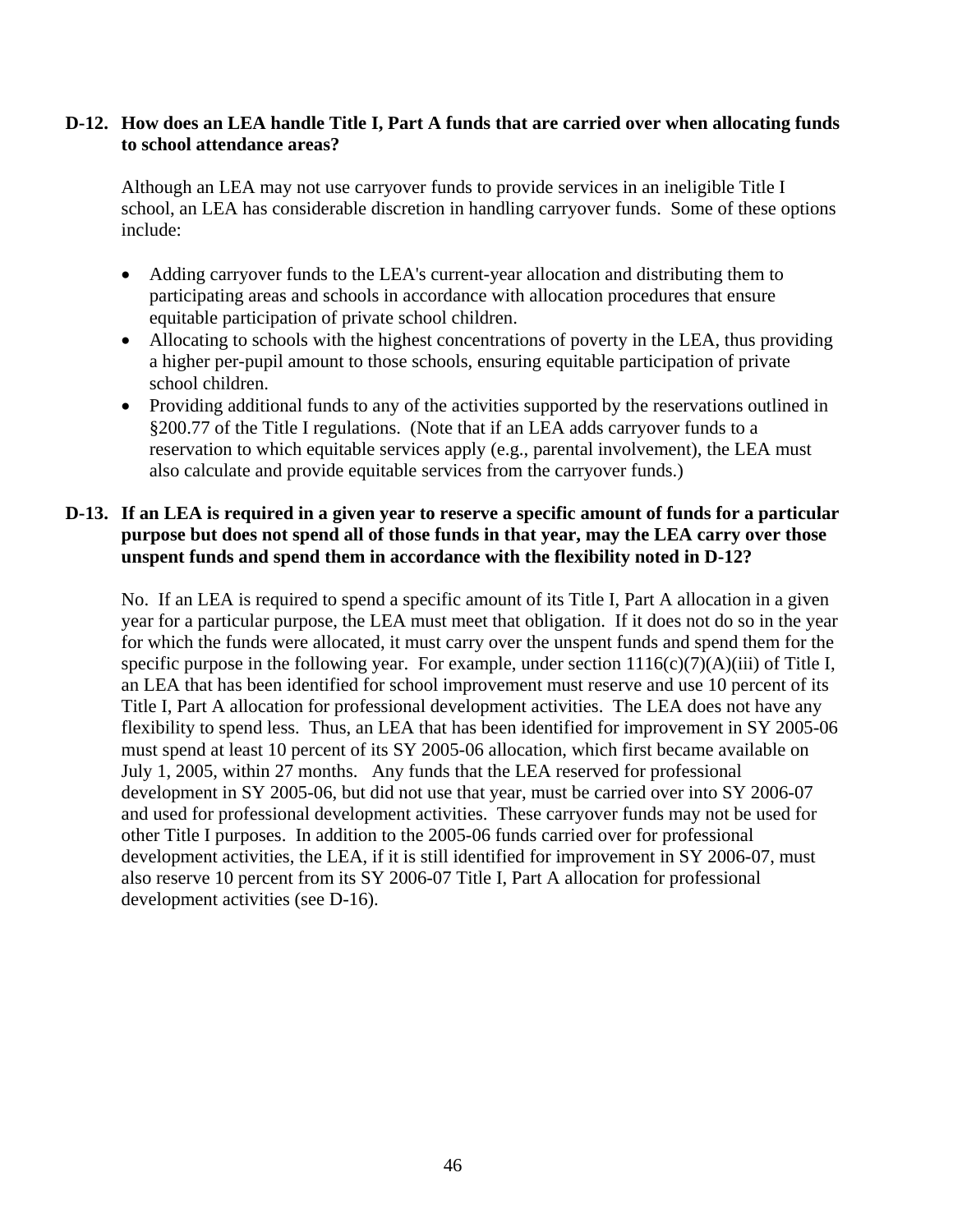#### **D-14. If an LEA reserves 20 percent of its Title I, Part A allocation for supplemental educational services (SES) and choice-related transportation, but spends less than that amount, is the LEA required to carry over the unspent funds for SES and choice-related transportation costs in the following year?**

 It depends. There are several situations in which an LEA would need to carry over unspent Title I, Part A funds in this context. For example, if an LEA has documented demand (e.g., parent applications) to absorb the full 20 percent on choice-related transportation and SES but, for whatever reason, spends less than 20 percent, an LEA would be out of compliance with the statute and subject to enforcement sanctions unless it reopens enrollment for SES and/or public school choice. If reopening enrollment is impossible, the LEA must carry over to the following school year the unexpended balance of the set-aside and use that balance for choice-related transportation and SES in that year—in addition to spending an amount equal to 20 percent of that year's Title I, Part A allocation. An LEA may find itself in this position if there is a lower than expected enrollment rate among eligible students that applied for SES, or if the student attendance levels in SES tutoring sessions are lower than anticipated, but there is unmet demand for choice or SES among other eligible students.

Another scenario in which an LEA would need to carry over unspent funds for choice and SES is if the LEA initially prioritizes the students to whom it offers SES—e.g., its lowest-achieving, low-income students—and demand from those students does not absorb the full 20 percent. In this instance, the LEA would need to reopen enrollment to all eligible students or carry over to the following year the unexpended balance of the set-aside and use that balance for choicerelated transportation and SES in that year—again, in addition to spending an amount equal to 20 percent of that year's Title I, Part A allocation too.

 On the other hand, if an LEA offers the opportunity to transfer to other schools and to receive SES to all eligible students and demand for those services does not absorb an amount equal to 20 percent of the LEA's allocation, the LEA may use those funds for other allowable activities during the year in which the reservation was made or carry over the unexpended balance and use those funds for any purposes for which carryover funds may be used (see Q12). If these funds are carried over, the equitable participation requirements for private school children in Title I would apply. *[Section 1120; 34 CFR 200.64]*

#### **D-15. Are unspent funds from required reservations included in the carryover limitation?**

 Yes. The 15 percent carryover limitation applies to the LEA's entire Part A, Subpart 2 allocation and, therefore, includes any funds reserved but not spent. For example, if the combination of unused funds reserved for professional development and other unspent Part A funds exceeds 15 percent of an LEA's total Part A, Subpart 2 allocation, the excess funds must be returned to the SEA for reallocation to other LEAs, unless the SEA grants the LEA a waiver. However, the LEA must still meet its obligations with respect to the statutory reservations from funds available for the subsequent school year.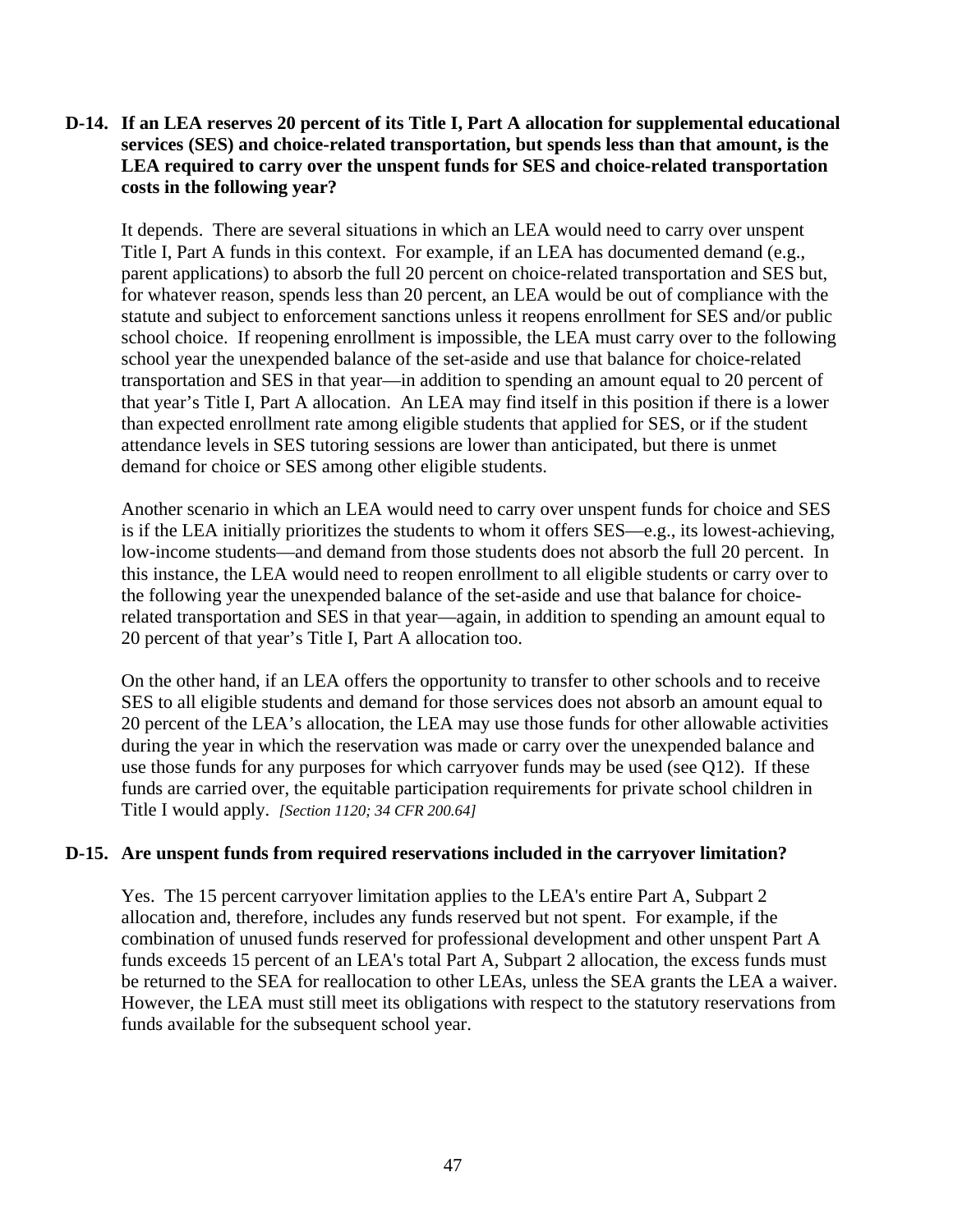### **D-16. Do funds carried over from reserves affect the amount of money an LEA must reserve in the following year?**

 No. For example, an LEA identified for improvement reserves funds for professional development in SY 2004-05 and carries over some of those funds into SY 2005-06. That LEA would still be required to reserve 10 percent from its SY 2005-06 Title I allocation for professional development if it were still in program improvement status. The 10 percent reserve taken from SY 2005-06 funds would be in addition to the funds the LEA carried over from the previous year for this purpose.

#### **D-17. How does the carryover provision apply to equitable services to private school children?**

 In general, if an LEA provided equitable services for private school students in the first year, any carryover funds would be considered additional funds for the entire Title I program in the subsequent year and would be part of the LEA's Title I resource base in the next year. Those funds would be used, along with any other carryover funds, for serving both public and private school students on an equitable basis. This situation might occur, for example, if private school students did not fully participate in the Federal program in the first year, even though an equitable program was planned and offered for those students.

 However, there may be a circumstance in which equitable services were not provided. For example, there was a delay by an LEA in implementing an equitable program for private school children because of consultation and notification issues between private school officials and the LEA. As a result, the LEA could not spend all the funds it had available for providing equitable services to private school children and needed to carry over those funds and use them to provide services to private school children in the following year. These carryover funds would be in addition to funds that the LEA would otherwise be required to use to provide equitable services for private school students out of the LEA's current-year allocation.

 Under either situation, the LEA retains control of the Federal funds carried over into the following year. No funds are provided directly to private schools.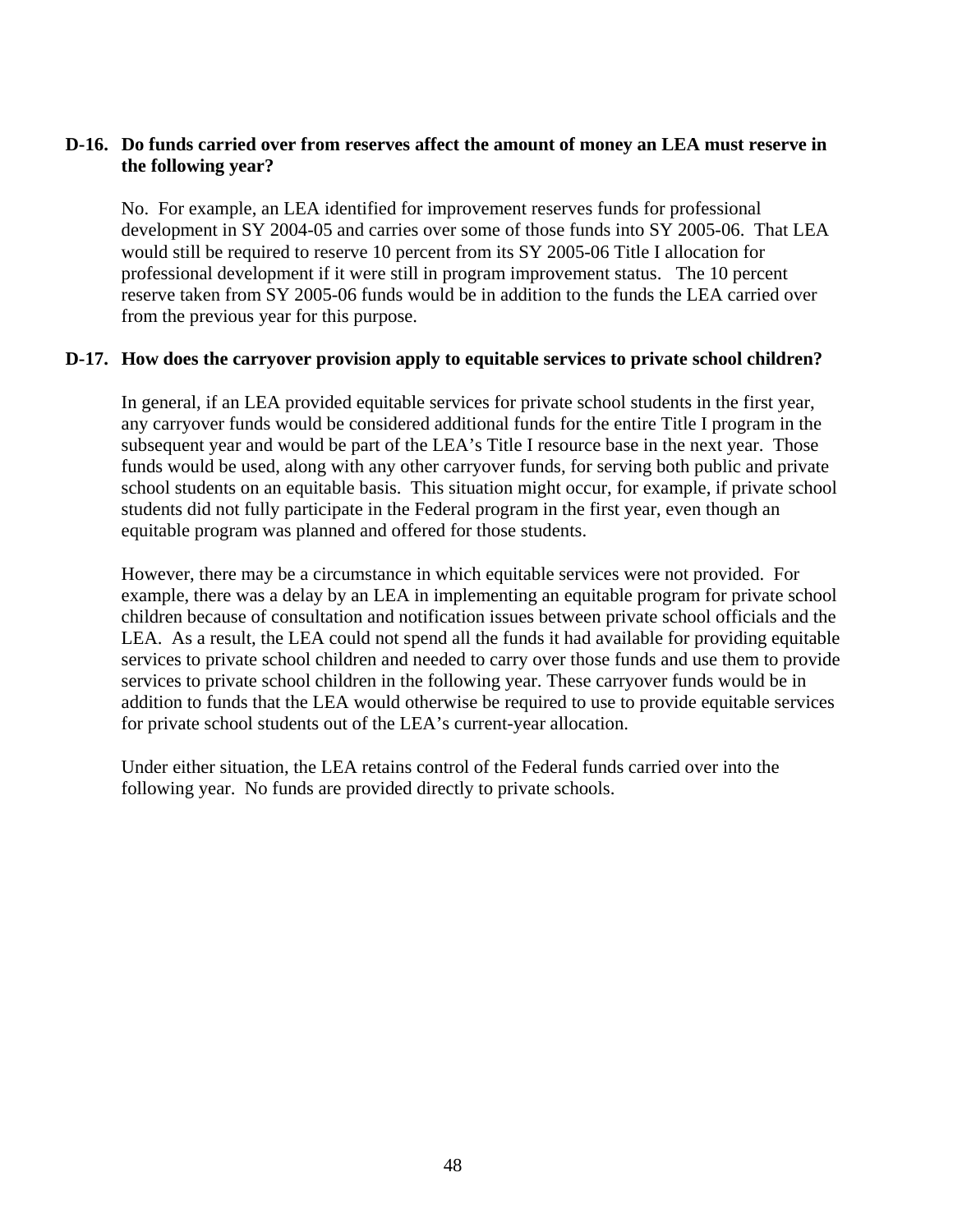# **E. CONSOLIDATING FUNDS IN SCHOOLWIDE PROGRAMS**

#### **Introduction**

Section 1114 of Title I of the ESEA allows a school in which 40 percent or more of its students are from low-income families to use its Title I funds, along with other Federal, State, and local funds, to operate a schoolwide program to upgrade the entire educational program in the school to improve the academic performance of all students, particularly the lowest-achieving students. *[Section 1114(a)(1)]* To operate a schoolwide program, a school must conduct a comprehensive needs assessment of the entire school and, using data from the needs assessment, develop a comprehensive plan that meets the requirements of the ESEA and §200.27 of the Title I regulations. *[Section 1114(b); 34 CFR 200.27]* A school operating a schoolwide program is not required to identify specific students as eligible to participate in the schoolwide program, or to demonstrate that the services provided with Title I funds are supplemental to services that would otherwise be provided. *[Section 1114(a)(2)]* This is in contrast to a targeted assistance program, in which Title I funds may be used only for supplementary educational services for children identified as being most at risk of not meeting State standards. *[Section 1115(a)]*

The underlying purpose of the schoolwide approach is to enable schools with high numbers of at-risk children to integrate the services they provide to their children from Federal, State, and local resources. A growing body of evidence shows that it is possible to create schools where all of the students achieve high standards even when most are poor or disadvantaged. Such schools are most likely to be effective if they can make significant changes in the way they deliver services. By making systemic changes that knit together services funded from all sources into a comprehensive framework, schools will have a better chance of increasing the academic success of all their students.

A schoolwide program school may consolidate funds from Federal, State, and local sources to implement the school's comprehensive plan to upgrade its entire educational program. *[Section 1114(a)(1)]* In consolidating State and local funds with funds from Title I, Part A and most other Federal elementary and secondary programs administered by the Department, a schoolwide program school does not need to meet most of the statutory and regulatory requirements of the Federal programs included in the consolidation as long as it meets the intent and purposes of those programs. *[Section 1114(a)(3)(A)-(B)]* Moreover, the school is not required to maintain separate fiscal accounting records by program that identify the specific activities supported by those particular funds in order to demonstrate that the activities are allowable under the program. *[Section 1114(a)(3)(C)]* Each school, however, must identify the specific programs being consolidated, and the amount each program contributes to the consolidation *[Section 1114(b)(2)(A)(iii)],* and maintain records that demonstrate that the schoolwide program addresses the intent and purposes of each of the Federal programs whose funds are being consolidated to support the schoolwide program. *[Section 1114(a)(3)(C)]* Each SEA must encourage schools to consolidate funds from Federal, State, and local sources in their schoolwide programs and must eliminate State fiscal and accounting barriers so that these funds can be more easily consolidated. *[Section 1111(c)(9)-(10); see generally 34 CFR 200.29]*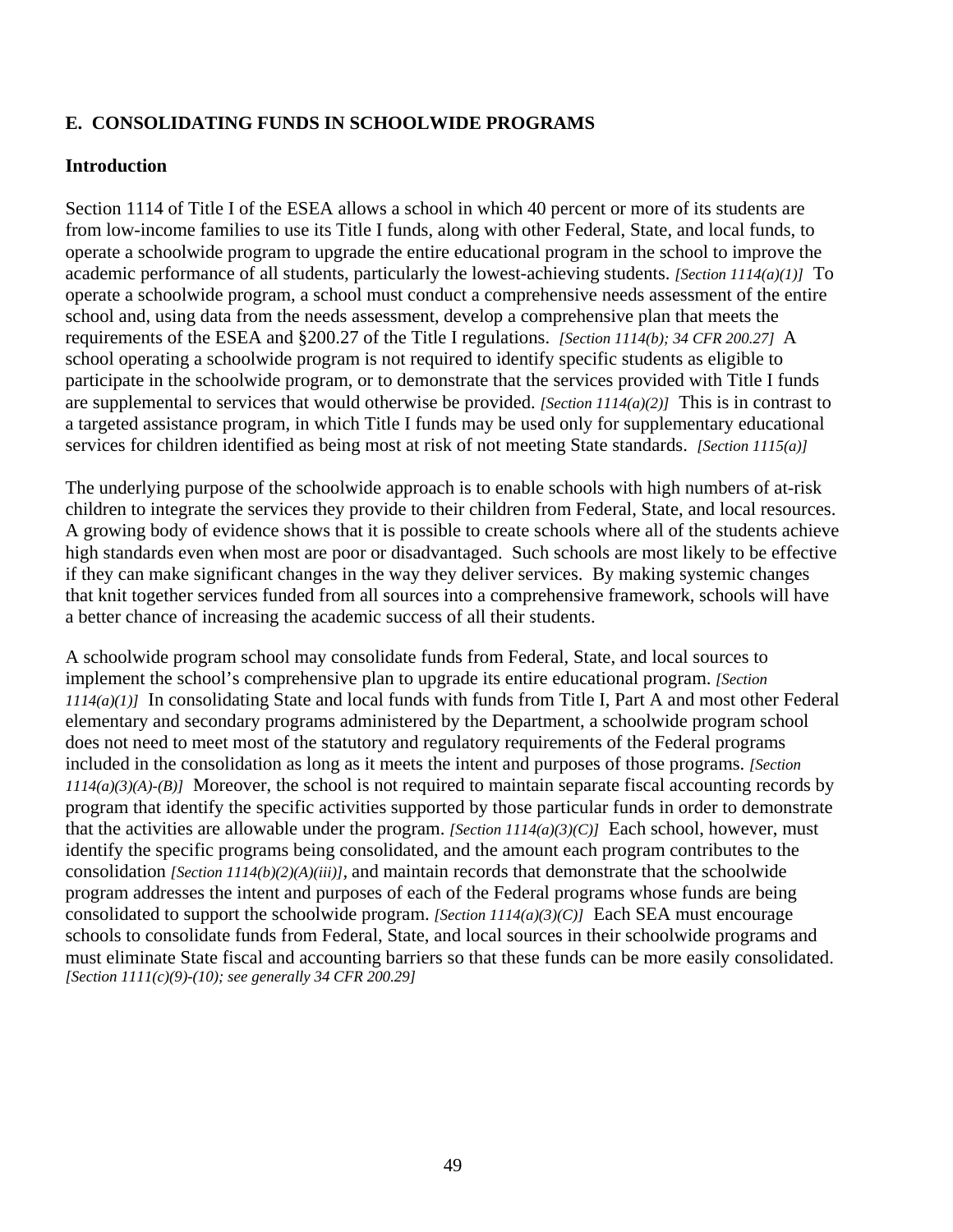# **Questions and Answers on Consolidating Funds in Schoolwide Programs**

### **Consolidating Funds**

# **E-1. What are the purpose and benefits of consolidating Federal, State, and local funds in a schoolwide program?**

The purpose of consolidating funds is to help a schoolwide program school effectively design and implement a comprehensive plan to upgrade the entire educational program in the school based on the school's needs identified through its comprehensive needs assessment. (See "Designing Schoolwide Programs" non-regulatory guidance at <http://www.ed.gov/policy/elsec/guid/designingswpguid.doc> for information on conducting a comprehensive needs assessment, designing quality plans, and annually evaluating the program's success.) By consolidating funds from Federal, State, and local sources, a schoolwide program school can address its needs using *all* of the resources available to it. This gives a school more flexibility in how it uses available resources to meet the specifically identified needs of its students.

Consolidating Federal funds in a schoolwide program has other advantages, too.

- Consolidating Federal funds eases the requirements for accounting for funds from each specific program separately, because a schoolwide school is not required to distinguish among funds received from different sources when accounting for their use. Therefore, a school is not required to maintain separate fiscal accounting records, by Federal program, that identify the specific activities supported by each program's funds in order to demonstrate that those activities are allowable under the program. *[Section 1114(a)(3)(C)]*
- A school that consolidates Federal funds in its schoolwide program is not required to meet most of the statutory and regulatory requirements of the specific Federal programs included in the consolidation. However, the school must ensure that it meets the intent and purposes of the Federal programs included in the consolidation so that the needs of the intended beneficiaries are met. (See E-8 through E-10.) *[Section 1114(a)(3); 34 CFR 200.29(a), (b), (d)]*

# **E-2 What does it mean to consolidate funds, including Title I, Part A funds, in a schoolwide program?**

Consolidating funds in a schoolwide program means that a school treats the funds it is consolidating like they are a single "pool" of funds. In other words, the funds from the contributing programs in the school lose their individual identity and the school has one flexible pool of funds. The school uses funds from this consolidated schoolwide pool to support any activity of the schoolwide program without regard to which program contributed the specific funds used for a particular activity. A schoolwide school must identify in its schoolwide plan which programs are included in its consolidation and the amount each program contributes to the consolidated schoolwide pool. *[Section 1114(b)(2)(A)(iii)]*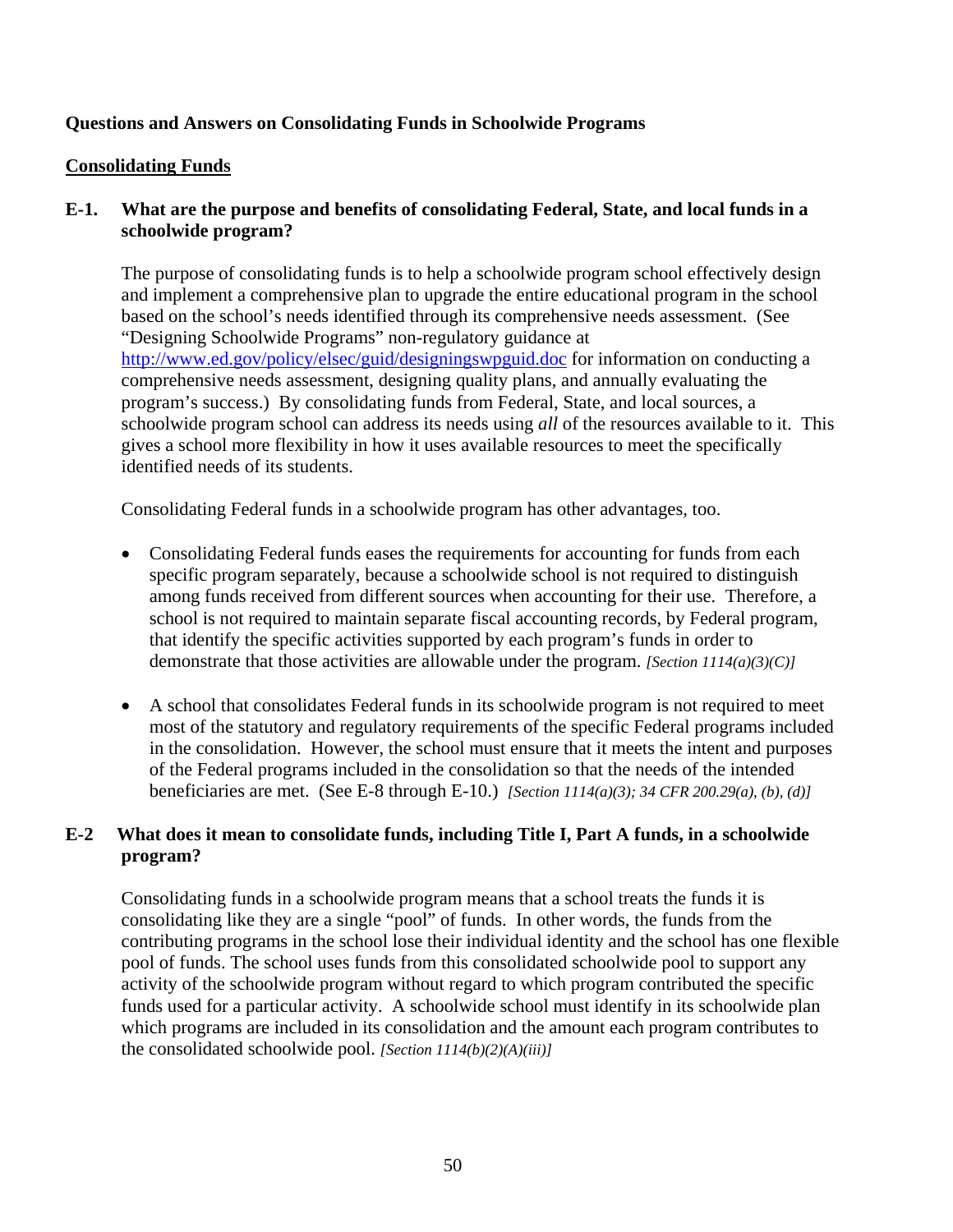Keep in mind that an LEA must ensure that such a school meets the supplement not supplant requirement as it relates to a schoolwide program, *i.e.* each school operating a schoolwide program must receive all the State and local funds it would otherwise receive to operate its educational program in the absence of Title I, Part A or other Federal education funds. (See E-17.) *[Section 1114(a)(2)(B)]*

In accounting for expenditures from funds included in a consolidated schoolwide pool, an LEA has a number of options. See E-3 for several ways this can be done. In each of these methods, the common denominator is that consolidated funds are not tracked to specific activities allowable under a particular program. $<sup>2</sup>$  $<sup>2</sup>$  $<sup>2</sup>$ </sup>

### **E-3 Are there examples of procedures SEAs can establish that enable an LEA with schools operating schoolwide programs to account for funds that have been consolidated?**

Yes. The examples on the next pages illustrate several ways for how an LEA may account for funds in a schoolwide consolidation.

<span id="page-50-0"></span> $\frac{1}{2}$  As Options 1 and 2 in Example 2 illustrate, an LEA does not literally need to combine funds in a single account or pool with its own accounting code. Rather, the word "pool" is used conceptually to convey that a schoolwide program school has the use of all consolidated funds available to it for the dedicated function of operating a schoolwide program without regard to the identity of those funds.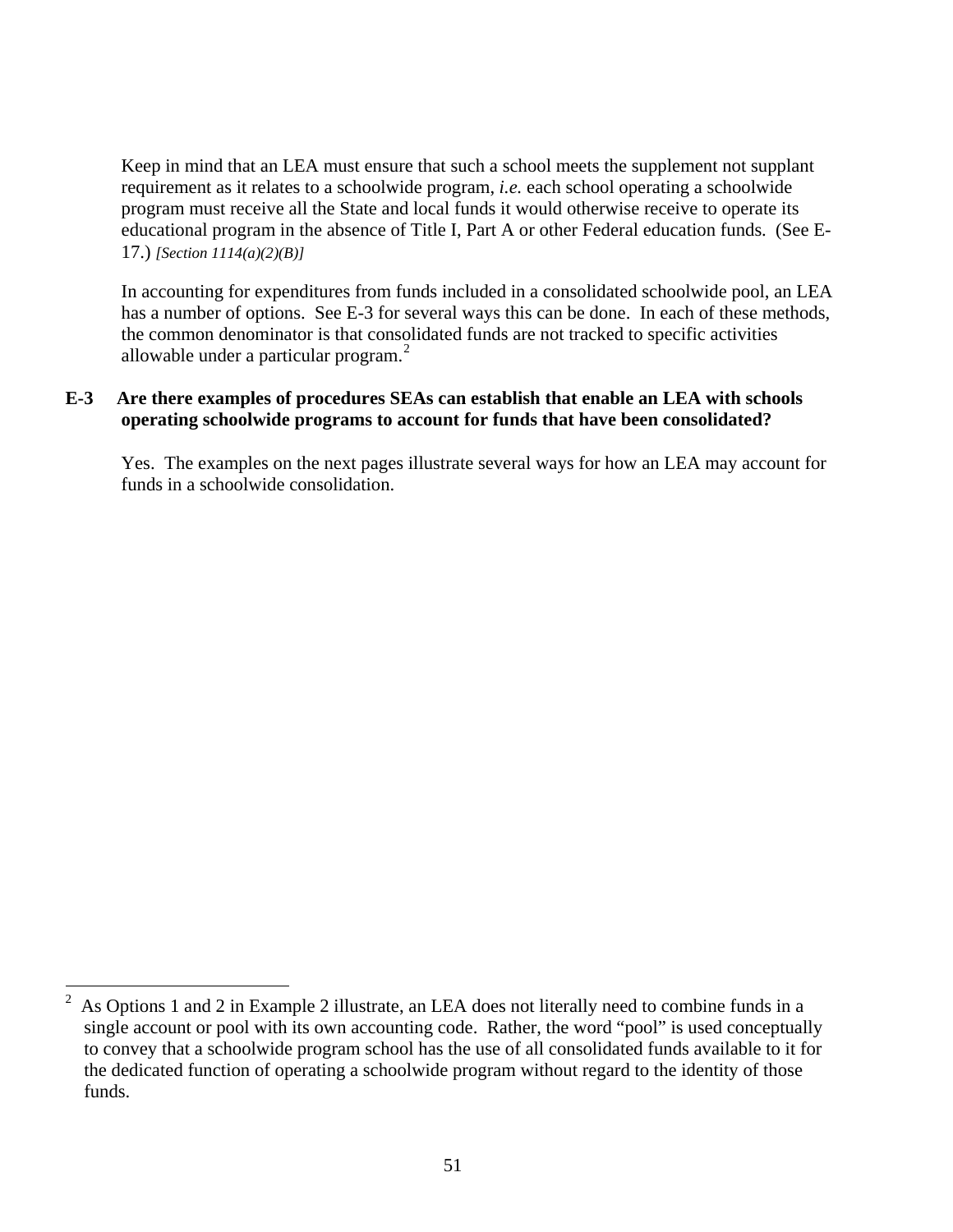# **EXAMPLE 1:**

In this example, an SEA creates, through its electronic consolidated funding application system, a process that allows an LEA to list the program funds each school plans to consolidate in its schoolwide program. This enables the LEA to create a consolidated schoolwide pool, with its own accounting code, for all of the schools operating a schoolwide program. The program funds distributed to a school operating a schoolwide program that are included in the consolidation lose their identity and may be used for any activity consistent with the school's schoolwide plan.

As illustrated in Chart A below, an LEA determines for each of its Title I schools operating a schoolwide program how much each program included in its schoolwide program contributes to the consolidated schoolwide pool. As each of its schoolwide schools spends money for activities to support its schoolwide plan, the LEA draws down funds and charges them to each program contributing to the consolidated schoolwide pool based on the proportionate shares shown. For example, because Title I, Part A contributed 8 percent of the funds to the consolidated schoolwide pool, the LEA would know that 8 percent of the expenditures made from the consolidated schoolwide pool for all its schoolwide schools should be attributed to Title I, Part A. Note that any Federal funds not included in the consolidated schoolwide pool must be accounted for separately.

| Programs Contributing Funds to the Consolidated Schoolwide Pool |               |                        |                        |               |                                |                 |
|-----------------------------------------------------------------|---------------|------------------------|------------------------|---------------|--------------------------------|-----------------|
|                                                                 |               | <b>Federal Funds</b>   |                        |               |                                |                 |
|                                                                 |               | Title II-A             | Title IV-A<br>Safe and |               |                                |                 |
|                                                                 | Title I - A   | Improving              | Drug Free              |               | State and Local Total for Each |                 |
| School Building                                                 | Disadvantaged | <b>Teacher Quality</b> | Schools                | <b>IDEA-B</b> | Funds                          | <b>Building</b> |
| A                                                               | \$182,535     | \$25,000               | \$10,685               | \$94,462      | \$2,048,115                    | \$2,360,797     |
| B                                                               | 115,455       | 25,000                 | 20,071                 | 27,709        | 1,380,884                      | 1,569,119       |
| $\mathsf{C}$                                                    | 181,780       | 25,000                 | 23,686                 | 69,272        | 1,940,161                      | 2,239,899       |
| D                                                               | 141,900       | 110,437                | 22,351                 | 93,202        | 1,999,902                      | 2,367,792       |
| E                                                               | 229,460       | 110.437                | 27,546                 | 61,715        | 1,936,291                      | 2,365,449       |
| F                                                               | 169,860       | 110,437                | 23,796                 | 54,158        | 1,525,307                      | 1,883,558       |
| Total Funds LEA<br>Distributes to Individual<br>Schools         | 1,020,990     | 406,311                | 128,135                | 400,518       | 10,830,660                     | 12,786,614      |
| Percent of Total                                                | 8%            | 3%                     | 1%                     | 3%            | 85%                            | 100%            |

# **Chart A**

The first line of the table reads: School A contributes \$182,535 in Title I-A funds, \$25,000 in Title II-A funds, \$10,685 in Title IV-A funds, \$94,462 in IDEA-B funds, and \$2,048,115 in State and local funds to the consolidated schoolwide pool within the LEA.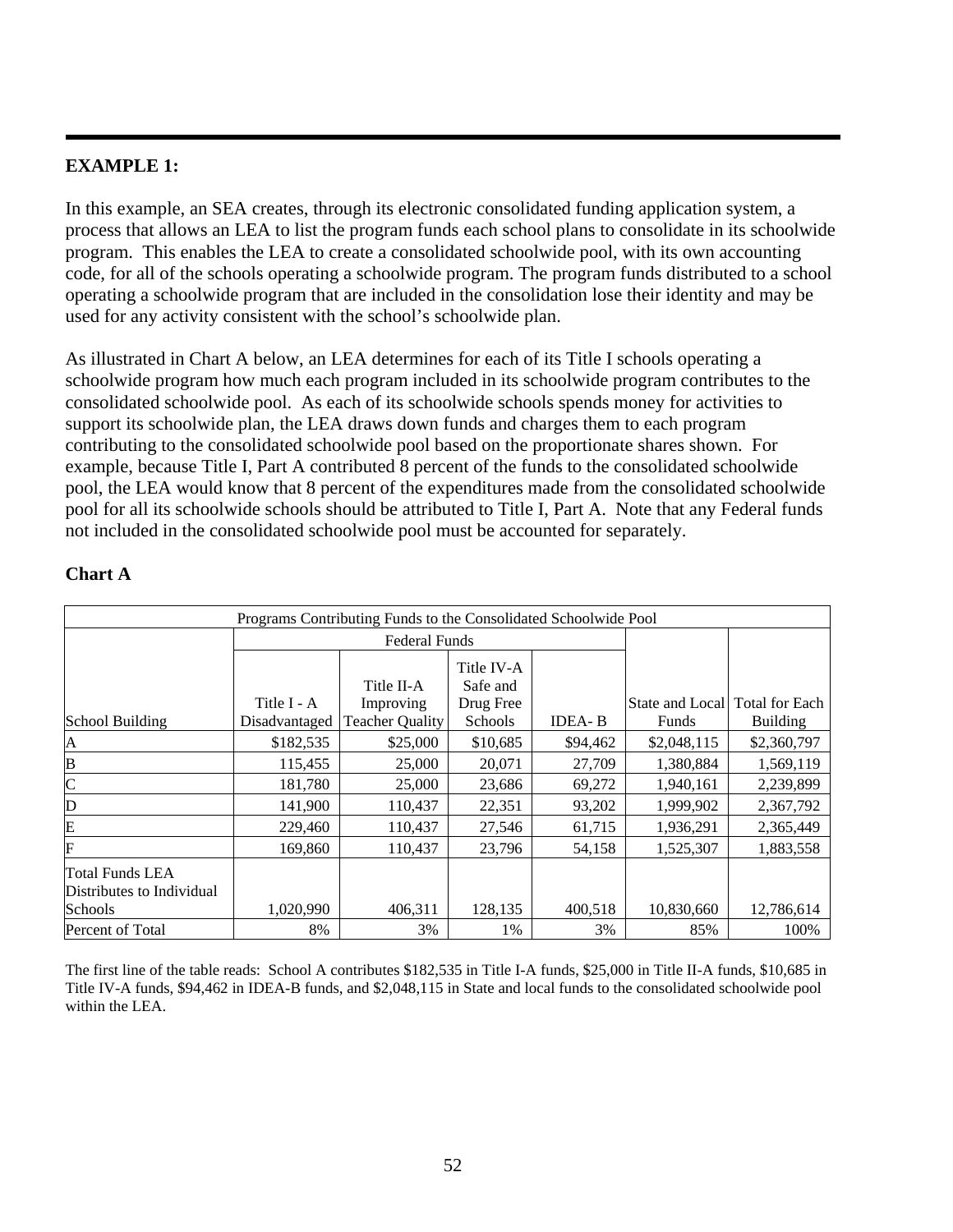Although programs consolidated in a schoolwide setting lose their identity and LEAs are not required to track expenditures by specific program, State accounting guidelines generally require that an LEA be able to identify expenditures for the entire consolidated schoolwide pool by functional categories like salaries, travel, and supplies, etc. <sup>[3](#page-52-0)</sup> However, an LEA would not be required to track how much it spends on salaries, for example, back to a specific program included in the consolidated schoolwide pool.

 $\overline{a}$ 

<span id="page-52-0"></span><sup>3</sup> An LEA would account for indirect costs for all Federal programs on a district basis in accordance with §§75.560 through 75.563 of EDGAR before allocating Federal funds to individual schools for consolidation, where applicable, in a schoolwide pool.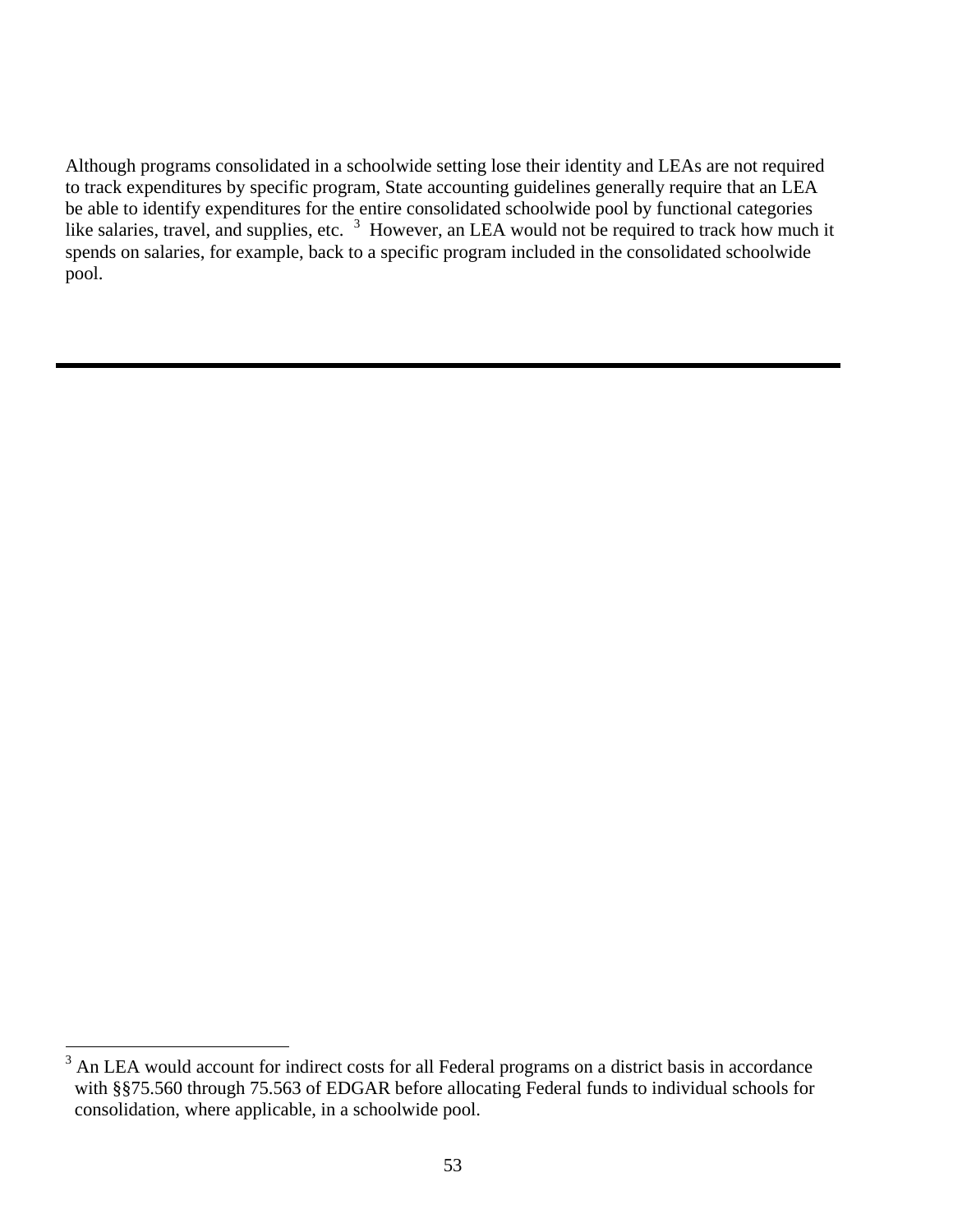# **EXAMPLE 2:**

This example looks at a single school. Here an LEA establishes a consolidated schoolwide pool from which a schoolwide building uses all or a portion of the Federal, State, and local funds it receives to support its schoolwide activities consistent with its schoolwide plan. Although the program funds included in the consolidated schoolwide pool lose their identity and may be used for any activity consistent with the school's schoolwide plan, the LEA, for accounting purposes, still attributes expenditures of those funds back to a specific program regardless of what services those funds support. An LEA may use any reasonable method to demonstrate that the funds in a schoolwide program have been expended. Two options are illustrated below:

# **Option 1 – Distribution of Expenditures Based on Revenues**

A building has a schoolwide program with a total of \$1,000,000 in revenues from the programs shown in Chart A below:

#### **Chart A**

| Source of Funds                                        | Revenues    | Percent of Total | Expenditures |
|--------------------------------------------------------|-------------|------------------|--------------|
| Total                                                  | \$1,000,000 | 100.0%           | \$950,000    |
| State and Local Funds (included in schoolwide program) | 520,000     | 52.0%            | 494,000      |
| Federal Programs (included in schoolwide program)      |             |                  |              |
| Title I, Part A                                        | 240,000     | 24.0%            | 228,000      |
| Title II, Part A -- Improving Teacher Quality          | 40,000      | 4.0%             | 38,000       |
| <b>IDEA Part B (Special Education)</b> *               | 50,000      | 5.0%             | 47,500       |
| Title V, Part A                                        | 70,000      | 7.0%             | 66,500       |
| Carl D. Perkins Career and Technical Education Act     | 80,000      | 8.0%             | 76,000       |

The first two lines of the table read: Of the \$1,000,000 included in the consolidated schoolwide pool for the school building, \$520,000 (52 percent) is from State and local sources and \$240,000 (24 percent) is from Title I, Part A. Thus, 52 percent (\$494,000) of the expenditures are attributed to State and local sources and 24 percent (\$228,000) to Title I, Part A.

\* See response in E-10 concerning how a schoolwide program may consolidate funds received under Part B of IDEA.

In this option, the LEA allocates all building schoolwide program expenditures based on the proportion of program revenues coming into the building and budgeted for schoolwide activities. Expenditures are allowable without regard to whether they support the program that generated the funds so long as they are incurred to support the schoolwide program plan.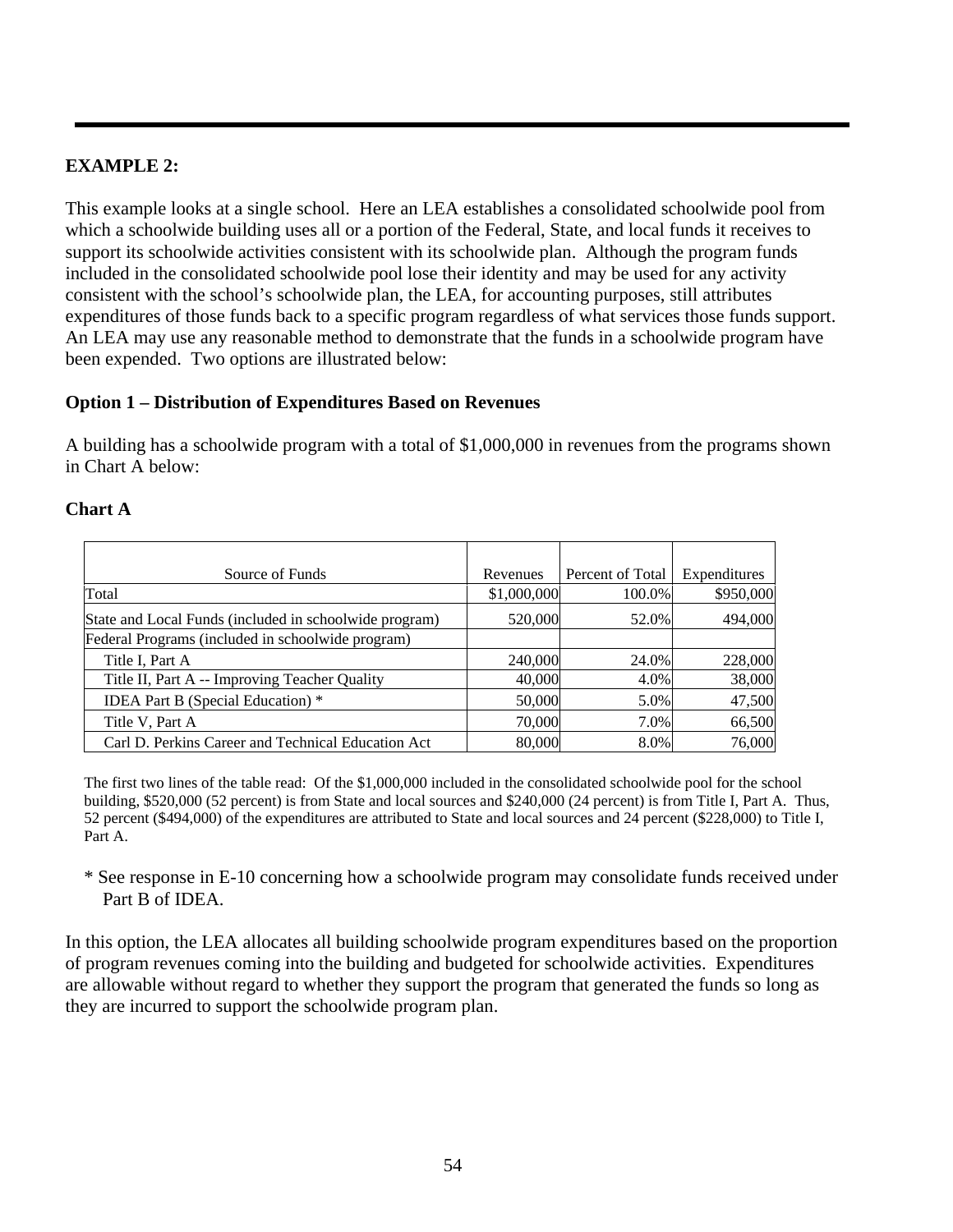Like the first example, although programs consolidated in a schoolwide setting lose their identity and LEAs are not required to track expenditures by specific program, State accounting guidelines generally require that an LEA be able to identify expenditures for the entire schoolwide consolidated pool by functional categories such as salaries, travel, and supplies, etc.<sup>[4](#page-54-0)</sup> However, an LEA would not be required to track how much it spent on salaries, for example, back to a specific program included in the consolidated schoolwide pool.

<span id="page-54-0"></span> $\frac{1}{4}$  An LEA would account for indirect costs for all Federal programs on a district basis in accordance with §§75.560 through 75.563 of EDGAR before allocating Federal funds to individual schools for consolidation, where applicable, in a schoolwide pool.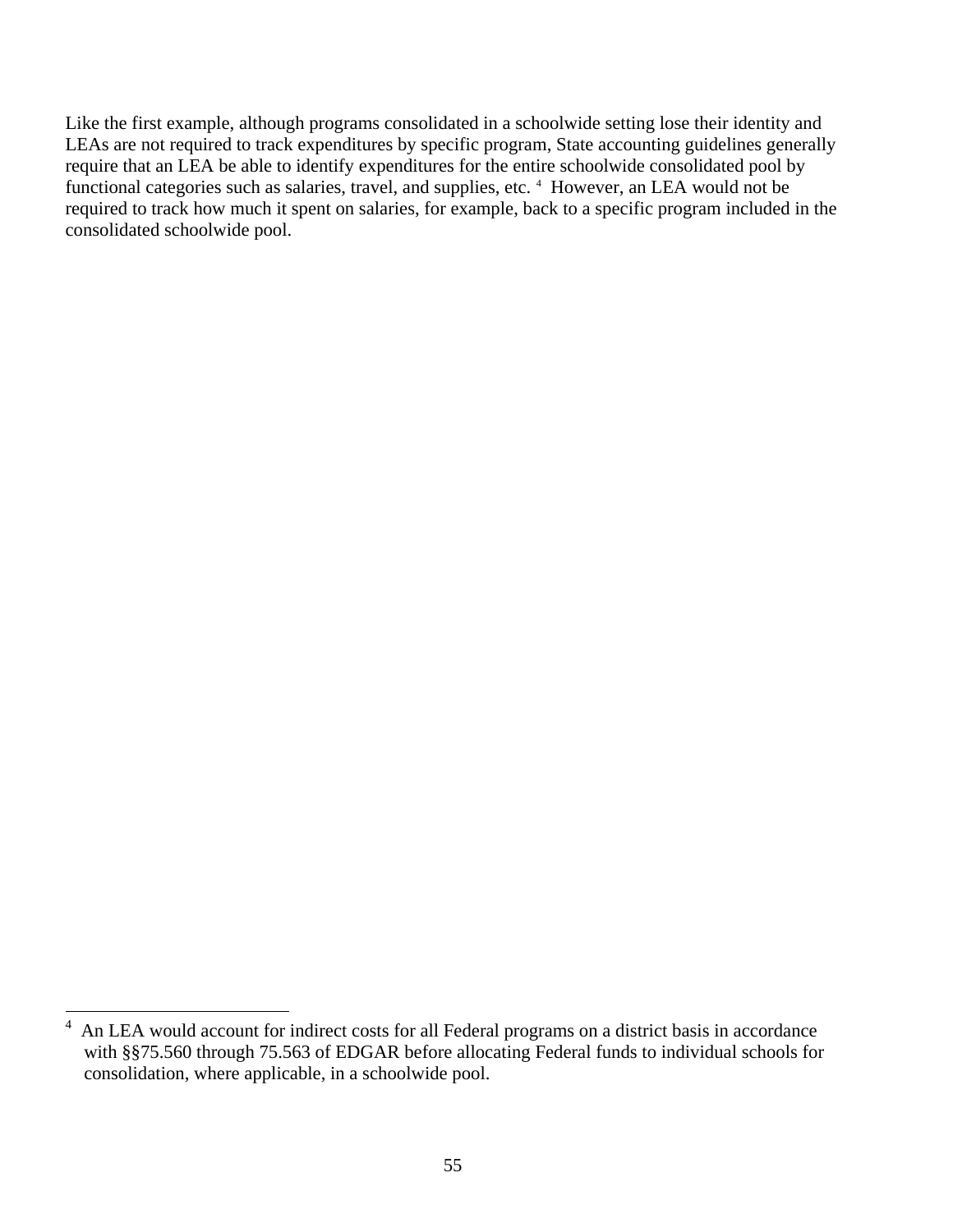# **Option 2 – Sequence Charging of Schoolwide Expenditures**

Another option is for an LEA to charge 100 percent of all employee and non-employee schoolwide expenditures in a school building first to State and local sources and then to Title I, Part A and other Federal programs until these funds are spent in their entirety or until the maximum carryover amount is all that remains unexpended. The chart below uses the figures from Option 1 to illustrate how sequence charging might work.

|                                                    |             | <b>Total Expenditures</b><br>(\$950,000) Charged<br>to Federal, State, | Amount    |
|----------------------------------------------------|-------------|------------------------------------------------------------------------|-----------|
| Source of Funds                                    | Revenues    | and Local Programs                                                     | Remaining |
| Total Included in Schoolwide Consolidated Pool     | \$1,000,000 |                                                                        |           |
| <b>State and Local Sources</b>                     | $520,000$ - | \$520,000                                                              |           |
| Title I, Part A                                    | 240,000     | 240,000                                                                |           |
| Title II, Part A -- Improving Teacher Quality      | $40,000 -$  | 40,000                                                                 |           |
| <b>IDEA Part B (Special Education)</b> *           | 50,000      | 50,000                                                                 |           |
| Title V, Part A                                    | 70,000      | 70,000                                                                 |           |
| Carl D. Perkins Career and Technical Education Act | 80,000      | 30,000                                                                 | 50,000    |

This table reads: Of the \$950,000 expended from the consolidated schoolwide pool for the school building, the first \$520,000 in expenses is charged to State and local sources; the next \$240,000 is charged to Title I, Part A; and the next \$40,000 is charged to Title II, Part A. \$50,000 remain available for expenditure in the following year from the Carl D. Perkins Career and Technical Education Act program.

\* See response in E-10 concerning how a schoolwide program may consolidate funds received under Part B of IDEA.

An LEA may attribute employee and non-employee expenditures to particular fund sources without regard to whether they actually support the fund source so long as the expenditures incurred support the schoolwide program plan. Like the other examples, although programs consolidated in a schoolwide setting lose their identity and an LEA is not required to track expenditures by specific program, State accounting procedures generally require that an LEA be able to identify expenditures for the entire consolidated schoolwide pool by functional categories such as salaries, travel, and supplies, etc. However, an LEA would not be required to track how much it spent on salaries, for example, back to a specific program included in the consolidated schoolwide pool.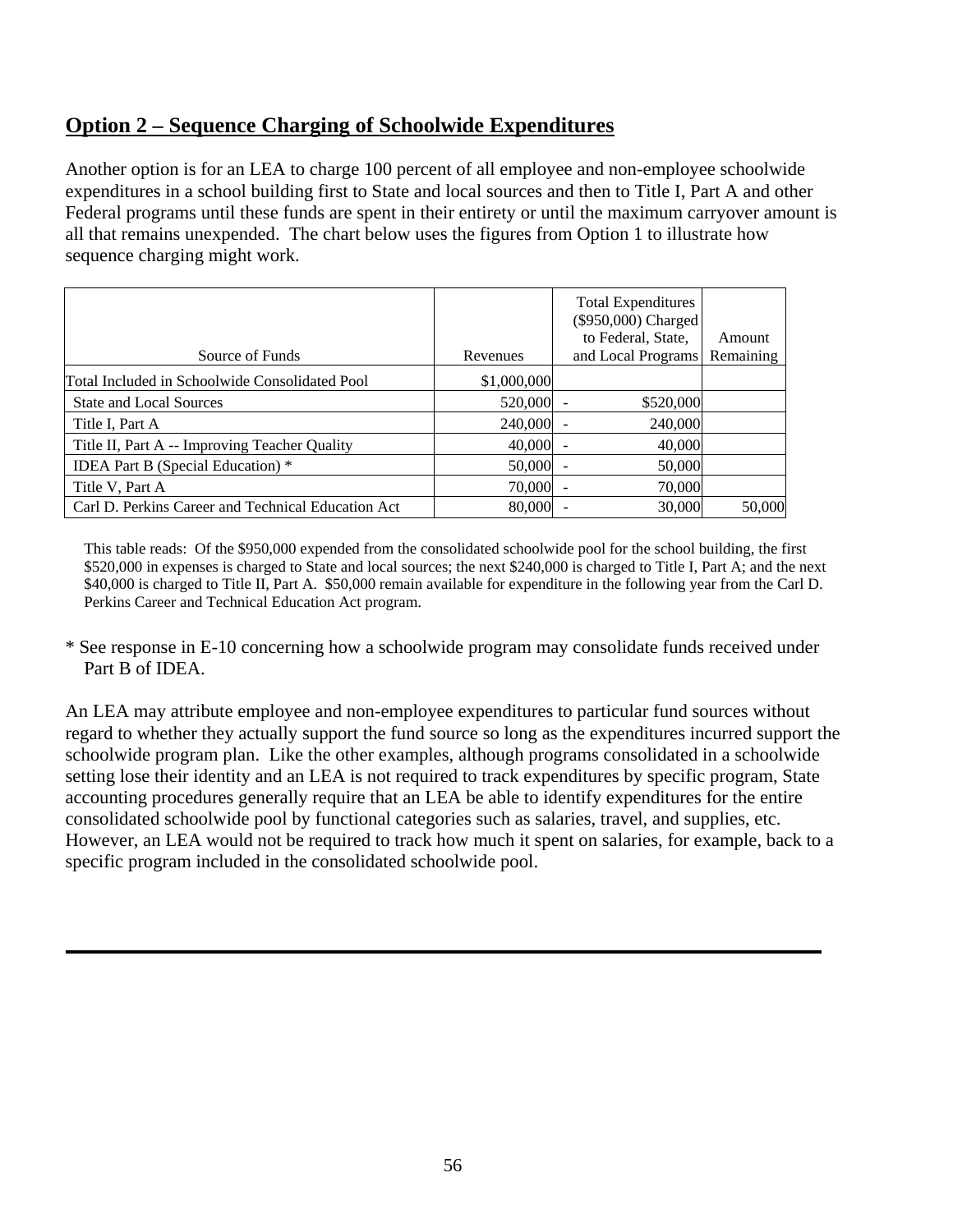#### **E-4 May a schoolwide program school consolidate only its Federal funds?**

Yes, although this practice may not be as effective as when a school consolidates Federal, State, and local funds because it does not give the school the flexibility to use all of its available resources to meet the identified needs of its students.

In this situation, the school would consolidate its Title I, Part A funds and funds from other Federal education programs included in its comprehensive schoolwide program plan into a single Federal consolidated schoolwide pool. From an accounting perspective, the funds from the contributing Federal programs lose their individual identity when they become part of a consolidated schoolwide pool and would be accounted for as part of that pool rather than by the individual programs that contribute to the consolidated schoolwide pool. Practices similar to those illustrated in E-3 may be used to account for funds consolidated into a Federal consolidated schoolwide pool. When Federal funds are consolidated, the schoolwide program school does not need to meet most of the statutory and regulatory requirements of the Federal programs included in the consolidation as long as it meets the intent and purposes of those programs. The school and LEA must be able to demonstrate, however, that the intent and purposes of the Federal programs whose funds are consolidated are met. *[Section 1114(a)(3)(A) and (C)]*

# **E-5 On what activities in a schoolwide program may consolidated Federal funds, including Title I , Part A funds, be used?**

According to the purpose of a schoolwide program, Title I, Part A funds, as well as other Federal, State, and local funds, may be used to upgrade the "educational program" of the school. *[Section 1114(a)(1)]* The school's comprehensive schoolwide program plan must describe how it will upgrade its educational program based on data derived from its comprehensive needs assessment regarding the achievement of children in the school relative to the State's academic content and achievement standards. Strategies for upgrading a school's educational program must include instructional strategies based on scientifically based research that strengthen the core academic program, increase the amount and quality of learning time, and address the needs of the lowest-achieving children as well as strategies to attract and retain highly qualified teachers, to provide high-quality professional development, and to increase parental involvement. *[Section 1114(b)]* Accordingly, Title I, Part A funds and other consolidated Federal funds must be used to address the specific educational needs of the school identified by the needs assessment and articulated in the comprehensive plan. Use of those funds is governed by the cost principles in Office of Management and Budget (OMB) Circular A-87 available at [http://www.whitehouse.gov/omb/circulars/a087/a87\\_2004.html.](http://www.whitehouse.gov/omb/circulars/a087/a87_2004.html)

# **E-6 If all the Title I, Part A schools in an LEA operate schoolwide programs, may the LEA consolidate funds it is required to reserve under Title I, Part A and other Federal programs into one district-wide pool?**

No. Consolidation of funds in schoolwide programs applies only to programs at the school building level in accordance with a school's schoolwide plan. An LEA must, therefore, still set aside Title I, Part A funds specifically required for homeless children, children in locally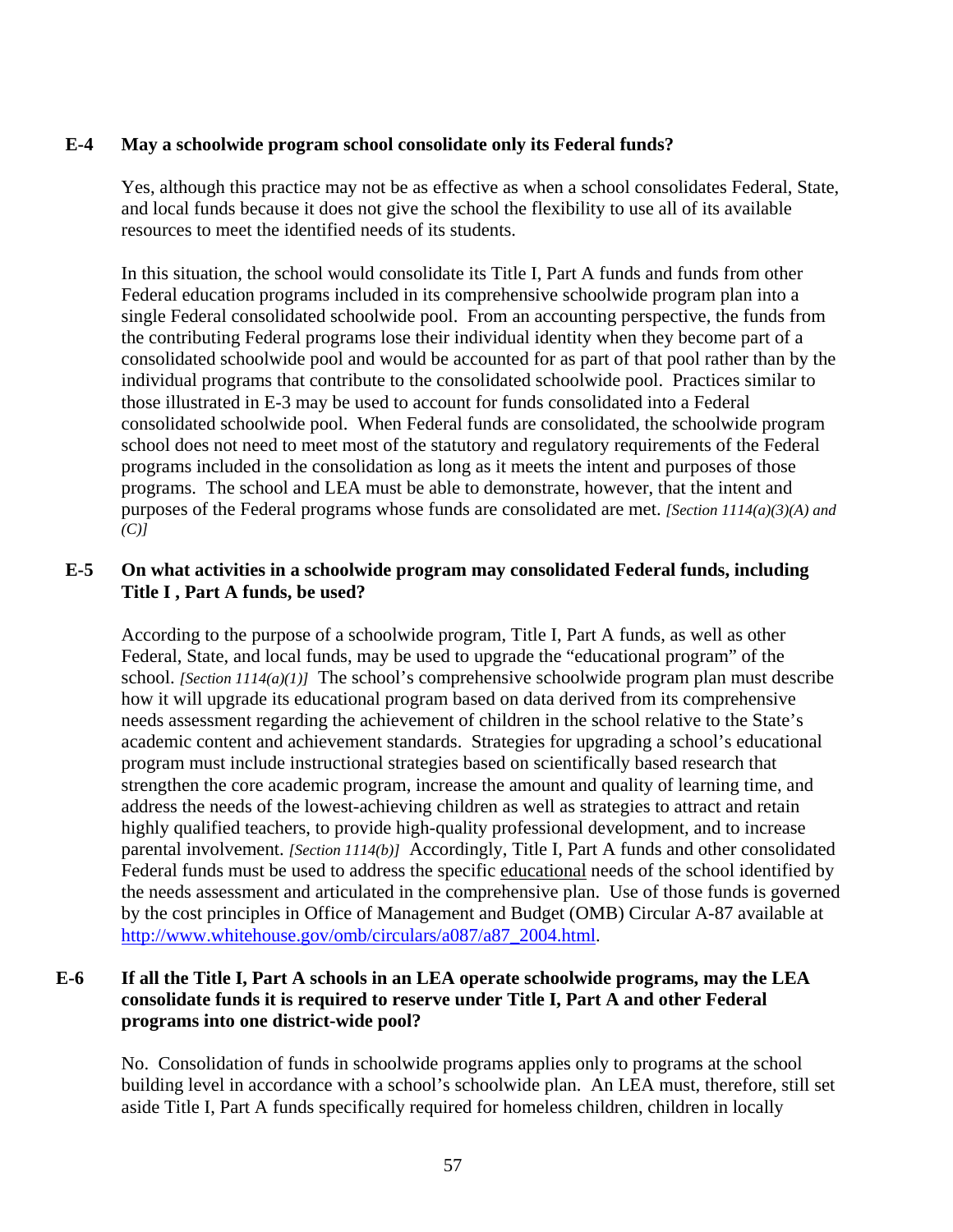operated institutions for neglected children, parental involvement, choice-related transportation and supplemental educational services, and professional development as required by law and must account for the Title I funds it spends on those activities. The LEA must then allocate the remaining funds to schools in accordance with section 1113 of the ESEA and §200.78 of the Title I regulations.

### **E-7 If a school operating a schoolwide program does not consolidate its Title I, Part A funds with other Federal, State, and local funds, what activities may Part A funds support?**

As discussed in E-5, the purpose of a schoolwide program is to upgrade the "educational program" of a school as reflected in a comprehensive schoolwide program plan based on data from a comprehensive needs assessment. *[Section 1114(a)(1)]* Accordingly, Part A funds must be used to address specific educational needs of the school identified by the needs assessment and articulated in the plan.All children in the school may participate in activities funded with Title I, Part A funds (consistent with the school's comprehensive schoolwide program plan), and the school does not need to demonstrate that those activities are supplemental to ones that would otherwise be provided by the school. *[Section 1114(a)(2)(A)]* Use of Title I, Part A funds in this situation would be governed by the cost principles in OMB Circular A-87. Because Title I, Part A funds are not consolidated with other Federal, State, and local funds, the school and LEA must account for and track the Title I, Part A funds separately, identifying the activities that the Part A funds support.

# **E-8 May Title I, Part A funds in a schoolwide program school be used for basic operational expenses such as building maintenance and repairs, landscaping, and custodial services?**

As discussed in E-5, Title I, Part A funds (as well as consolidated Federal funds) must be used to address the educational needs of a school identified by the needs assessment and articulated in the comprehensive plan. *[Section 1114(a)(1)]* Accordingly, they may not be used for noneducational activities such as building maintenance and repairs, landscaping, and custodial services.

When Title I, Part A funds are consolidated with State and local funds as described in E-2 and E-3, they lose their identity; thus, it is impossible to know on what specific activities Part A funds are spent. However, to meet the supplement not supplant requirement as it relates to a schoolwide program, an LEA must ensure that each school operating a schoolwide program receives all the State and local funds it would otherwise need to operate in the absence of Federal funds *[Section 1114(a)(2)(B)]*, including State and local funds necessary to provide for routine operating expenses such as building maintenance and repairs, landscaping and custodial services. Thus, even though Title I, Part A funds are included in the consolidated pool of resources available to the school that may support, for example, building maintenance and repair, landscaping, or custodial services, there must also be sufficient State and local funds in that consolidated pool to cover non-educational activities.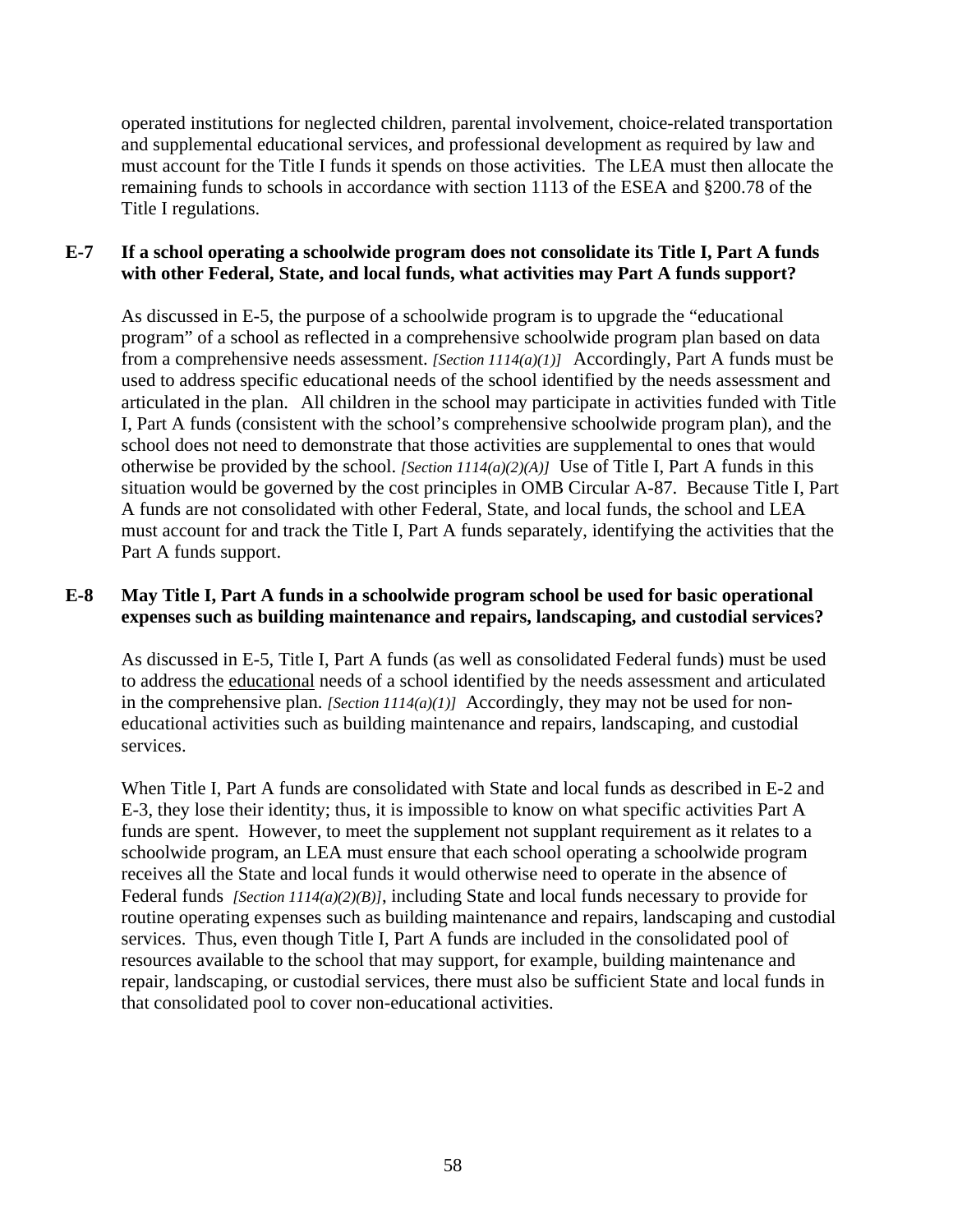### **E-9. Which Federal education program funds may be consolidated in a schoolwide program?**

 Except as noted below, the Secretary has authorized a schoolwide program school to consolidate funds from any Federal education program administered by the Secretary whose funds can be used to carry out activities that support students enrolled in a public elementary or secondary school. (See 69 FR 40360-64 (July 2, 2004), Notice of authorization and exemption of schoolwide programs. The notice is available on ED's website at **<http://www.ed.gov/legislation/FedRegister/other/2004-3/070204a.html>**.) This authority also extends to services, materials, and equipment purchased with those funds and provided to a schoolwide program school.

A school that operates a schoolwide program may **NOT** consolidate funds under Subpart 1 of Part B of Title I of the ESEA (Reading First), which establishes reading programs for students in kindergarten through grade 3.

Within the general schoolwide consolidation authority, a schoolwide program school may consolidate funds received under the following programs only as outlined below:

- Migrant Education. Consistent with section  $1306(b)(4)$  of Title I and 34 CFR 200.29(c)(1), before a school operating as a schoolwide program consolidates funds received under Part C of Title I, of the ESEA for the education of migratory children, the school, in consultation with parents of migratory children or organizations representing those parents, or both, must first meet the unique educational needs of migratory children that result from the effects of their migratory lifestyle and those other needs that are necessary to permit those students to participate effectively in school, and must document that these needs have been met.
- Indian Education. Consistent with section 7115(c) of the ESEA and 34 CFR 200.29(c)(2), a school operating as a schoolwide program may consolidate Indian education funds received under Subpart 1 of Part A of Title VII of the ESEA only if the parent committee established by the LEA to help develop the Indian education program under section 7114(c)(4) of the ESEA approves the inclusion of those funds.
- Individuals with Disabilities Education Act. See response to E-10.

# **E-10. May a schoolwide program school consolidate funds it receives under the Individuals with Disabilities Education Act (IDEA)?**

Yes. Consistent with section  $613(a)(2)(D)$  of the IDEA and 34 CFR 200.29(c)(3), a school that operates as a schoolwide program may consolidate funds received under Part B of the IDEA. However, the amount of funds consolidated may not exceed the amount received by the LEA under Part B of the IDEA for that fiscal year, divided by the number of children with disabilities in the jurisdiction of the LEA, and multiplied by the number of children with disabilities participating in the schoolwide program. A school may also consolidate funds it receives for students with disabilities under section 8003(d) of the ESEA. A school that consolidates funds under Part B of the IDEA or section 8003(d) of the ESEA may use those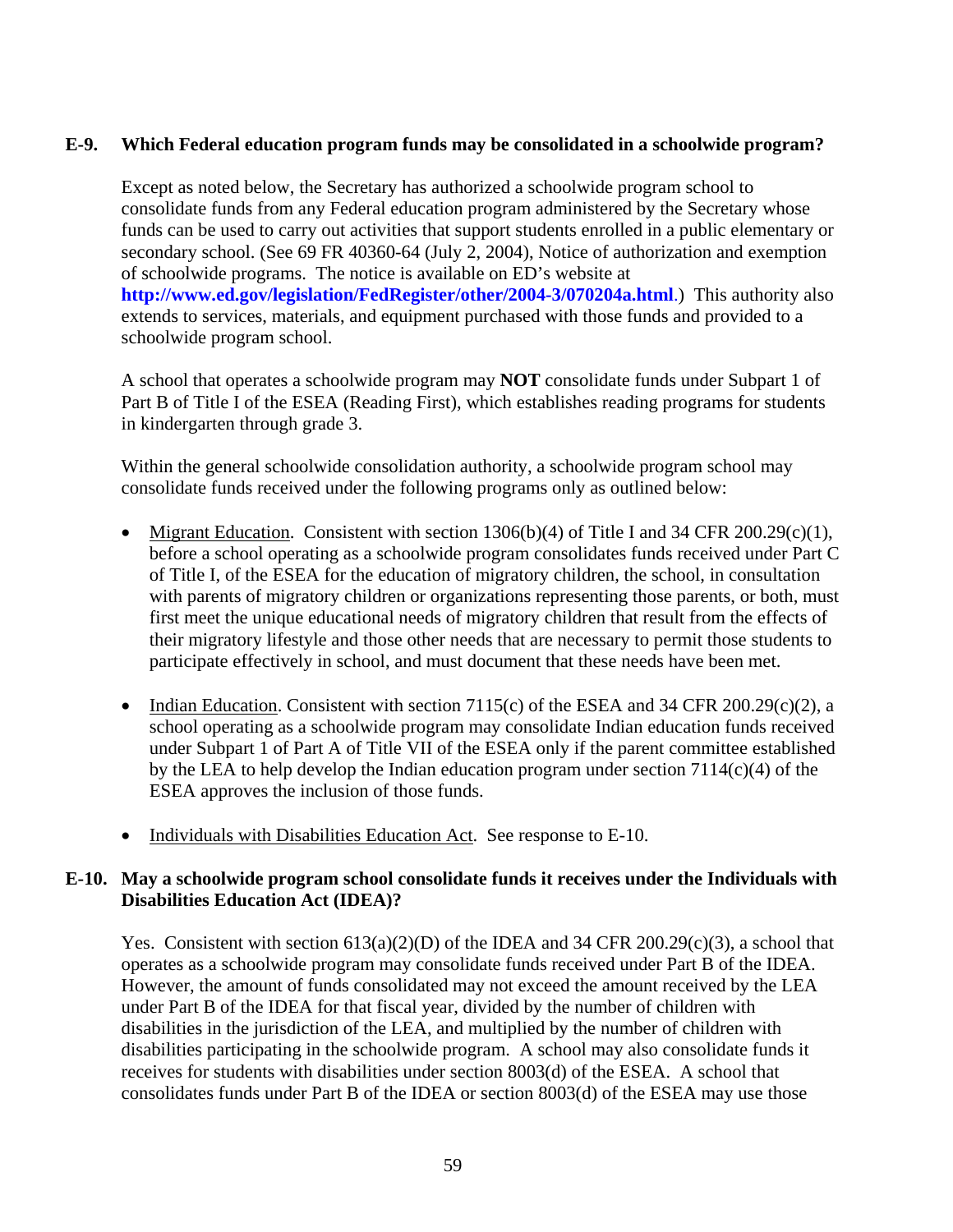funds in its schoolwide program for any activities under its schoolwide program plan but must comply with all other requirements of Part B of the IDEA to the same extent as it would if it did not consolidate funds under Part B of the IDEA or section 8003(d) of the ESEA in the schoolwide program.

#### **E-11 May individual schools operating schoolwide programs in an LEA include different programs in their schoolwide consolidations?**

Yes. The programs included in a school's schoolwide plan may vary from school to school depending on the content of the school's schoolwide plan and the specific Federal funds an LEA actually allocates to the school.

### **E-12. May a schoolwide program school consolidate funds it receives from discretionary grant programs?**

 In general, a schoolwide program school may consolidate funds it receives from discretionary (competitive) grants as well as from formula grants, except for Reading First. (See 69 FR 40360-64 (July 2, 2004).) However, if a school operating a schoolwide program consolidates funds from discretionary grant programs, the school must still carry out the activities described in the application under which the funds were awarded. However, a schoolwide program school does not need to account separately for specific expenditures of the consolidated discretionary grant funds.

 Although not required, it is preferable that the applicant LEA or school indicate in its application for discretionary funds that some or all of the funds would be used to support a schoolwide program and describe its activities accordingly. Moreover, if authorized by the program statute, the Department or an SEA could include in its selection criteria for a particular program extra points for conducting activities in a schoolwide program school. For example, an SEA could include such points when awarding subgrants under the Even Start Family Literacy program, which requires an SEA to give priority to applicants that target services to families in need of family literacy services residing in areas with high levels of poverty, illiteracy, or other such need-related factors, including projects that would serve a high percentage of children who reside in participating areas under Part A.

Specific examples illustrating how schoolwide program schools could consolidate and use discretionary grant funds by carrying out the activities described in the application under which the funds were awarded are provided in 69 FR 40360-64 (July 2, 2004), Notice of authorization and exemption of schoolwide programs. This notice is available on ED's website at **<http://www.ed.gov/legislation/FedRegister/other/2004-3/070204a.html>**.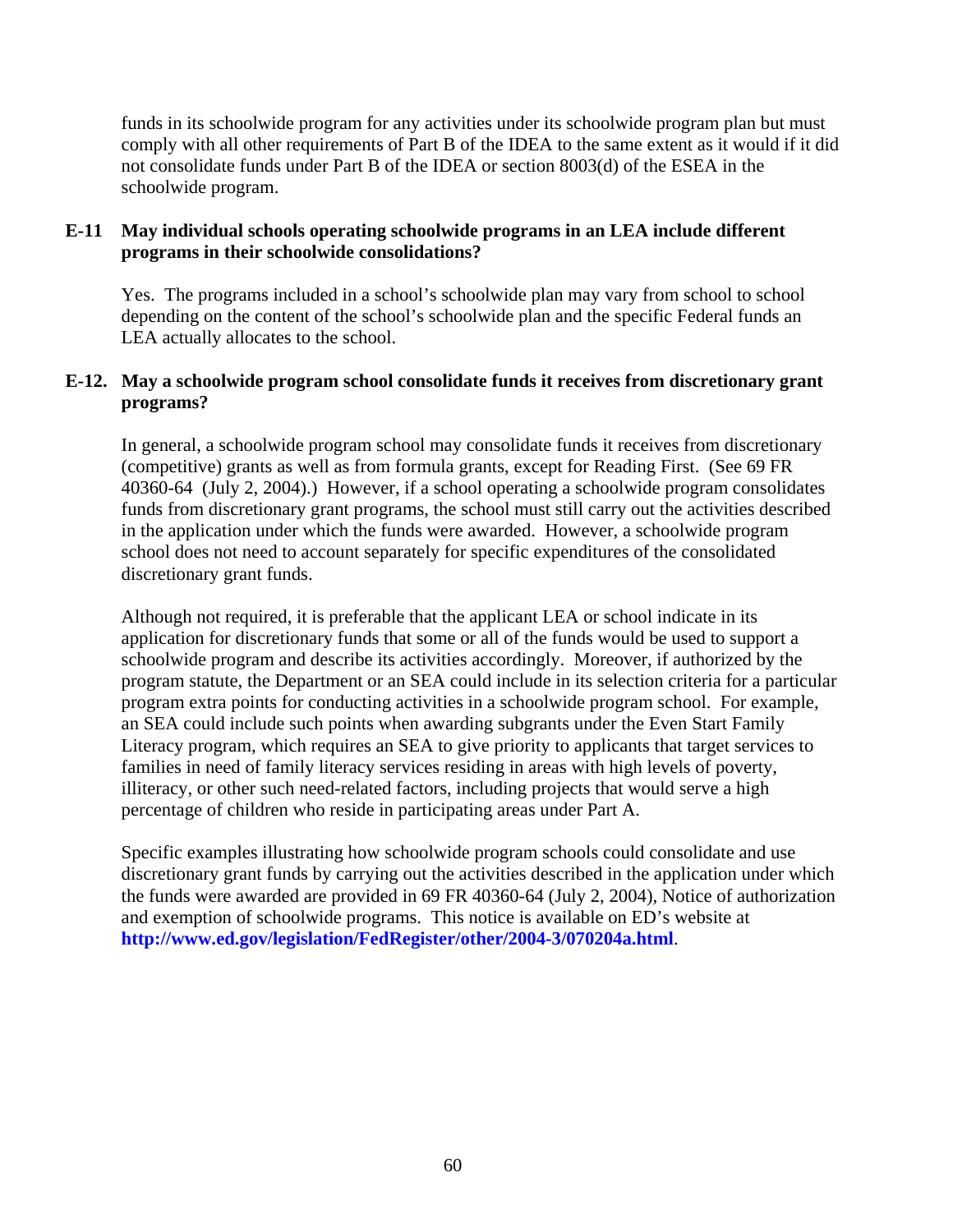**E-13. The July 2, 2004 Federal Register notice states that it is permissible for a schoolwide program school to consolidate the Title I, Part D (prevention and intervention programs for children and youth who are neglected, delinquent, or at-risk) funds it receives. Part D consists of two programs. Subpart 1 authorizes the State Agency Neglected and Delinquent program, and Subpart 2 authorizes the Local Agency program. Which of these programs may a schoolwide program school consolidate with other Federal, State, and local funds?** 

 Title I, Part D, Subpart 2 funds support the operation of programs in LEAs with high numbers or percentages of children and youth residing in locally operated correctional facilities for children and youth, including facilities involved in community day programs designed to—

- Carry out high-quality education programs to prepare children and youth for secondary school completion, training, employment, or further education;
- Provide activities to facilitate the transition of such children and youth from the correctional program to further education or employment; and
- Operate programs in local schools for children and youth returning from correctional facilities, and programs that may serve at-risk children and youth. *[Section 1421]*

If a schoolwide program school receives these funds, it may consolidate them with other Federal funds.

The Title I, Part D, Subpart 1 (State Agency Neglected and Delinquent) funds are distributed to State agencies and are, therefore, not subject to consolidation in a schoolwide program. Section 1416 of Title I, Part D, Subpart 1, however, provides for a State agency to operate institutionwide projects.

#### **Meeting Intent and Purposes**

#### **E-14. How may a school that is operating a schoolwide program meet the intent and purposes of the programs for which it consolidates funds?**

 A school that consolidates and uses, in a schoolwide program, funds from any other Federal education program administered by the Secretary, except Reading First, is not required to meet most statutory or regulatory requirements of the program applicable at the school level, but must meet the intent and purposes of that program to ensure that the needs of the intended beneficiaries are met. The school must be able to demonstrate that its schoolwide program contains sufficient resources and activities to reasonably address the intent of the included programs, particularly as they relate to the lowest-performing students. *[Section 1114(a)(3)(C); 34 CFR 200.29(a) and (b)]*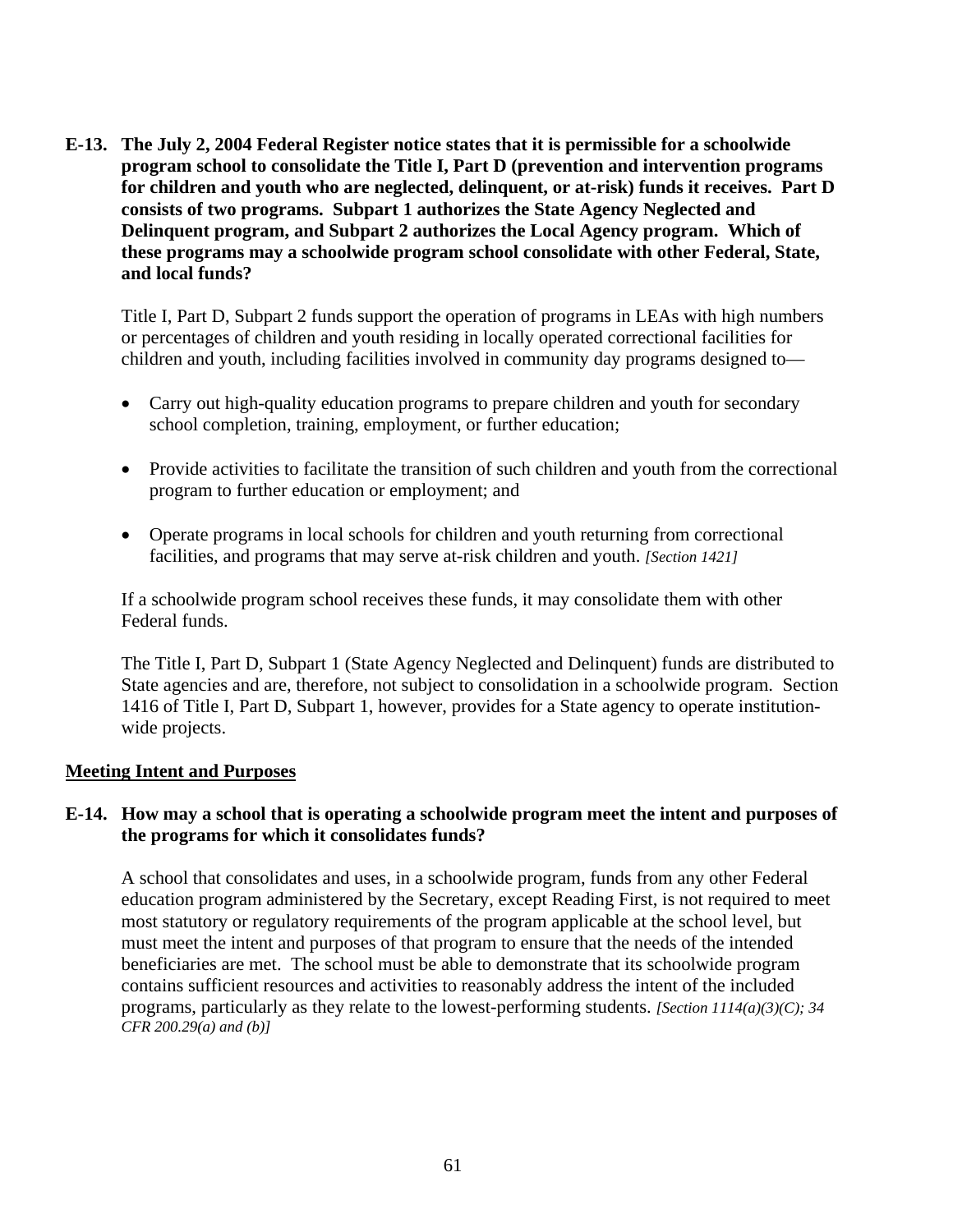For specific examples of how a schoolwide program school may meet the intent and purposes of certain Federal programs see 69 Fed. Reg. 40360-64 (July 2, 2004), Notice of authorization and exemption of schoolwide programs, available at **[http://www.ed.gov/legislation/fedregister/other/2004-3/070204a.html](http://www.ed.gov/legislation/FedRegister/other/2004-3/070204a.html).**

#### **Record Keeping**

#### **E-15. What fiscal record-keeping requirements apply to an LEA or a school with respect to Federal funds that are consolidated in a schoolwide program?**

 A school operating a schoolwide program that consolidates, in a consolidated schoolwide pool, funds from Federal education programs administered by the Secretary, including Title I, Part A, with State and local funds is not required to maintain separate fiscal accounting records, by program, that identify the specific activities supported by those program funds. The school must, however, maintain records that demonstrate that the schoolwide program, considered as a whole, addresses the intent and purposes of each of the Federal education programs whose funds were consolidated to support it. *[Section 1114(a)(3)(C)]*

 There may be reasons why an LEA would want or need to know the amount of funds from a given Federal education program that was expended under the single consolidated schoolwide pool. For example, Title I, Part A and Title IV, Part A have limitations on the amount of funds that may be carried over to the succeeding fiscal year. (See E-21.) Similarly, an SEA may want to recoup any unexpended State funds to demonstrate that Federal funds in a consolidated schoolwide pool have been expended. For example, the LEA could allocate expenditures of Federal funds consolidated in a schoolwide program school in proportion to the amount of funds allocated to the school under a given Federal program.

If an LEA only consolidates Federal funds, including Title I, Part A funds, in a consolidated schoolwide pool, the LEA must keep records that demonstrate that the Federal funds, including Title I, Part A funds, are used to support activities that address specific educational needs of the school identified by the school's comprehensive needs assessment and are articulated in the schoolwide program plan. (See E-5.) These records do not need to identify, by program, the specific activities supported by those program funds.However, the LEA must be able to demonstrate that each schoolwide program contains sufficient resources and activities to reasonably address the intent and purposes of each of the consolidated Federal programs, particularly as they relate to the lowest-performing students. (See E-14.) *[Section 1114(a)(3)(C)]* 

If an LEA includes Title I, Part A funds without consolidating them, it must maintain records to demonstrate that the Title I, Part A funds are used to support activities that address specific educational needs of the school identified by the school's comprehensive needs assessment and that are articulated in the schoolwide program plan. (See E-5.) *[Section 1114(a)(1)]* The LEA, however, does not need to demonstrate that those activities benefit specific students or that the activities are supplementary to those the schoolwide program school would otherwise provide. *[Section 1114(a)(2)(A)]*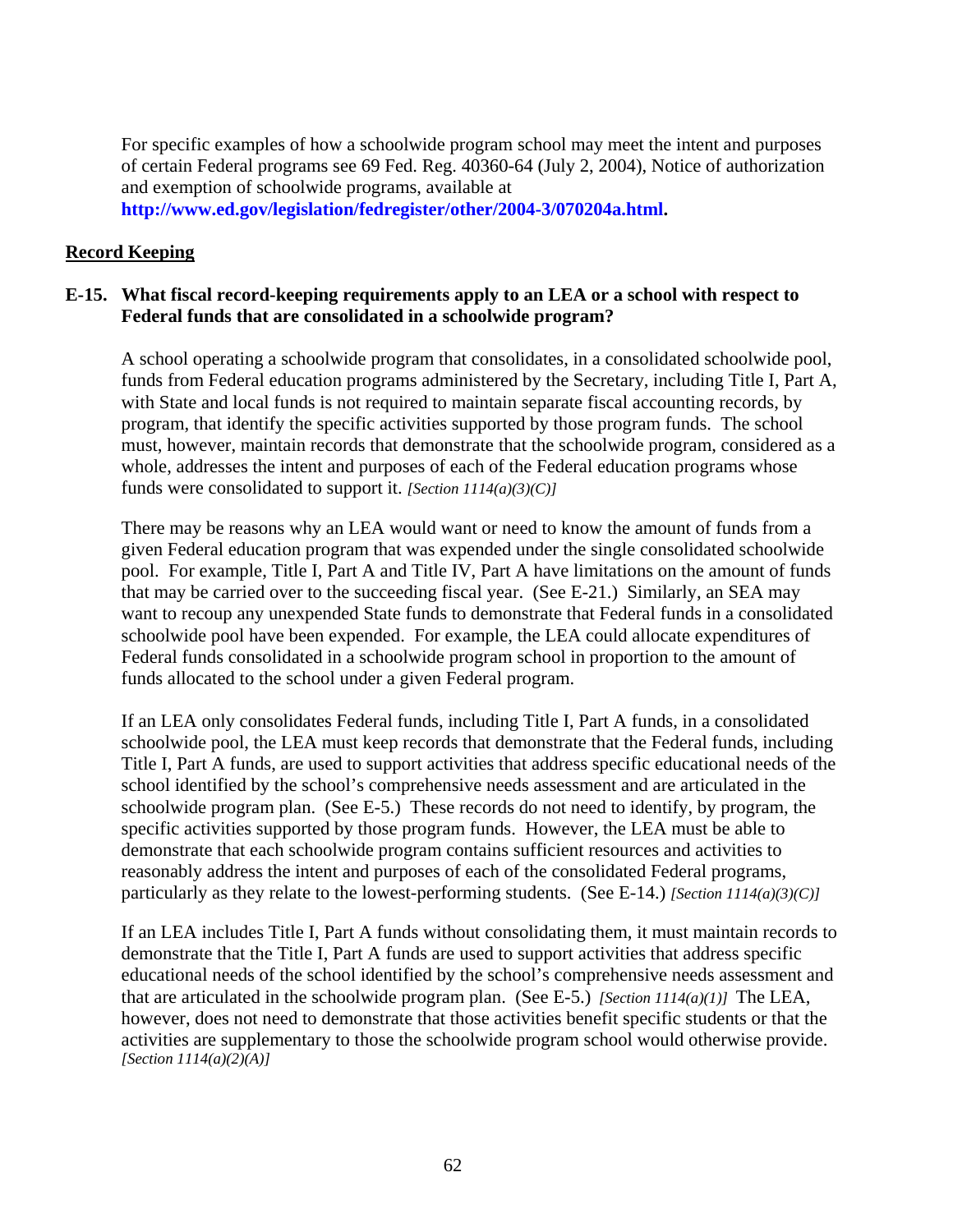### **E-16. If an LEA consolidates Federal, State, and local funds into a consolidated schoolwide pool, and the LEA, for example, must return unspent State funds, how would the LEA distinguish unspent State funds that remain at the end of the year from Federal funds that have been combined in a consolidated schoolwide pool?**

In a school that has consolidated funds, it is important that an LEA maintain records that enable it to know the amounts of funds from Federal, State, and local sources that the LEA allocates to the school and that are combined in the consolidated schoolwide pool. The LEA could then apportion any unspent funds at the end of the year based on the percent of funds contributed to the pool from each source.

# **E-17. How does an LEA document employee time and effort in schools that operate schoolwide programs?**

Generally, Attachment B.8.h(3) of OMB Circular A-87, which contains government-wide cost principles that apply to the use of Federal funds by State and local governments and Federally recognized Indian tribal governments, provides that charges for the wages or salary of an employee who works solely on a single Federal program or cost objective must be supported by periodic certifications that the employee worked solely on that program or cost objective. These certifications must be prepared at least semi-annually and must be signed by the employee or supervisory official having first-hand knowledge of the work performed by the employee. If an employee works on multiple activities or cost objectives, Attachment B.8.h(4), (5), and (6) require the employee to prepare personnel activity reports or equivalent documentation to support a distribution of his or her salary or wages among the Federal programs or cost objectives.

Application of the OMB Circular A-87 requirements to employees in a school operating a schoolwide program varies under different circumstances. For example:

- 1. If a school operating a schoolwide program consolidates Federal, State, and local funds under section  $1114(a)(3)$  in a consolidated schoolwide pool (see E-2), an employee who is paid with funds from that pool is not required to file a semi-annual certification. Because Federal funds are consolidated with State and local funds in a single consolidated schoolwide pool, there is no distinction between staff paid with Federal funds and staff paid with State or local funds.
- 2. If a school operating a schoolwide program does not consolidate Federal funds with State and local funds in a consolidated schoolwide pool, an employee who works, in whole or in part, on a Federal program or cost objective must meet the OMB Circular A-87 requirements as follows:
	- (a) An employee who works solely on a single cost objective (i.e., a single Federal program whose funds have not been consolidated or Federal programs whose funds have been consolidated but not with State and local funds) must furnish a semiannual certification that he/she has been engaged solely in activities supported by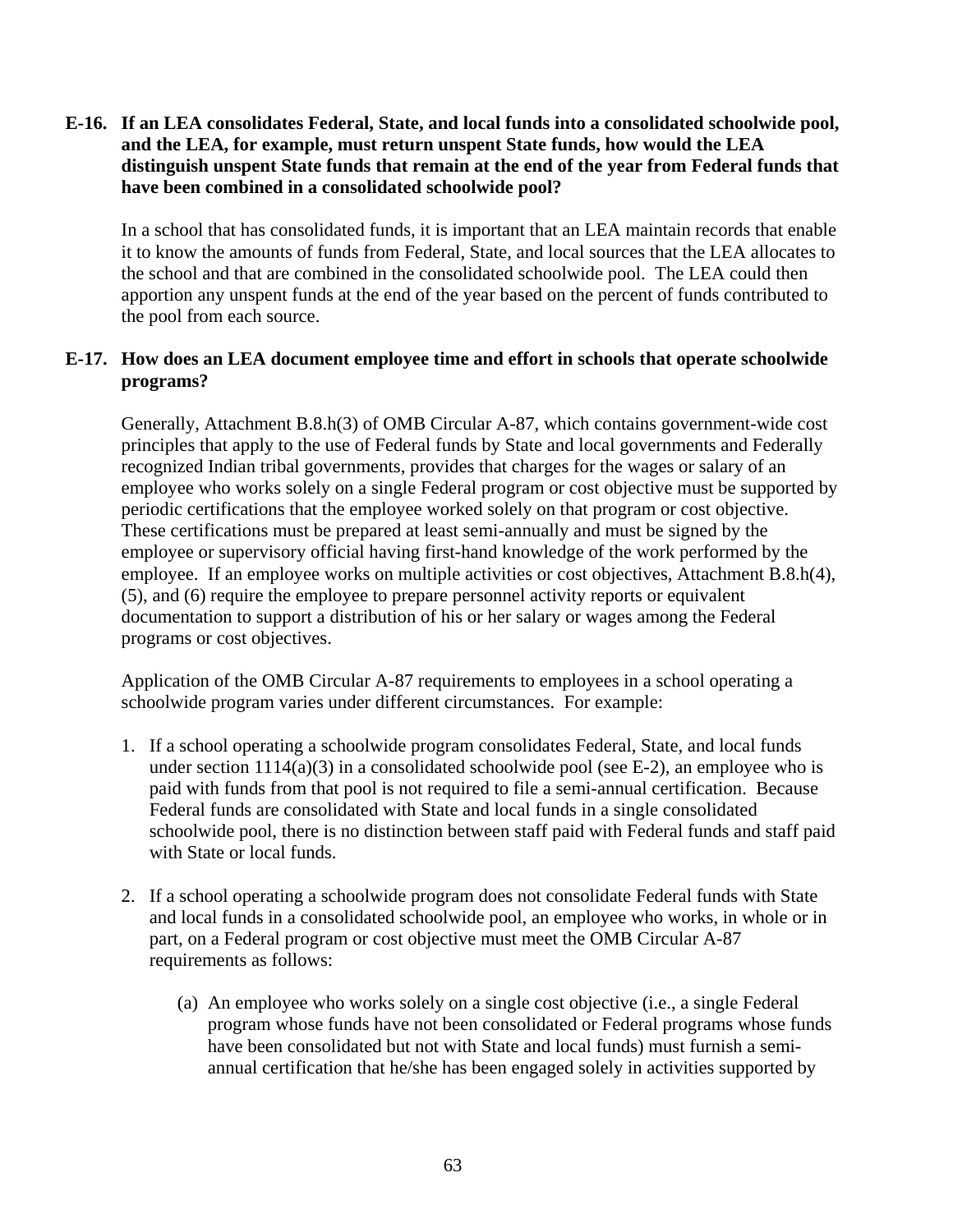the applicable source in accordance with OMB Circular A-87, Attachment B, paragraph 8.h(3).

- (b) An employee who works on multiple activities or cost objectives (i.e., in part on a Federal program whose funds have not been consolidated in a consolidated schoolwide pool and in part on Federal programs supported with funds that have been consolidated in a pool or on activities funded from other revenue sources) must maintain time and effort distribution records in accordance with OMB Circular A-87, Attachment B, paragraph 8.h(4), (5) and (6). The employee must document the portion of time and effort dedicated to:
	- (1) The Federal program; and
	- (2) Each program or other cost objective supported by either consolidated Federal funds or other revenue sources.

# **General Fiscal Questions**

# **E-18. How can a schoolwide program demonstrate that it supplements, and does not supplant, State and local funds?**

 In a schoolwide program, Title I, Part A funds and other Federal education program funds may be used only to supplement the total amount of funds that would, in the absence of Federal funds, be made available from non-Federal sources for that school, including funds needed to provide services that are required by law for children with disabilities and children with limited English proficiency. *[Section 1114(a)(2)(B)]*

 It is generally an LEA's responsibility, and not a school's, to ensure that the "supplement not supplant" requirement is met and that a schoolwide program school receives all the State and local funds it would receive were it not a Title I schoolwide program school. In other words, an LEA may not reduce its allocation of State and local funds and resources to a schoolwide program school because the school receives Federal funds to operate a schoolwide program. An LEA should be able to demonstrate, through its regular procedures for distributing funds and resources, that it distributes State and local funds fairly and equitably to all its schools– including schoolwide program schools–without regard to whether those schools are receiving Federal education funds.

 A schoolwide program school is not expected to keep records of the particular services paid for with Federal education funds that are used in the schoolwide program, nor is it required to demonstrate that any particular service supplements the services regularly provided in that school. *[Section 1114(a)(2)(A)]*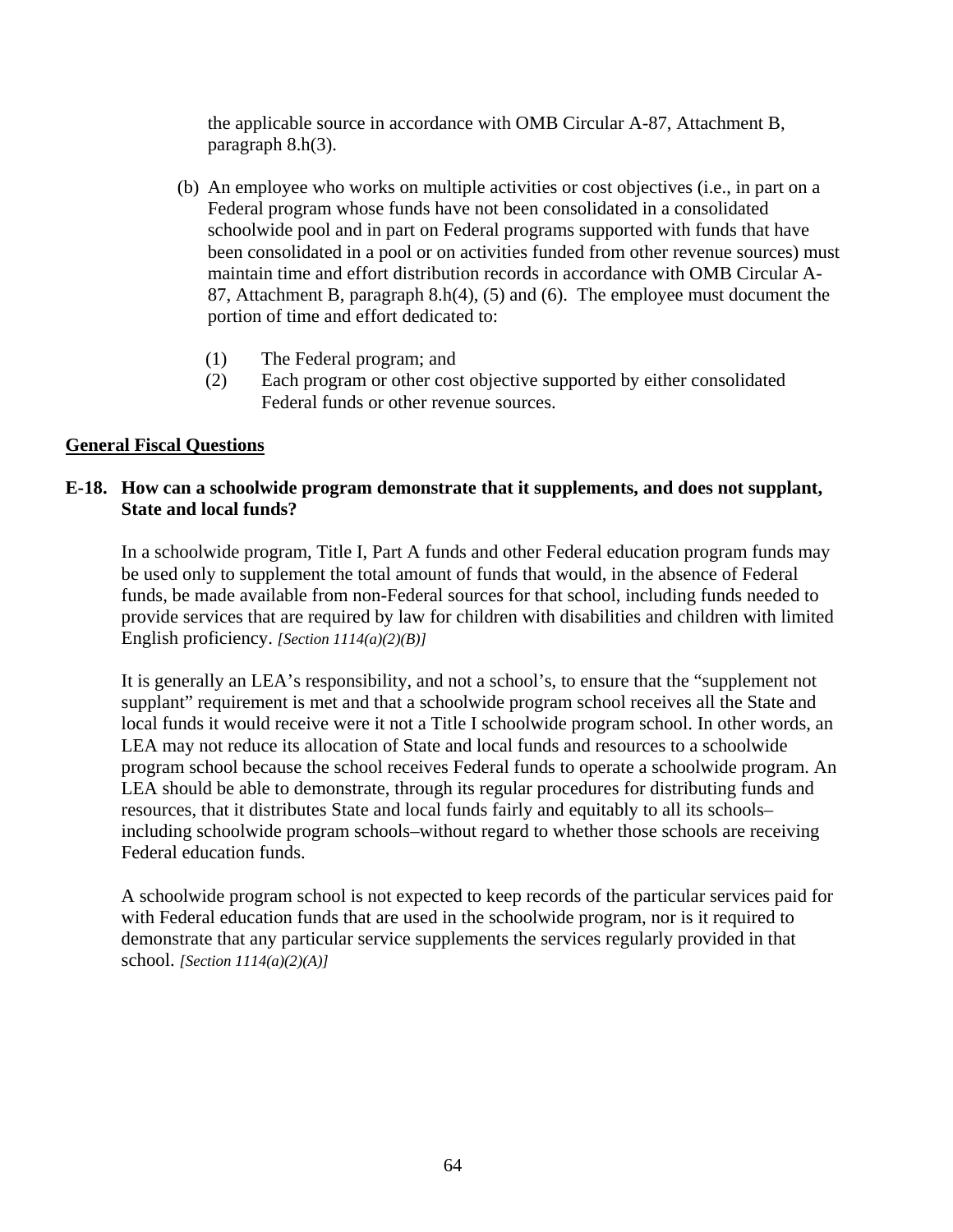**E-19. How can an LEA determine whether a school operating a schoolwide program is comparable with non-Title I schools when staff and funding resources from State and local sources are combined with Federal resources and there is no requirement to track Federal funds separately?** 

See the response to B-6 in the comparability section on page 33 of this guidance.

**E-20. When an LEA calculates whether it has maintained fiscal effort, it excludes expenditures from Federal funds. If a schoolwide program can consolidate Federal education funds, and those funds "lose their program identity," how can the LEA determine the amount of Federal expenditures to exclude in calculating maintenance of effort?** 

 In calculating whether it has maintained effort, an LEA could allocate expenditures of Federal funds in a schoolwide program in proportion to the amount of Federal funds provided to the schoolwide program. For example, if Federal programs contributed 25 percent of the funds in a schoolwide program, the LEA would consider 25 percent of the funds expended in the schoolwide program to be Federal funds that the LEA would then exclude from its maintenance of effort determination. An LEA may also use other reasonable methods.

- **E-21. Some programs have limitations on the use of funds for certain activities within the program. For example, section 4115(c)(1) of Title IV (Safe and Drug-Free Schools) limits expenditures for certain activities (supporting "safe zones of passage," acquiring and installing metal detectors, and hiring security personnel) to not more than 40 percent of the funds made available to an LEA under Part A, Subpart 1 of Title IV. How does this limitation apply in the following scenarios?** 
	- **(a) Calculating the amount of the cap. If some Title IV funds are consolidated in a schoolwide program and, therefore, lose their identity as Title IV funds, are those funds included in the base on which the LEA calculates the 40 percent cap?**

Yes. Section  $4115(c)(1)$  of Title IV limits the expenditure of funds for the activities described above to not more than 40 percent of the funds made available to the LEA under Title IV, Part A, Subpart 1 in a given fiscal year. We interpret this language to mean the allocation of Title IV, Part A, Subpart 1 funds an LEA receives from the Federal appropriation for that program in a given fiscal year. Thus, the amount of the 40 percent cap is calculated on the basis of an LEA's full Title IV, Part A, Subpart 1 allocation, regardless of whether Title IV funds are being used in a schoolwide program or in a categorical drug-free program.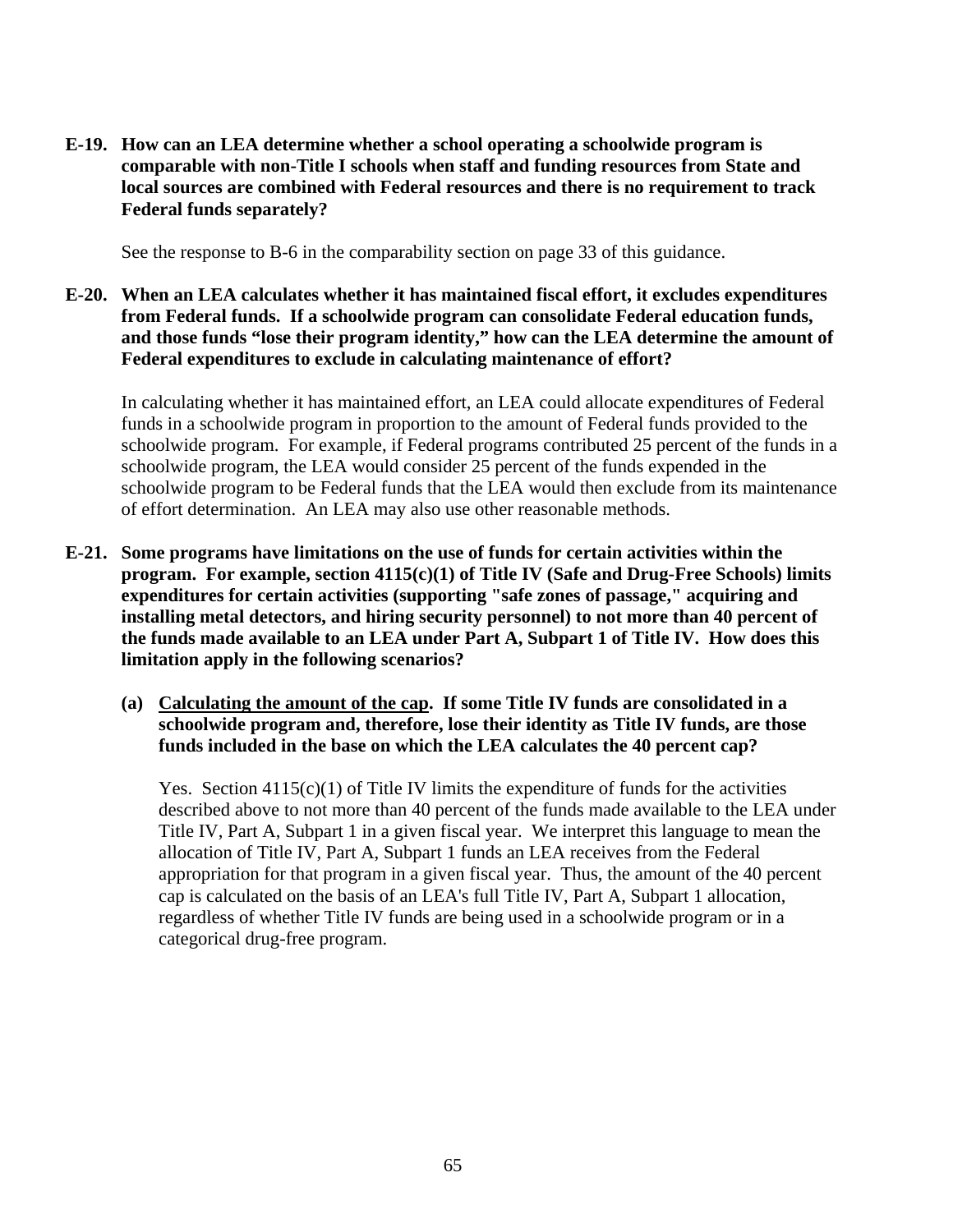**(b) Exceeding the cap. If Title IV funds are consolidated in a schoolwide program and the schoolwide program school spends funds for the activities described above, are those expenditures considered in determining whether the Title IV cap has been exceeded?** 

 No. Title IV funds lose their specific program identity when they are consolidated in a schoolwide program.

- **E-22. At least two Federal education programs limit the amount of funds that may be carried over to the subsequent fiscal year. Section 1127(a) of Title I prohibits an LEA from carrying over more than 15 percent of the amount of funds allocated to it for any fiscal year under Part A. Similarly, section 4114(a)(3)(B) of Title IV (Safe and Drug-Free Schools) prohibits an LEA from carrying over more than 25 percent of the allocation it receives under Title IV for that fiscal year unless approval to carry over a greater amount is given by the SEA. How are the amounts of these caps calculated in the following scenarios?** 
	- **(a) If funds from other Federal education programs are consolidated in a schoolwide program, are those funds included in the base on which Title I, Part A's 15 percent carryover cap is calculated?**

 No. The 15 percent cap on carryover funds under Title I, Part A is calculated only on the allocation an LEA receives under Part A in a given fiscal year.

# **(b) If funds from a program with a cap on carryover (e.g., Title I, Part A and Title IV, Subpart 1) are consolidated in a schoolwide program, are those funds still included in the base on which the respective cap is calculated?**

 Yes. Under section 1127 of Title I of the ESEA, an LEA may carry over not more than 15 percent of the funds allocated to the LEA under Part A, subpart 2. Thus, all Part A, Subpart 2 funds an LEA receives, whether used in schoolwide or targeted assistance schools, would be included in the base for calculating the 15 percent cap. Similarly, under section 4114(a)(3)(B) of Title IV, Title IV funds combined in a schoolwide program would be included in the base in calculating the 25 percent cap on carryover, because they would be part of the Title IV allocation an LEA receives.

# **E-23. An SEA must exclude expenditures by its LEAs of Federal funds under Title I and Title V, Part A of the ESEA in calculating "current expenditures" for the purpose of determining the State per pupil expenditure (SPPE). If a schoolwide program school consolidates Title I and Title V, Part A funds and they thus lose their specific program identity, how can the LEA determine its expenditures of those funds so that the SEA may exclude them in calculating SPPE?**

 To determine its expenditures under Title I and Title V, Part A in a schoolwide program school, an LEA could calculate the percentage of funds that Title I and Title V, Part A contributed to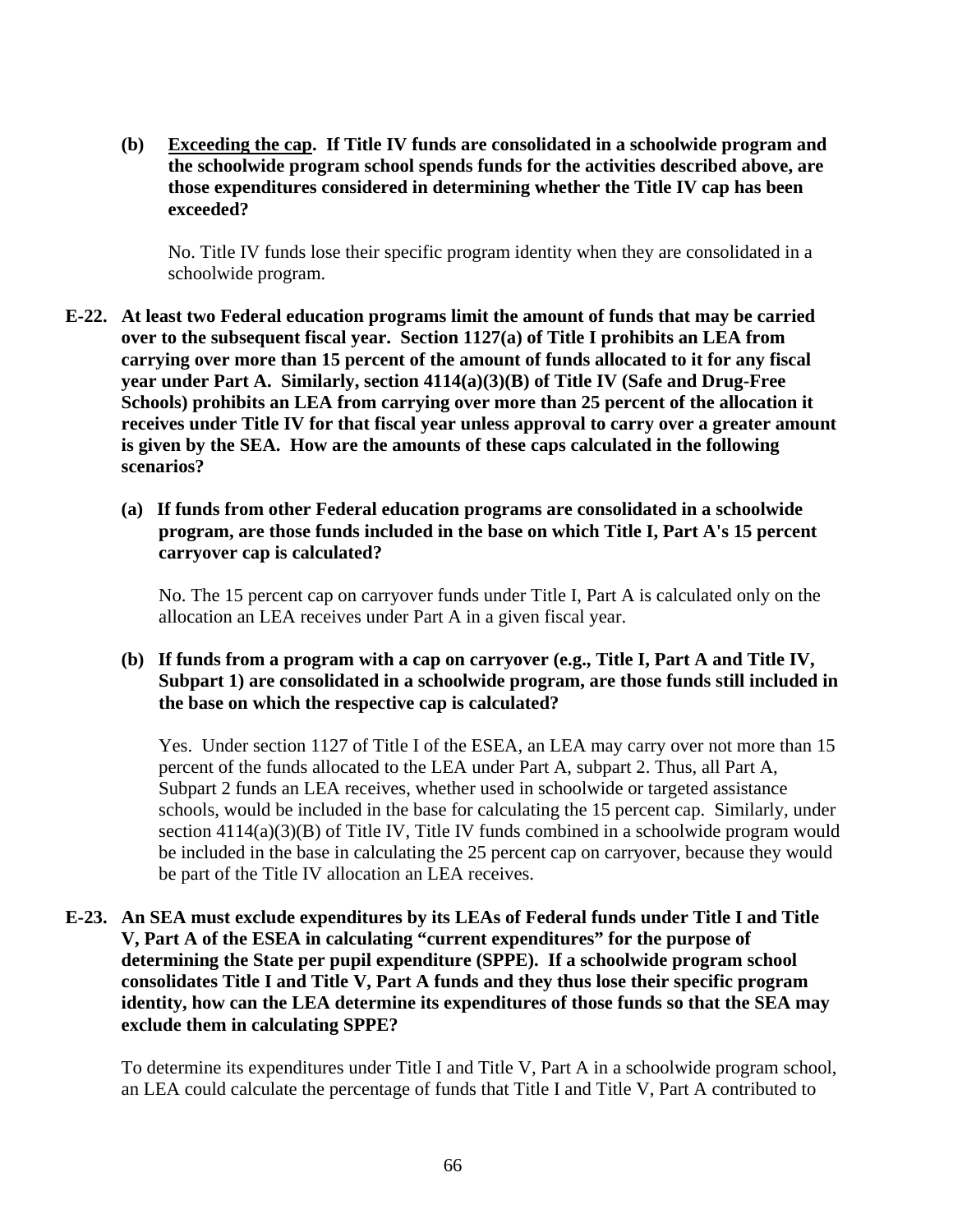the schoolwide program, and then apply those percentages to the total expenditures in the schoolwide program. For example, if Title I, Part A contributed 20 percent of the funds in the schoolwide program and Title V, Part A contributed 5 percent, the LEA would attribute 20 percent of the funds expended in the schoolwide program school to Title I, Part A and 5 percent to Title V, Part A. The SEA in calculating current expenditures would then exclude these amounts.

#### **E-24. What is an SEA's responsibility regarding the consolidation of funds at the school level for schools operating schoolwide programs?**

Each SEA must--

- Encourage schools to consolidate funds from Federal, State, and local sources in their schoolwide programs; and
- Modify or eliminate State fiscal and accounting barriers so that schools can easily consolidate funds from Federal, State, and local sources in their schoolwide programs. *[Section 1111(c)(9) and (10); 34 CFR 200.29(c)]*

# **E-25. What are an SEA's and LEA's responsibilities to ensure that schoolwide plans are administered in accordance with the statute?**

Under the statute, schoolwide plans are developed at the school level with input from the LEA. However, both the SEA and LEA have significant authority to ensure that schoolwide plans and associated budgets are implemented in accordance with the statute and regulations and in ways that are most likely to get good results. For example, in a school operating a schoolwide program, an LEA must identify in its schoolwide plan the specific programs being consolidated and the amount each program contributes to the consolidated schoolwide pool. *[Section 1114(b)(2)(A)(iii)]* In a State or LEA with a single planning process that incorporates the Title I school improvement and schoolwide plan components, an LEA must review the entire plan, including the schoolwide components, as part of the required school improvement plan peer review. *[Section 1116(b)(3)(E); 34 CFR 200.41]*

At the SEA level, monitoring protocols should include both a programmatic and budget review for a school operating a schoolwide program. The programmatic monitoring should include a review of the proposed activities, how these activities address issues identified in the needs assessment through the required plan components, and the research base that indicates these activities will lead to improved student achievement. The budget monitoring for a school operating a schoolwide program that is consolidating only Federal education funds, including Title I, Part A, should ensure these funds are being used only to address instructional needs that are identified in the schoolwide plan and directly linked to the school's needs assessment. (See E-4 and E-5.)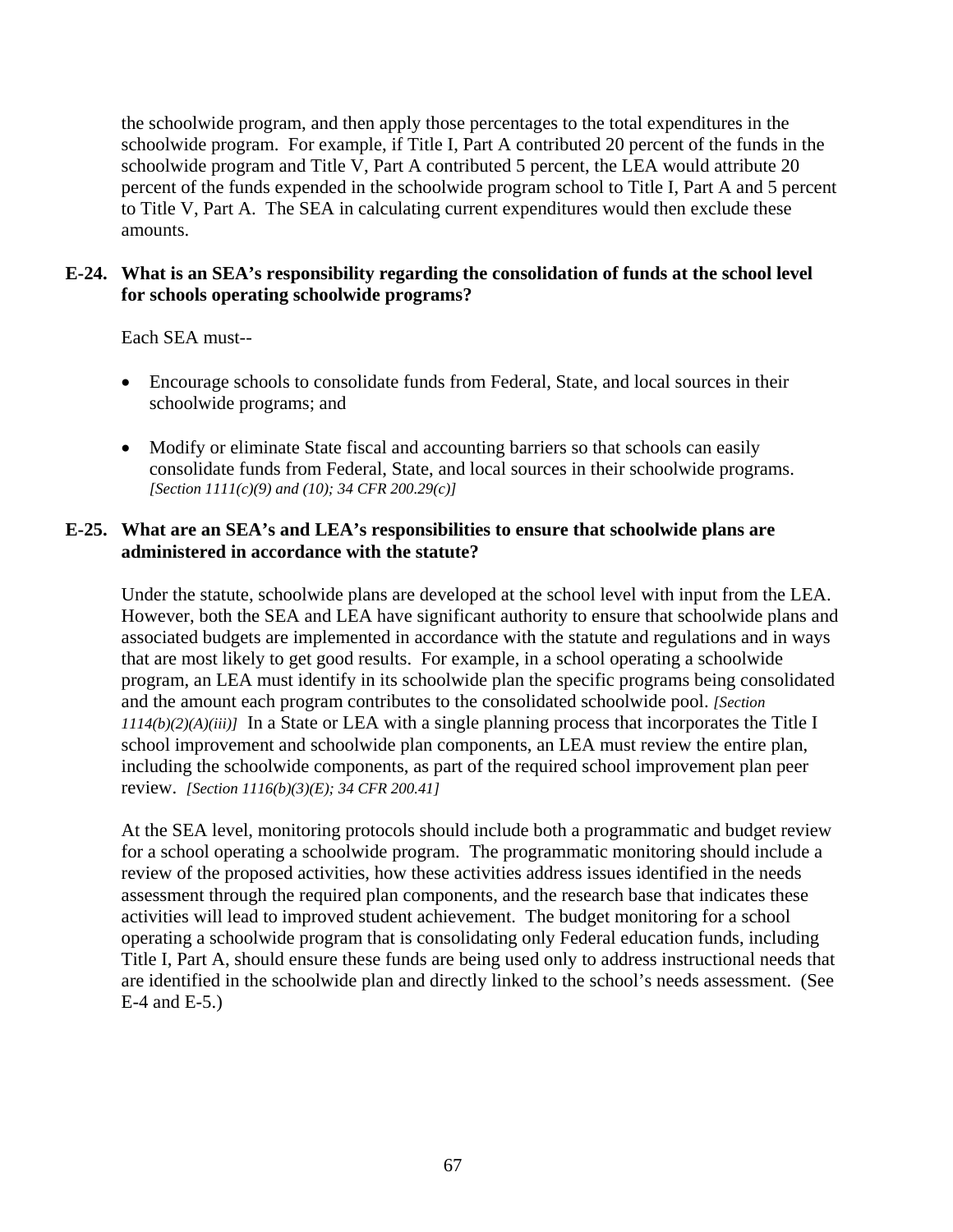# **F. GRANTBACKS**

In cases in which the Department has recovered funds from an SEA or LEA that misspent or failed to account properly for Title I, Part A funds, Section 459 of GEPA (20 U.S.C. 1234(h) allows the SEA to request a "grantback." A grantback may not exceed 75 percent of the recovered funds.

#### **F-1. What requirements must be met for the Secretary to award a grantback?**

 If an SEA wishes to request a grantback of Title I, Part A funds, the chief State school officer must submit the following to the Assistant Secretary for Elementary and Secondary Education:

- $\bullet$  A letter that  $-$ 
	- 1. Requests a grantback of funds;
	- 2. Provides assurances that
		- (a) The practices in the SEA or LEA that resulted in the violation of law have been corrected; and
		- (b) The Title I, Part A program in the SEA or LEA has been reviewed during the current school year, and the SEA has determined that it is in compliance with all applicable requirements.
- A detailed explanation and documentation of actions taken to correct the specific violation.
- A plan for the use of grantbank funds that—
	- 1. Meets the requirements of Title I, Part A;
	- 2. To the extent possible, benefits the Title I children who were affected by the failure to comply or by the misuse of funds that resulted in the recovery. (If a time lapse makes it impossible to serve the same children, the plan must justify use of funds for the benefit of current participating Title I children.); and
	- 3. Includes the following:
		- (a) An identification of the recipient(s) of the grantback funds;
		- (b) A brief description of the SEA's or LEA's current Title I, Part A program;
		- (c) A detailed description of the activities to be provided with grantback funds and how these activities would supplement the regular Title I, Part A program;
		- (d) An itemized budget that shows how the recipient(s) would spend the funds on the proposed activities;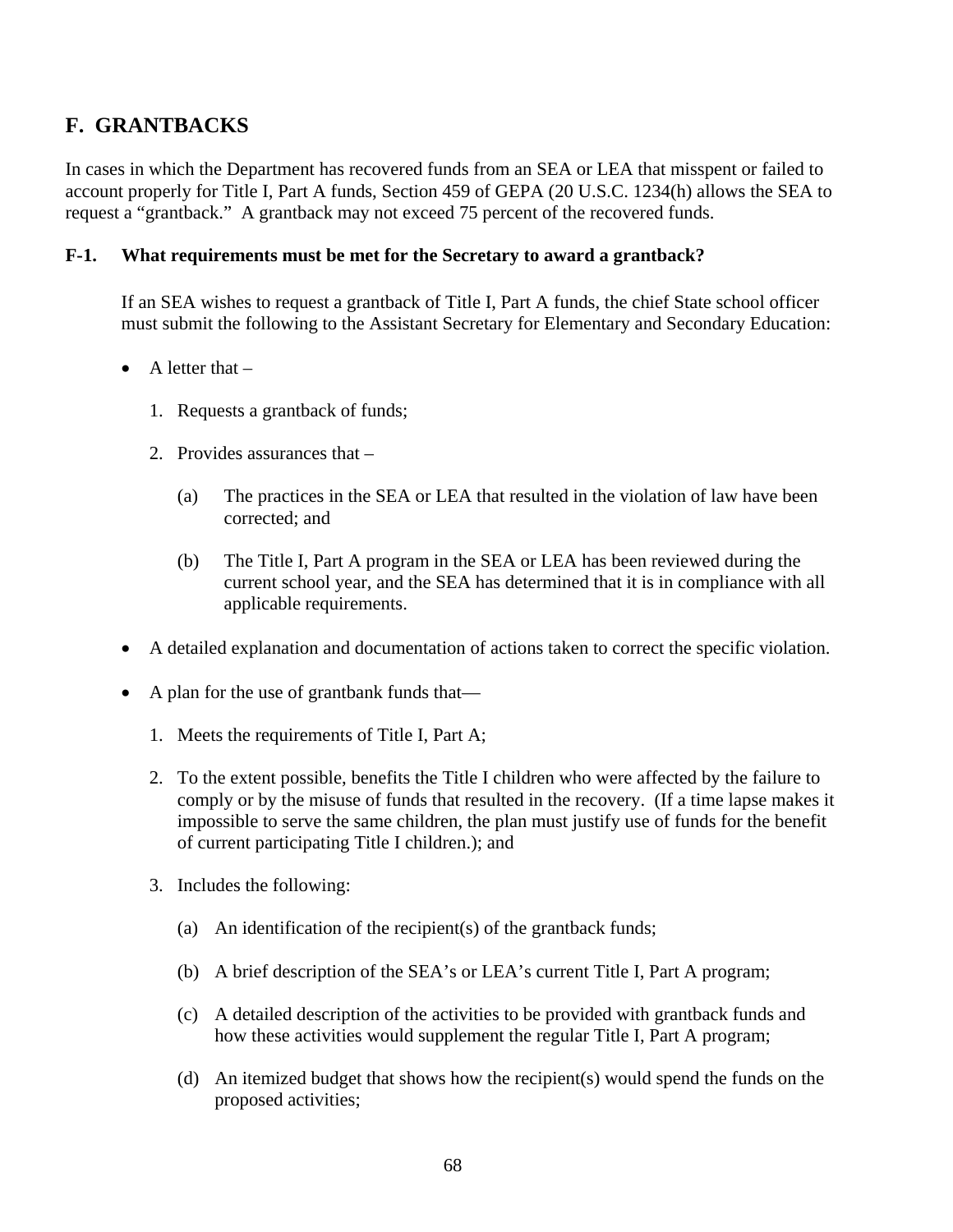- (e) The beginning and ending dates of the project period;
- (f) Evidence that parents or other representatives of the children who would benefit from the grantback funds were consulted in planning the program;
- (g) A description of how equitable services would be provided to eligible private school children;
- Evidence that the SEA has fully satisfied its financial liability or has entered into a repayment agreement with the Department. It is important for the SEA to address any other outstanding debts with the Department by making payment or entering into a repayment agreement before requesting a grantback of Title I, Part A funds.
- If funds were repaid to the Department as a result of LEA audit findings under the Single Audit Act, audit materials that provide the basis for how the audit determinations were resolved by the SEA.

#### **F-2. What is the period of availability for the use of grantback funds?**

 Grantback funds remain available for the period of time deemed reasonable by the Secretary, but in no case for more than three fiscal years following the later of—

- 1. The fiscal year in which final agency action under 20 U.S.C. 1234a is taken; or
- 2. If the recipient files a petition for judicial review, the fiscal year in which final judicial action under 20 U.S.C. 1234g is taken.

# **F-3. Will the Department consider approving grantbacks on all misused Federal education funds?**

No. Grantbacks will not be considered for funds recovered due to excess cash findings, investment interest earned on grant funds, accrued interest on audit debts, over-allocation of funds, or recovered funds that would not or should not have been made available to the recipient in the first place. Grantbacks will also not be considered if no successor program exists to serve the purpose for which funds were originally granted.